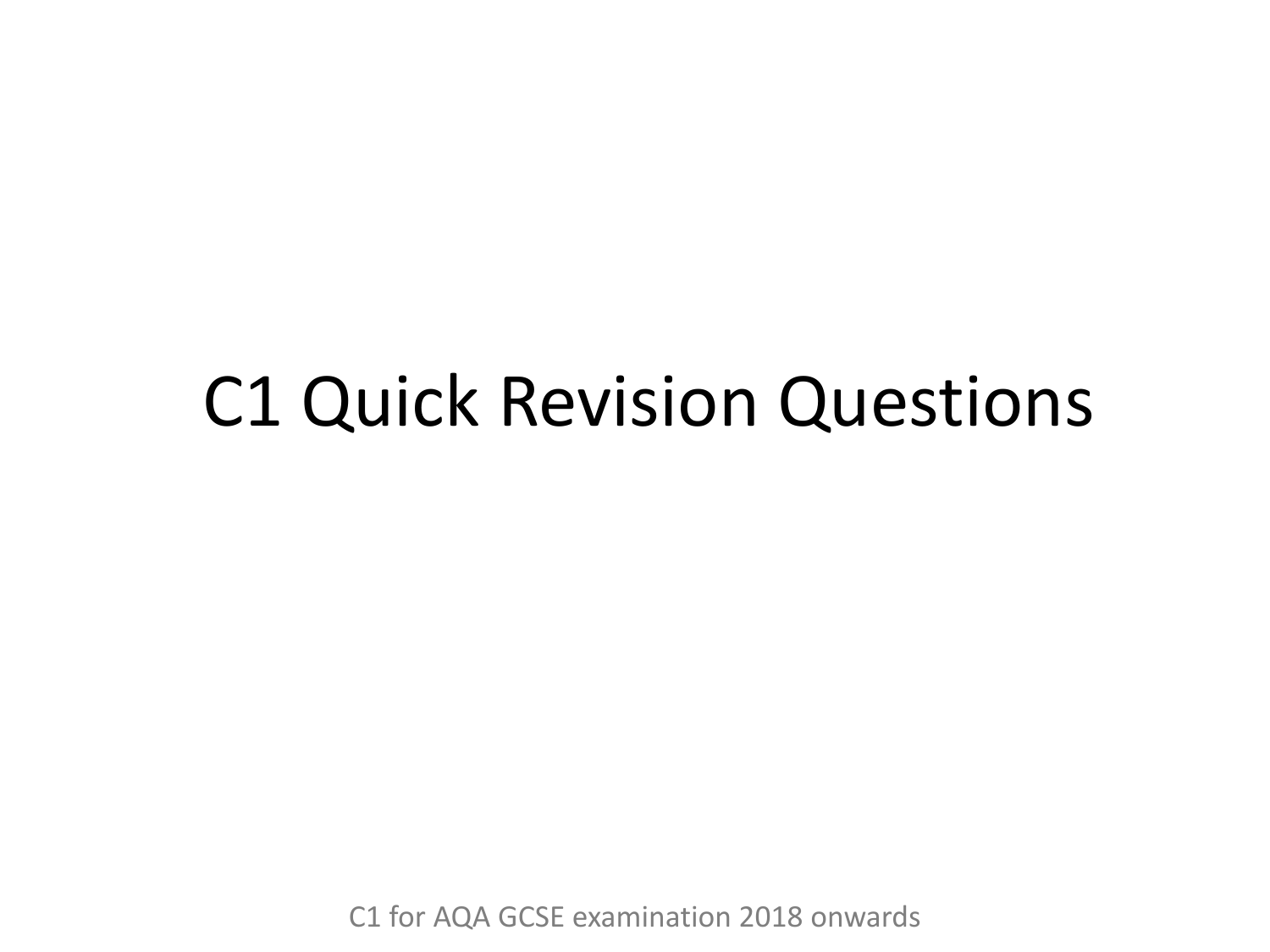### Question 1

### .... of 50

• What is an element?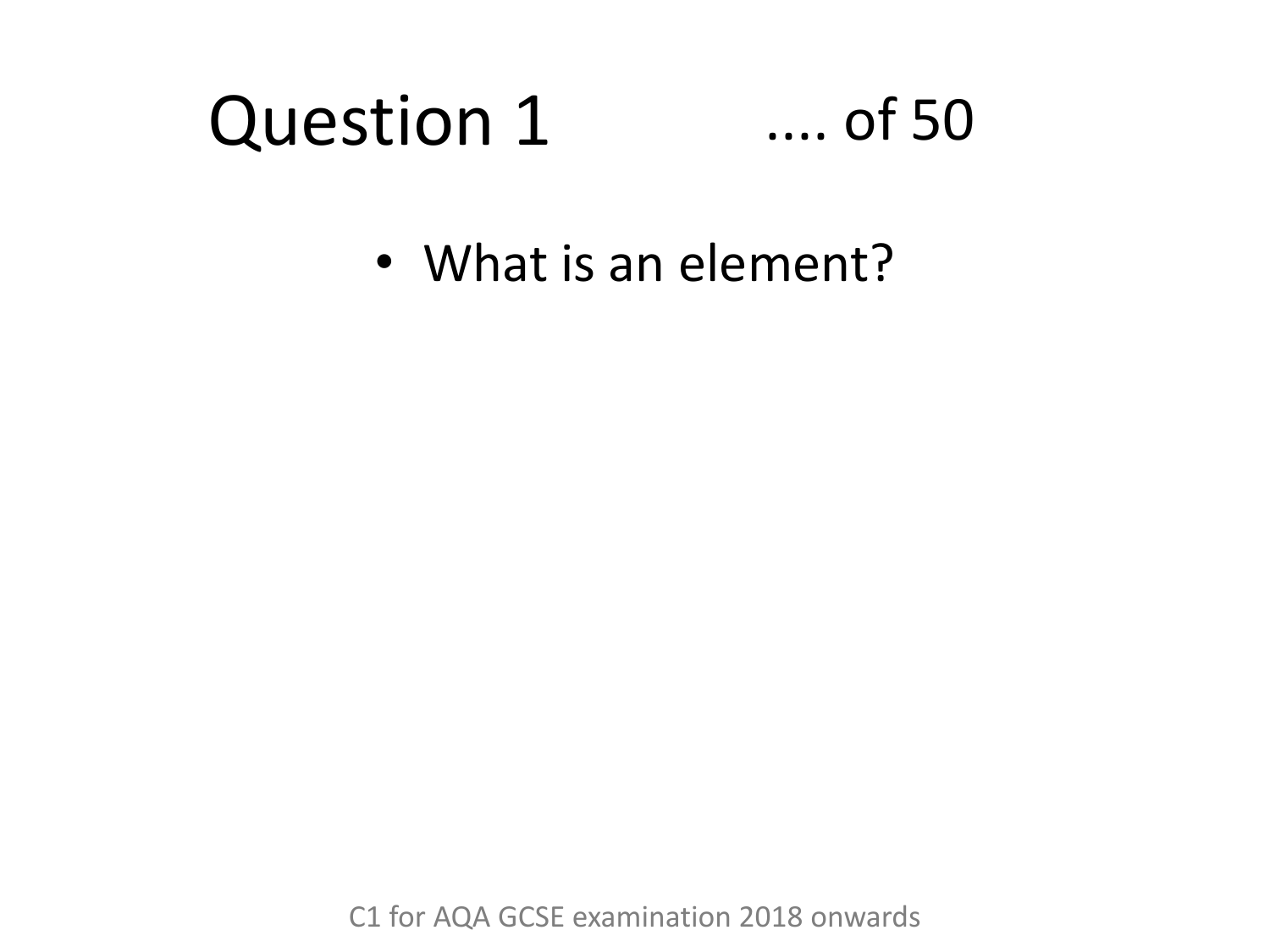# Answer 1 .... of 50

• An element is a substance that cannot be broken down chemically.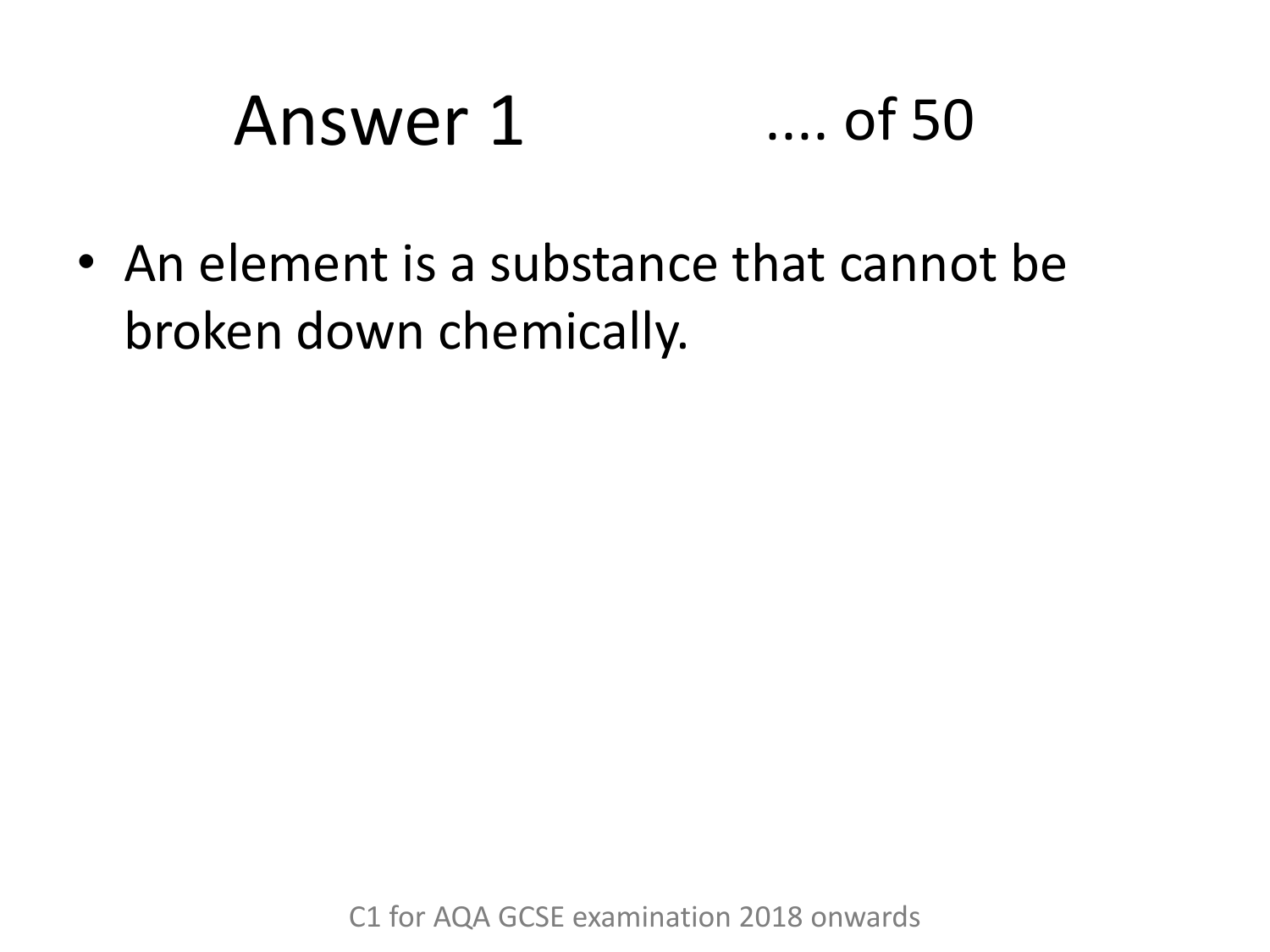#### Question 2 .... of 50

• What is a compound?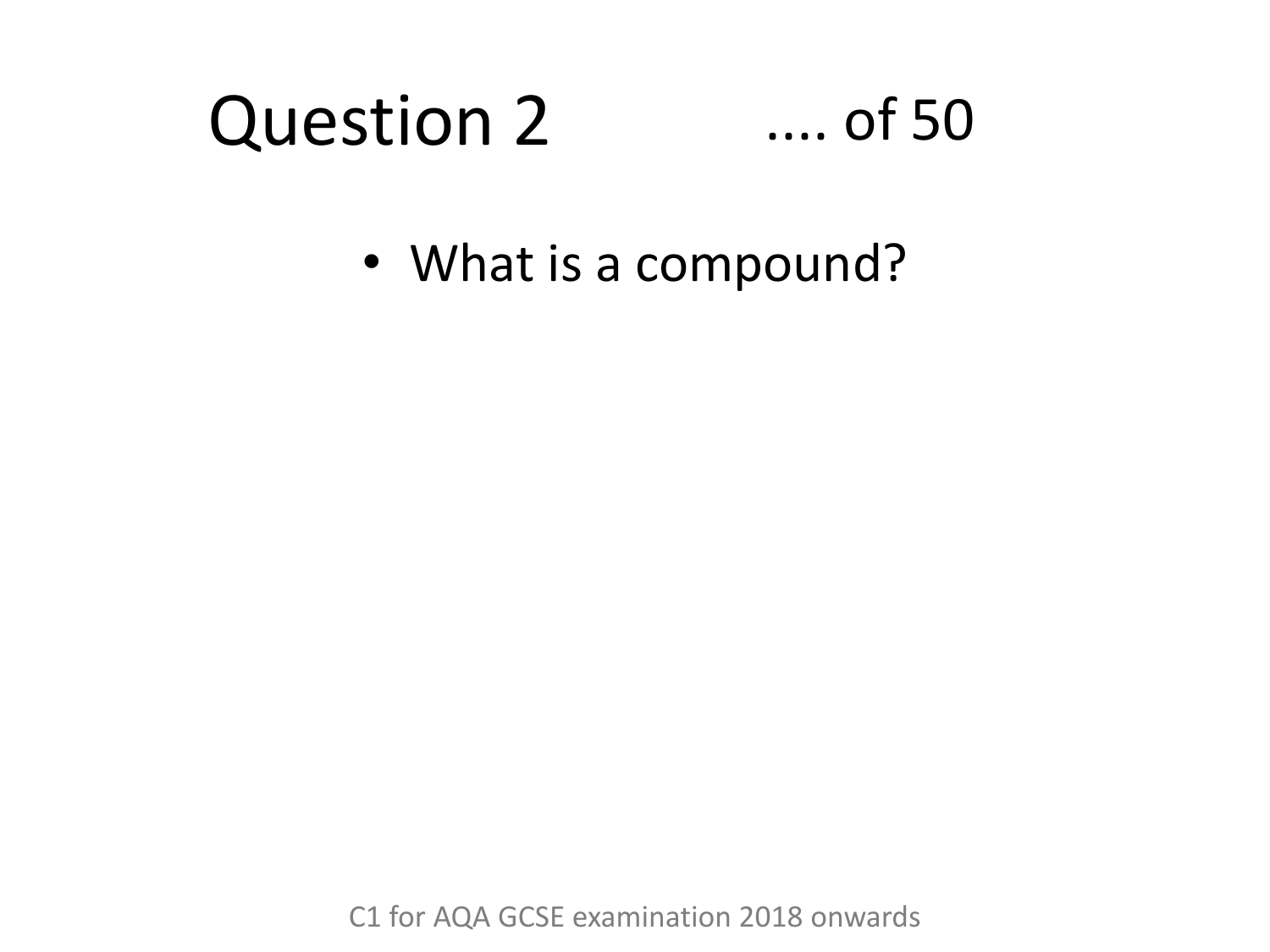# Answer 2 .... of 50

• A compound is a substance that contains at least two different elements, chemically combined in fixed proportions.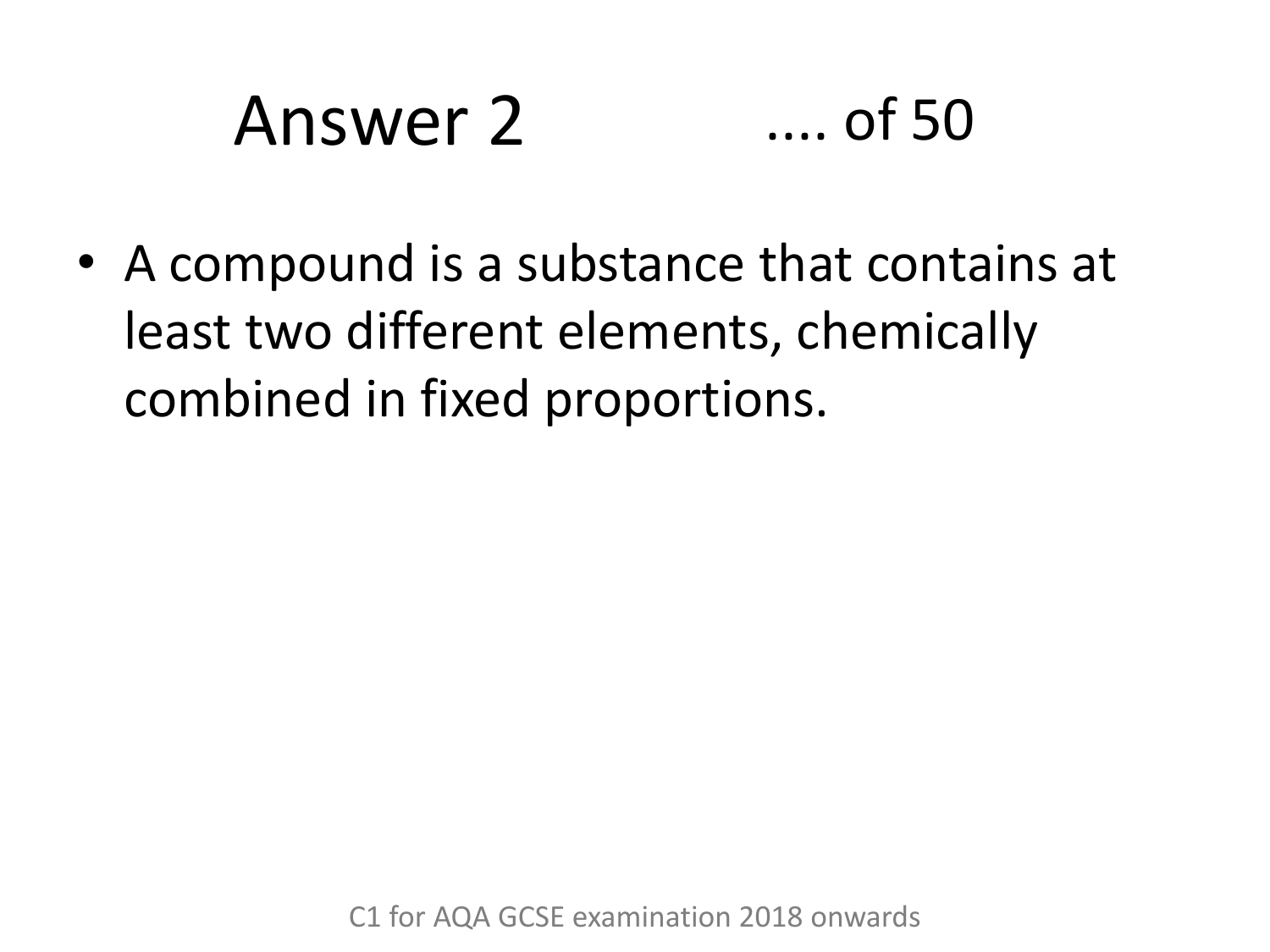#### Question 3 .... of 50

• What is the name of the compound made from sodium and oxygen?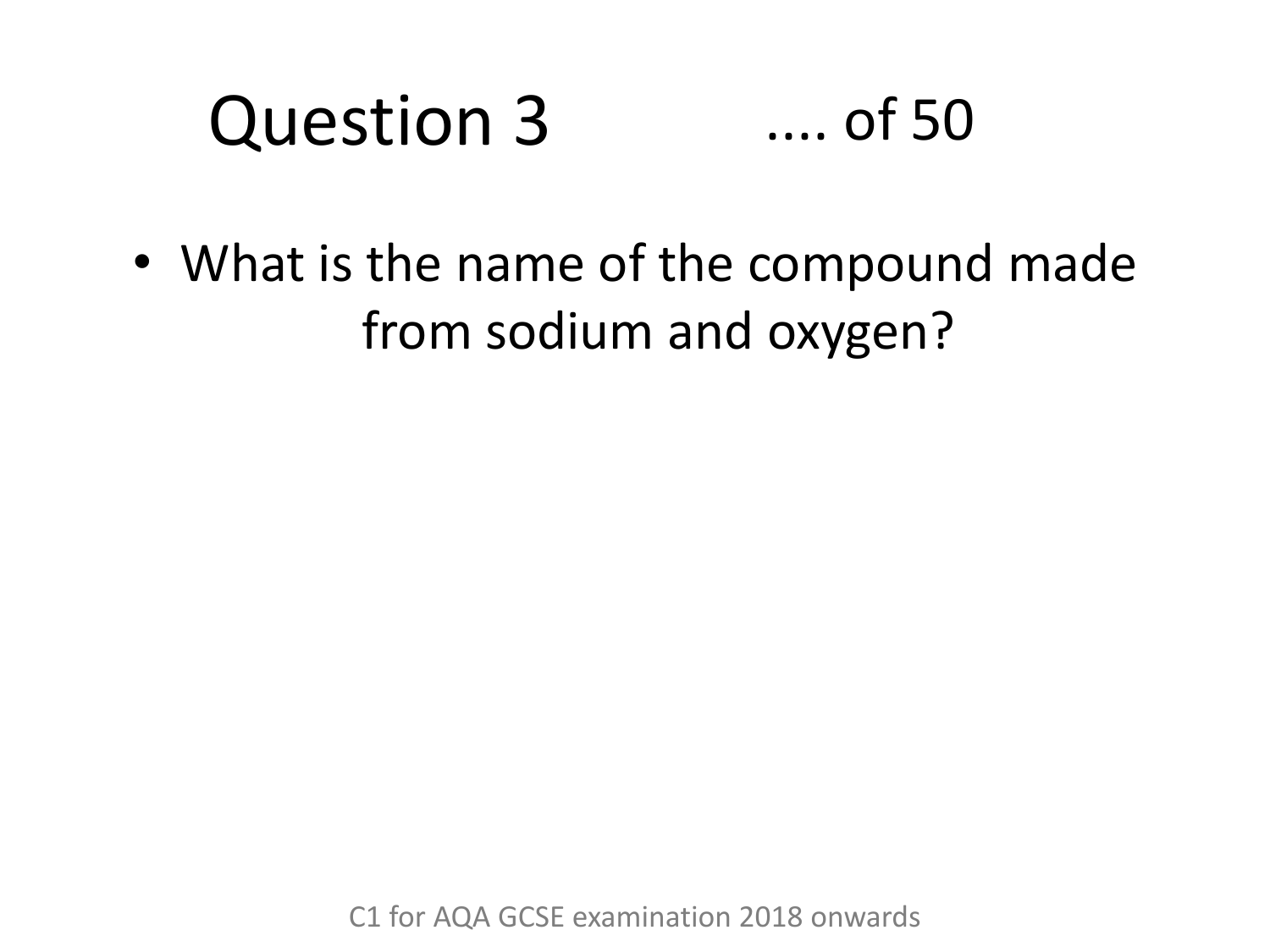

Sodium oxide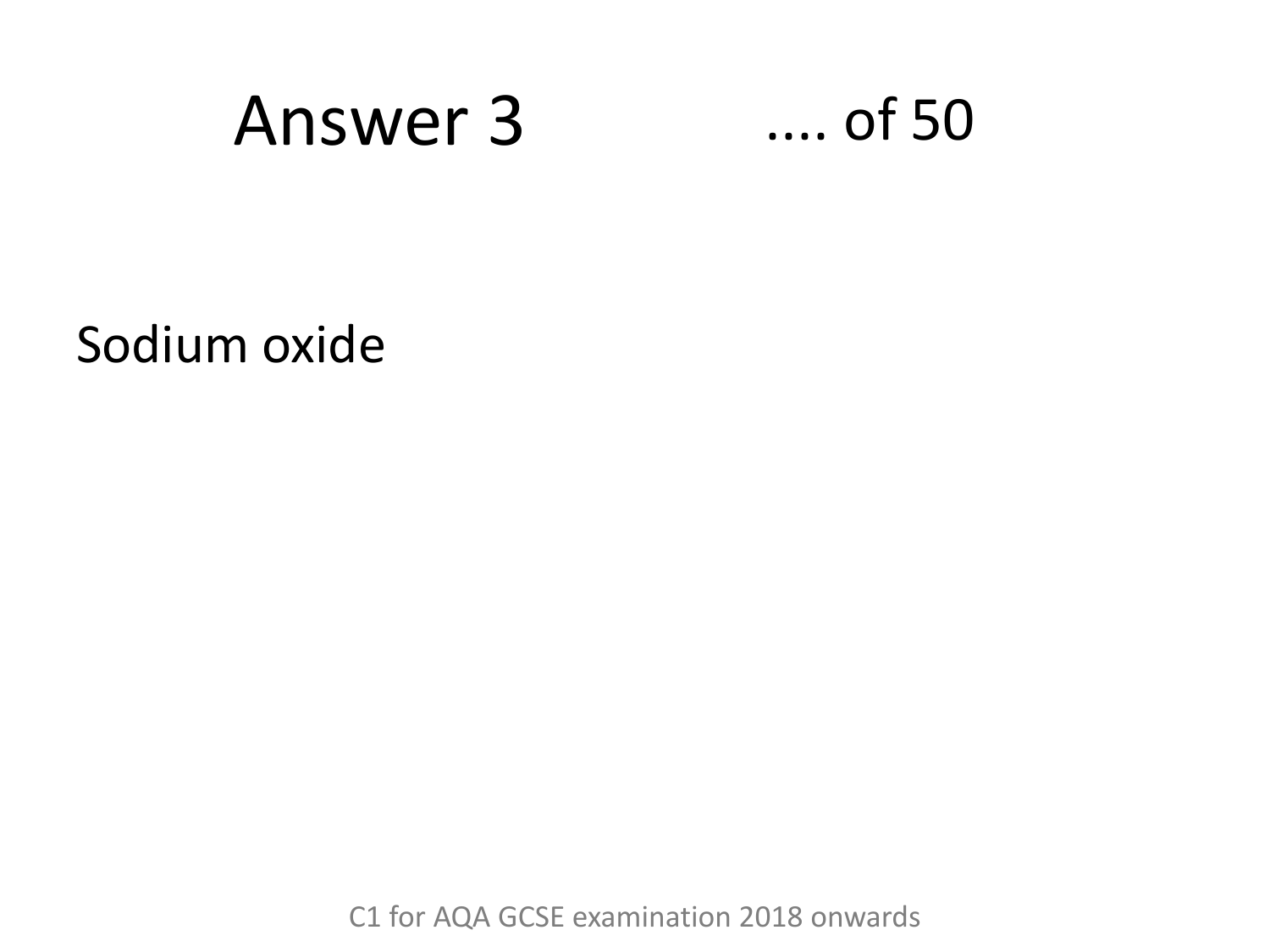#### Question 4 .... of 50

• How many atoms are in the molecule  $C_4H_{10}$ ?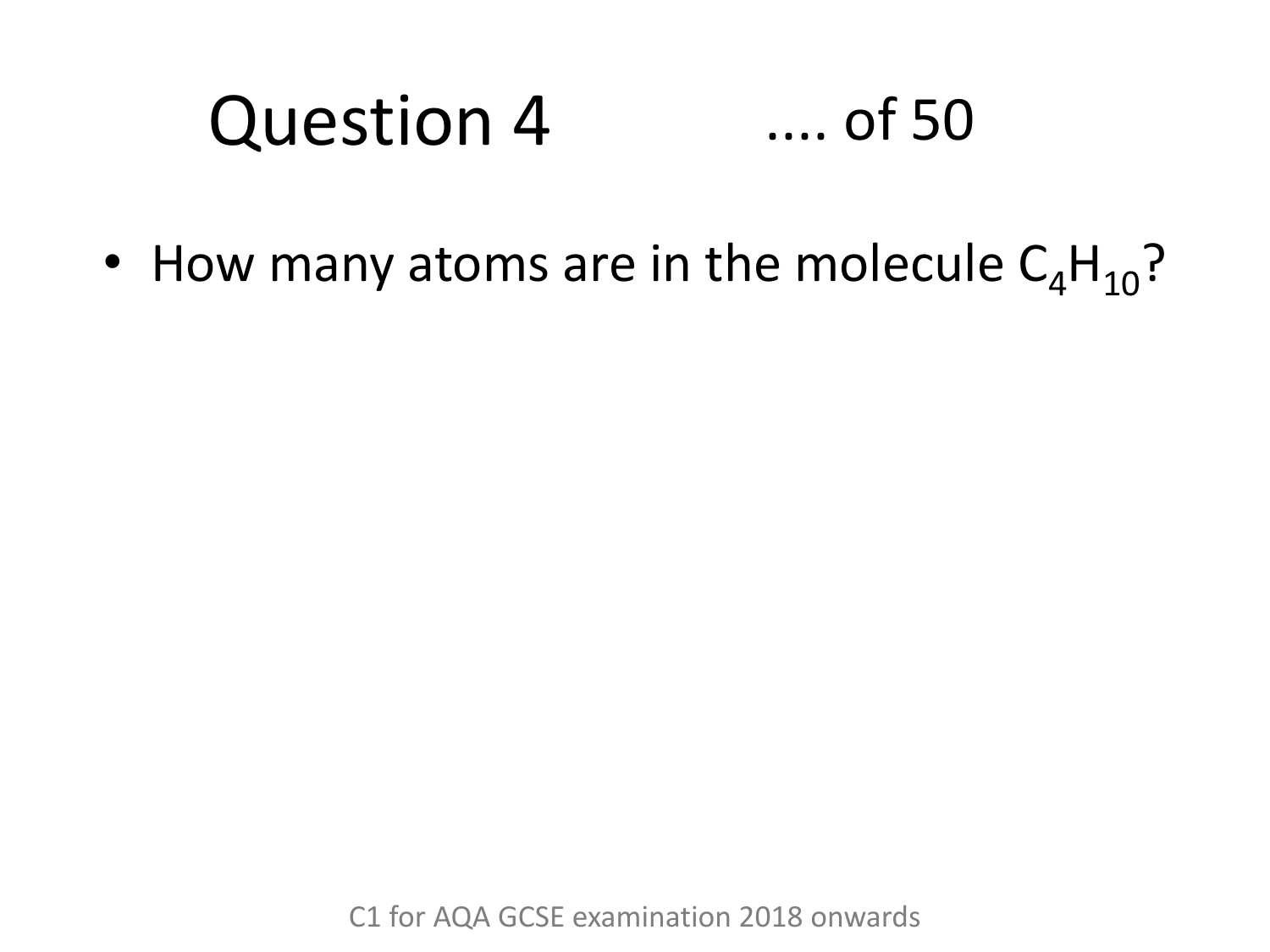### Answer 4 .... of 50

### There are 14 atoms in the molecule  $C_4H_{10}$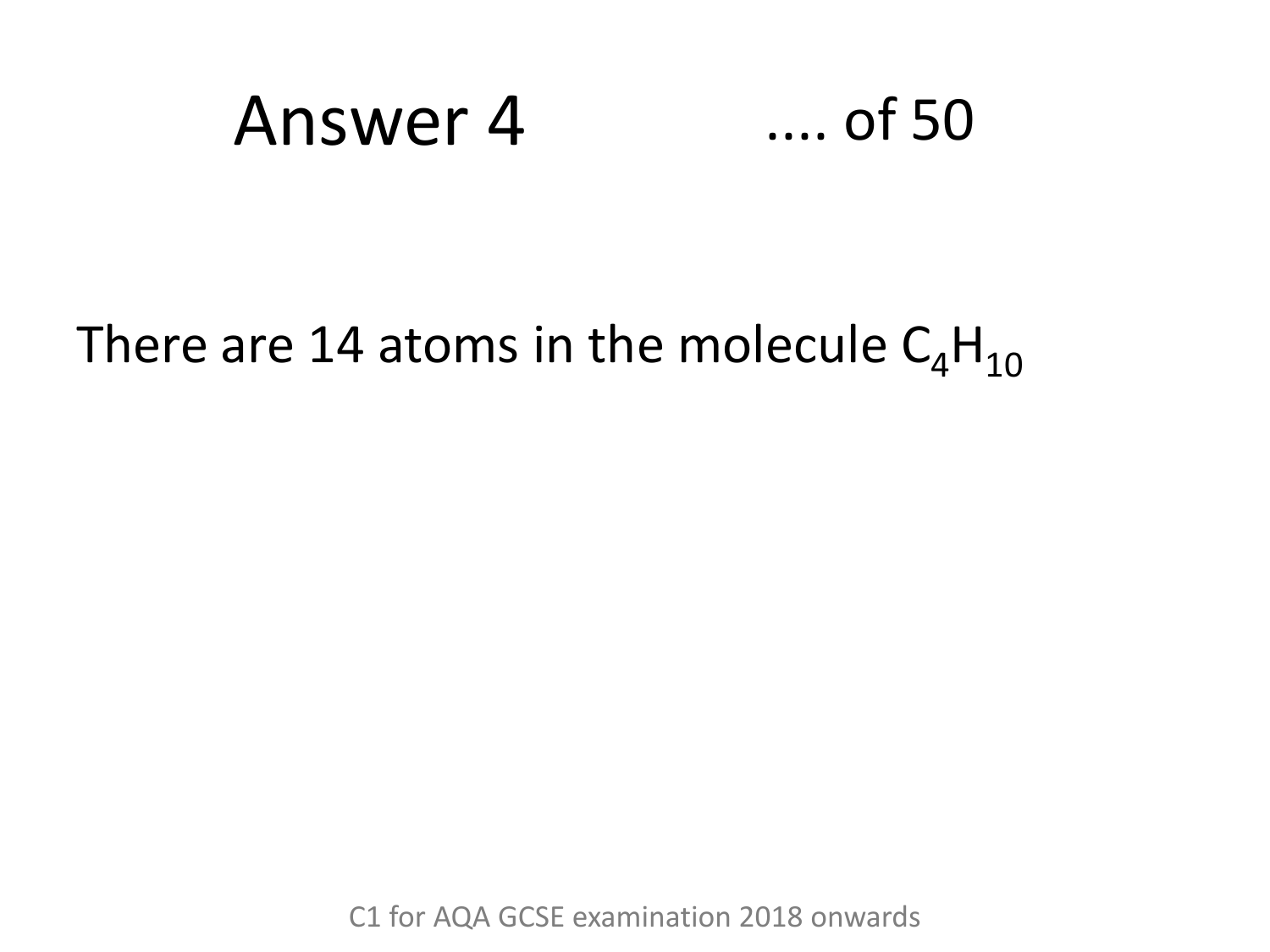#### Question 5 .... of 50

• Balance the following equation:

$$
Mg + O_2 \rightarrow MgO
$$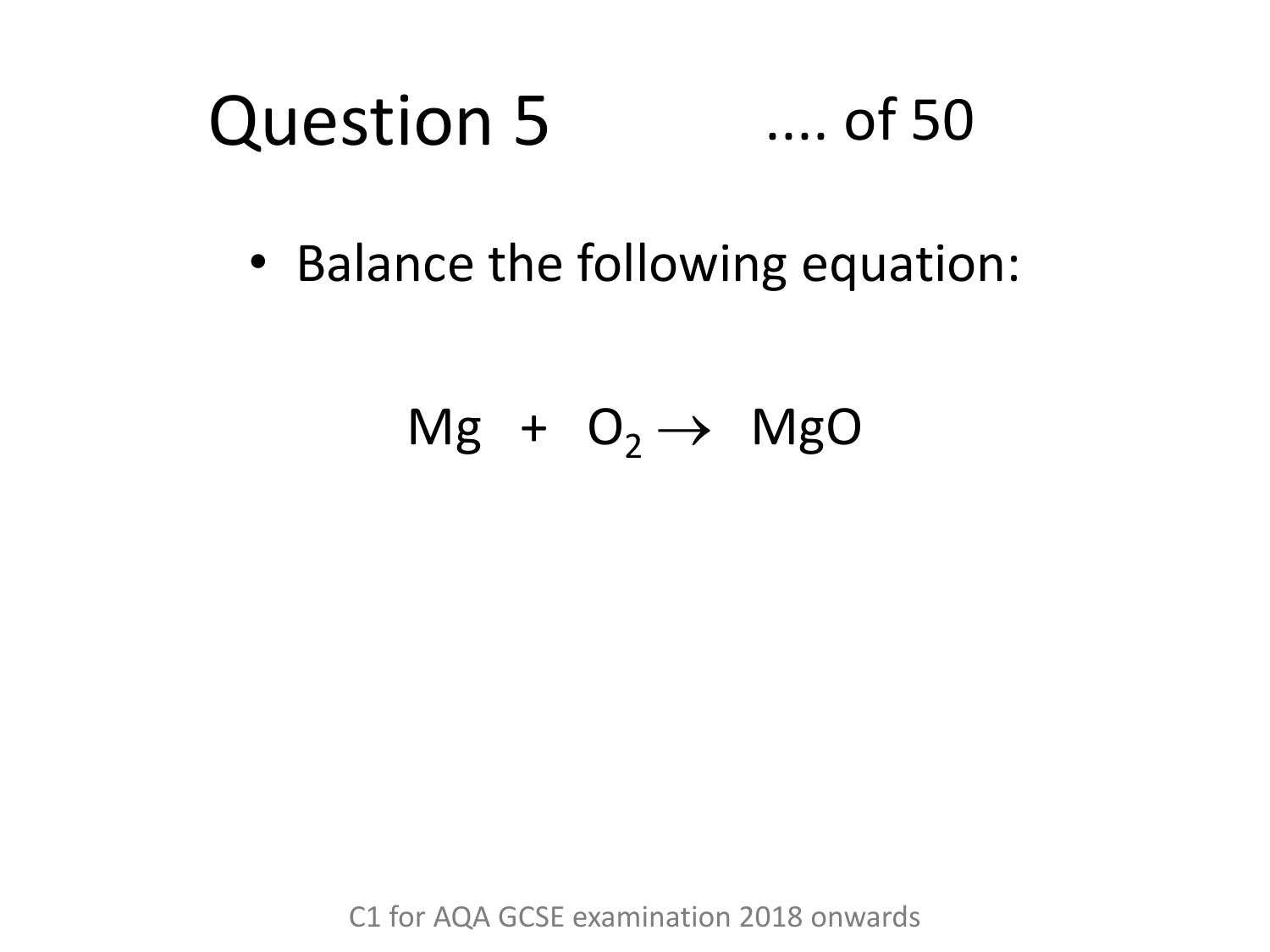### Answer 5 .... of 50

### $2Mg + O_2 \rightarrow 2MgO$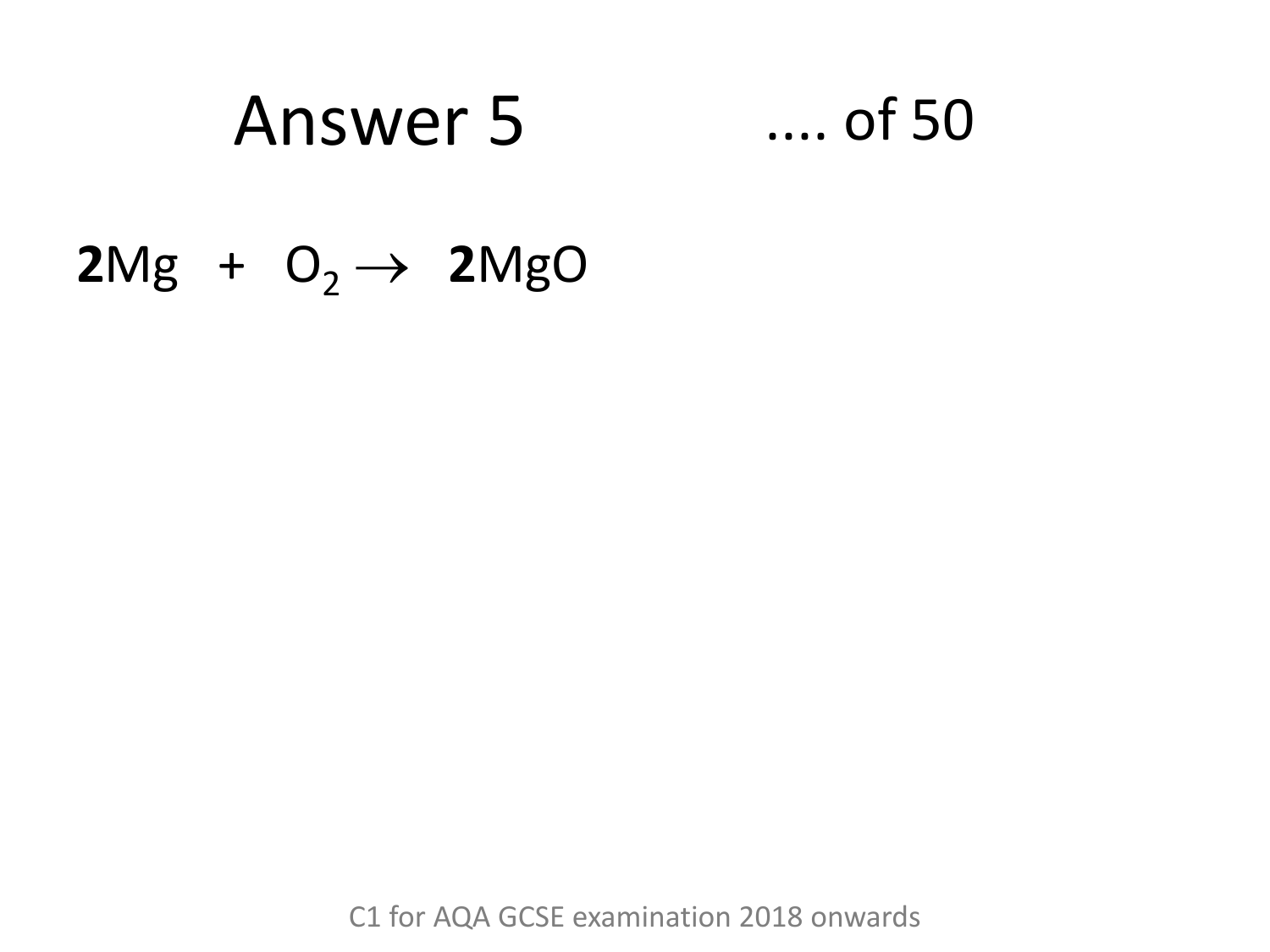#### Question 6 .... of 50

• Why can mixtures be easily separated?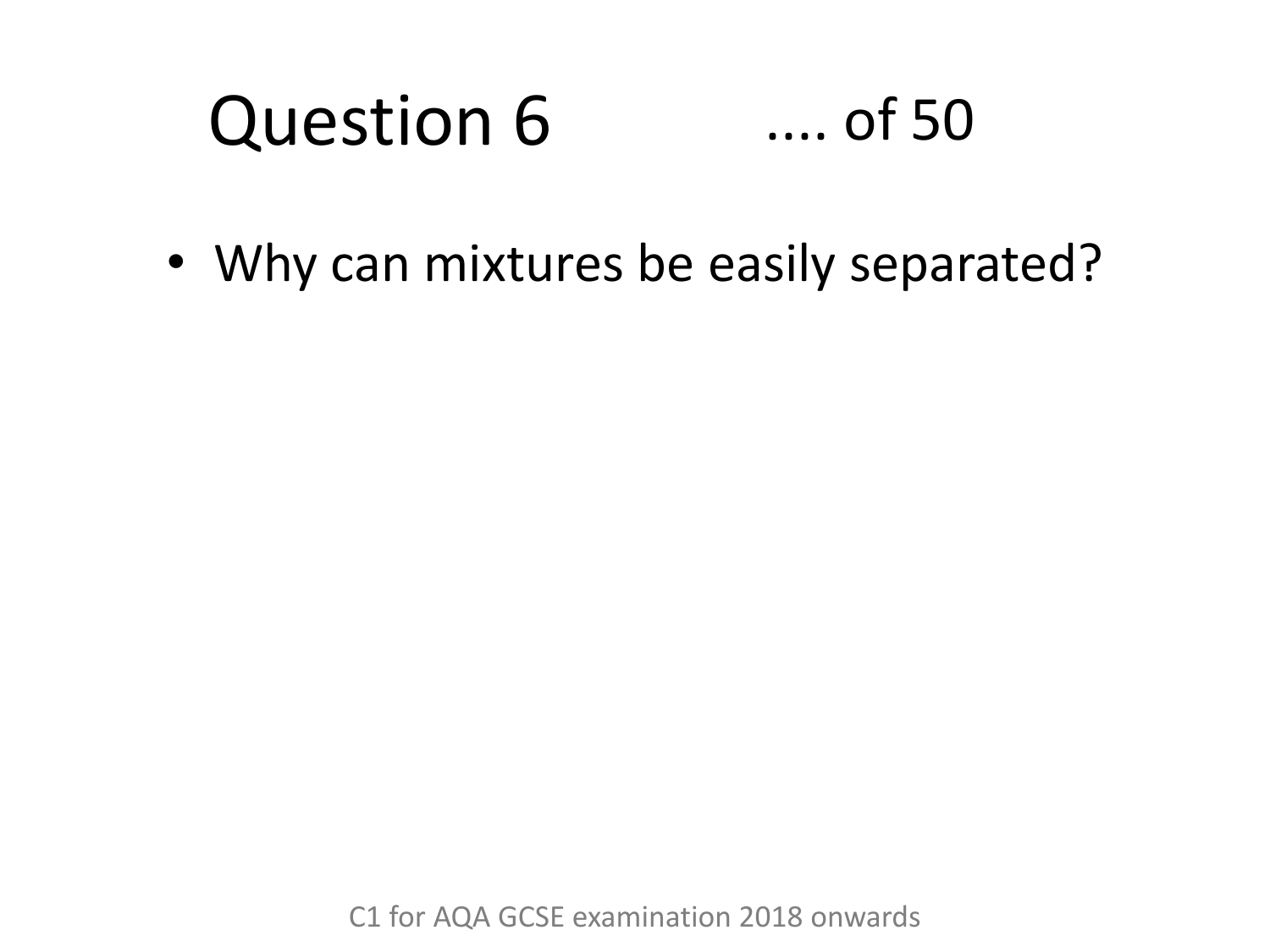## Answer 6 .... of 50

• Mixtures can be easily separated because the chemicals are not joined together.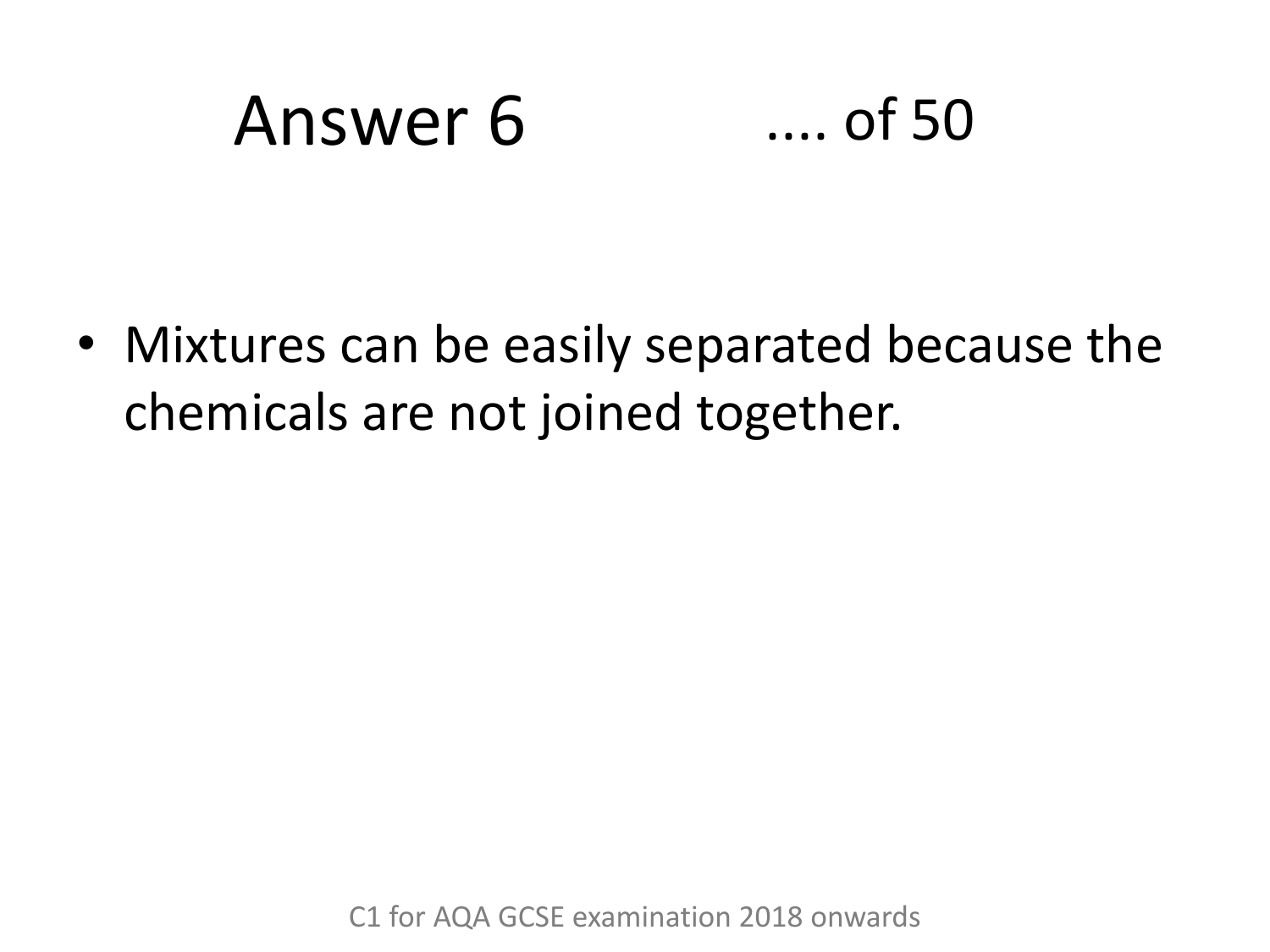#### Question 7 .... of 50

• Give 4 examples of separating mixtures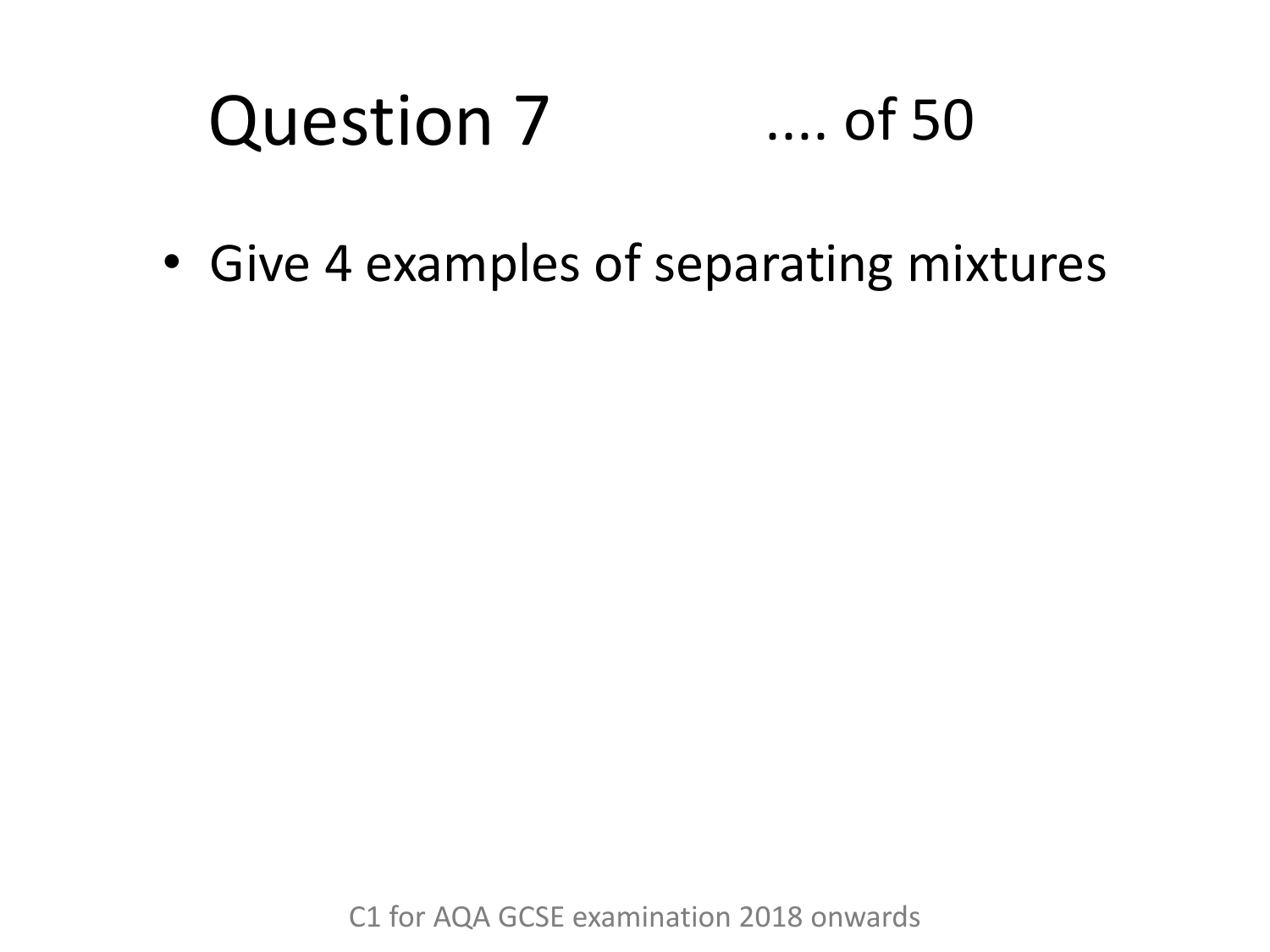### Answer 7 .... of 50

• Separation processes include:

• Filtration, distillation, crystallisation, chromatography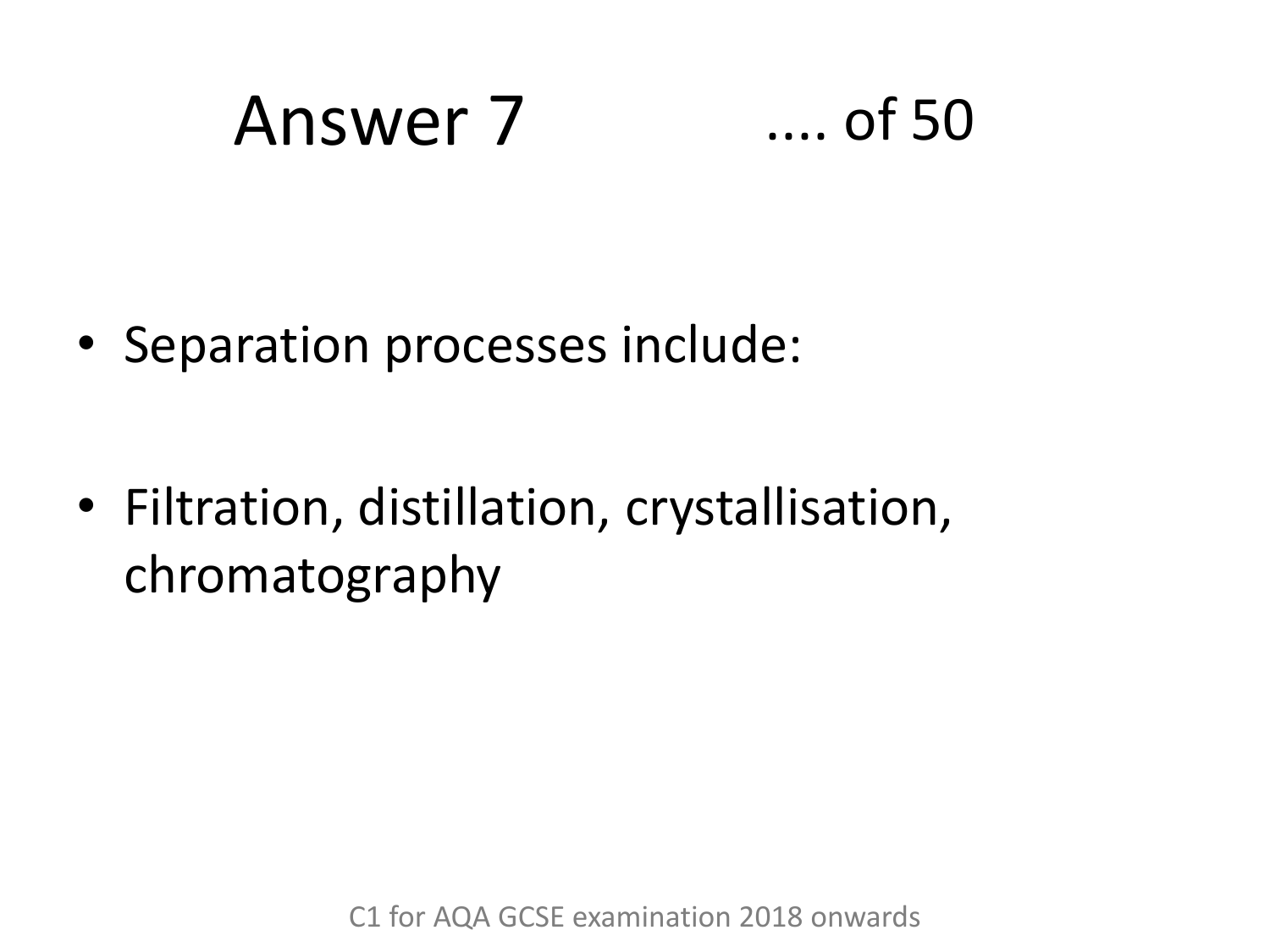#### Question 8 .... of 50

• How does filtration separate a mixture?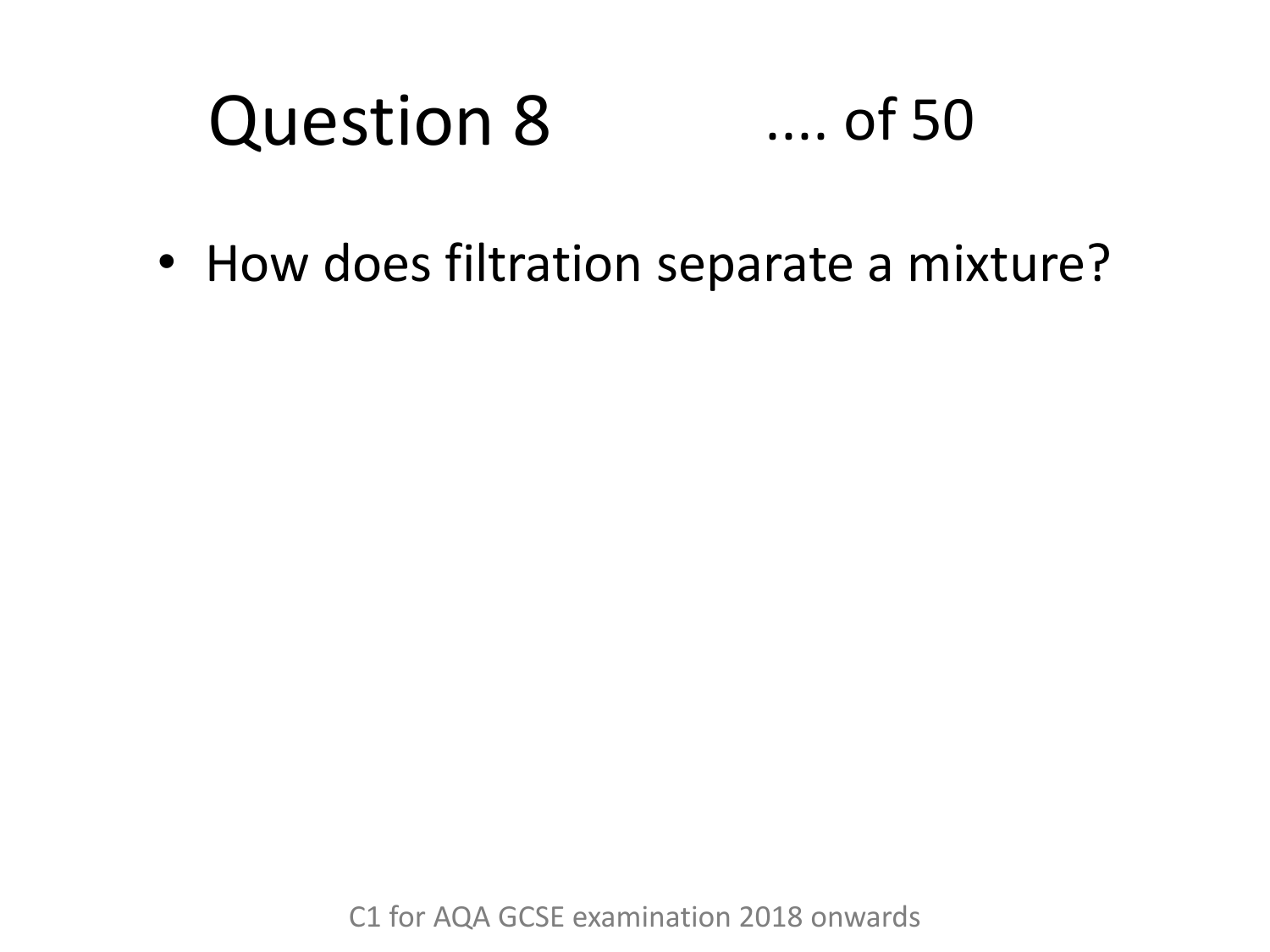### Answer 8 .... of 50

• Filtration separates insoluble substances from soluble substances.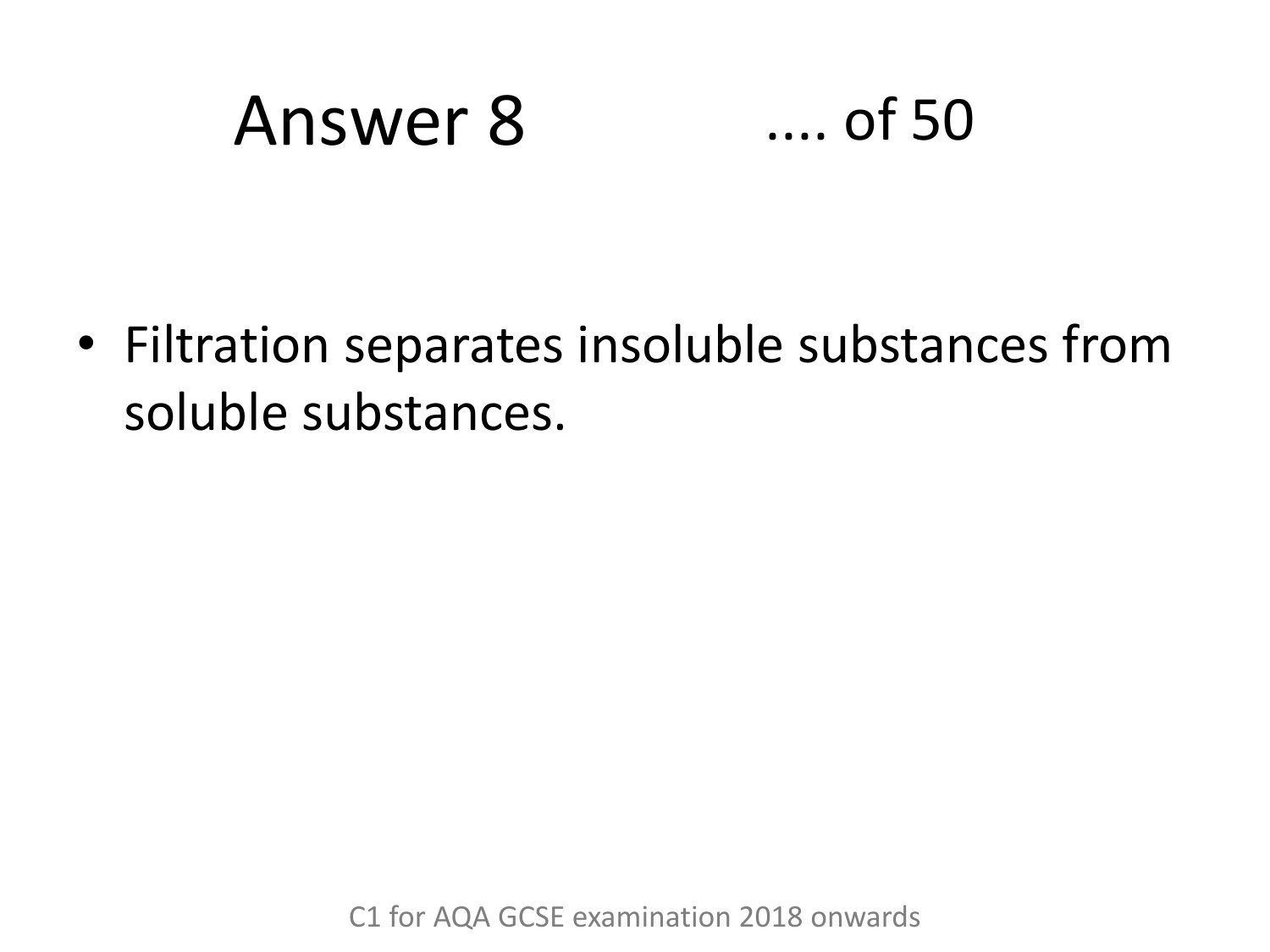#### Question 9 .... of 50

• How does distillation separate liquids?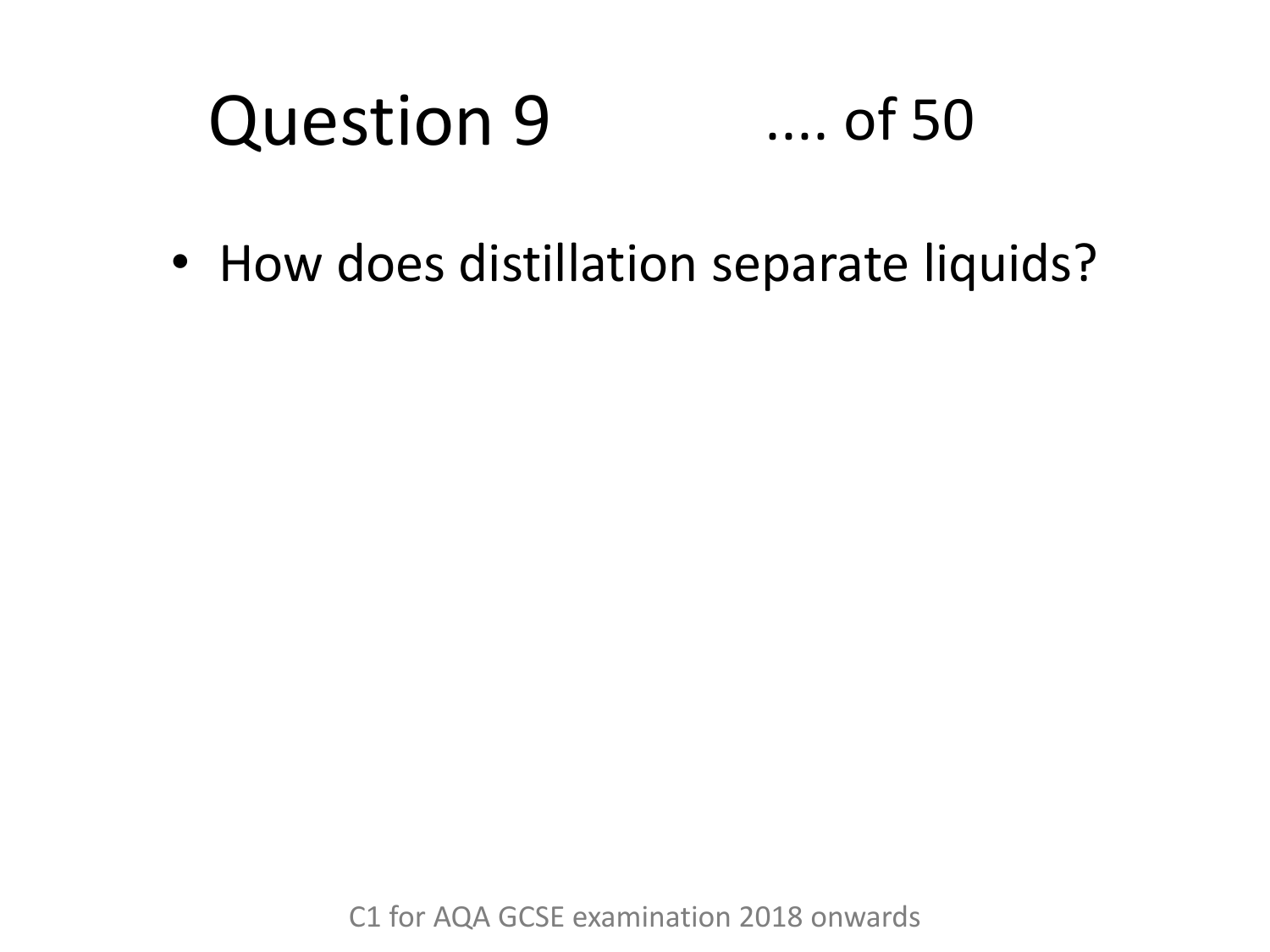### Answer 9 .... of 50

• Distillation separates liquids that have different boiling points.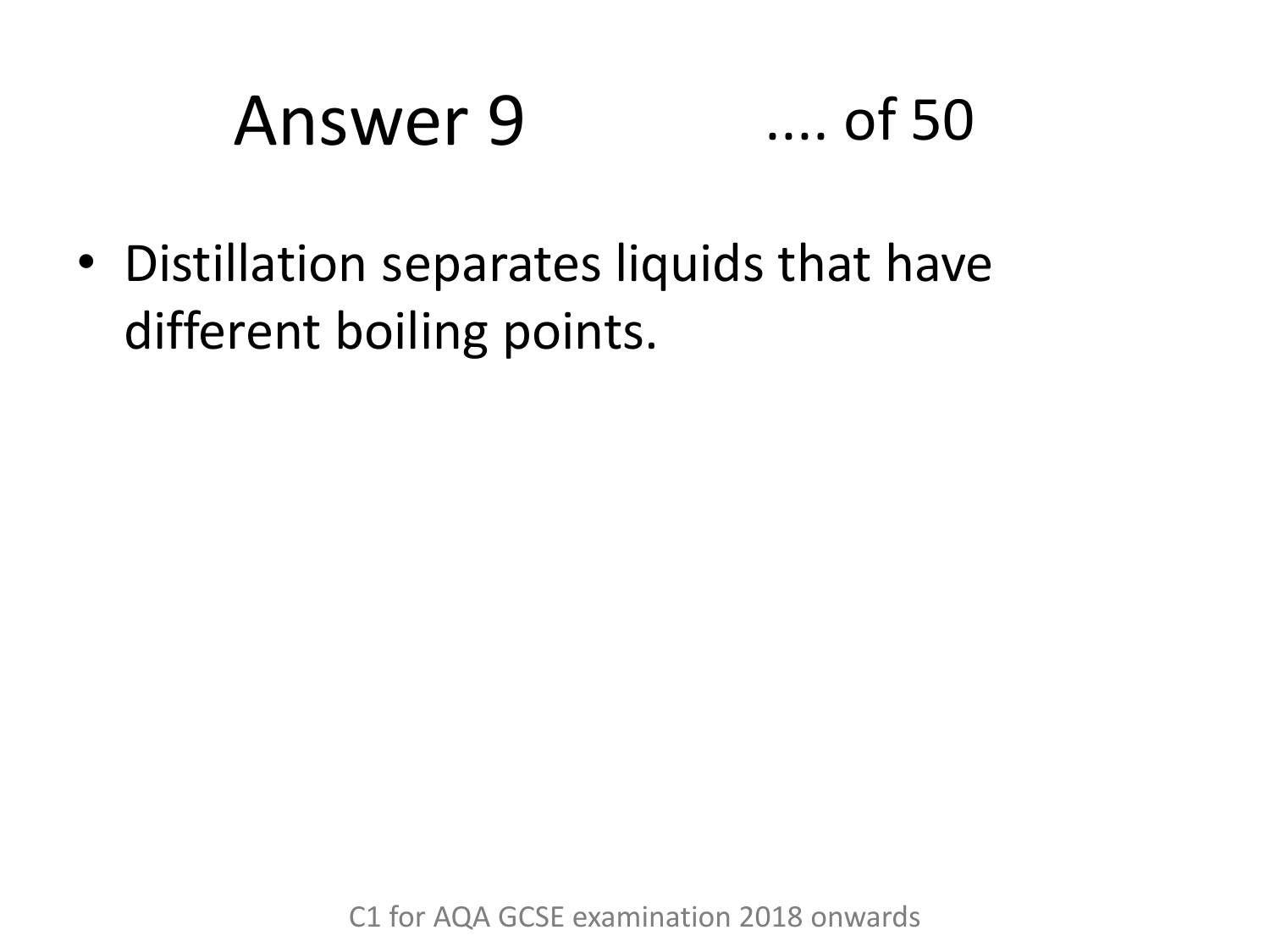### Question 10 .... of 50

• What technique is used to separate the different substances in crude oil?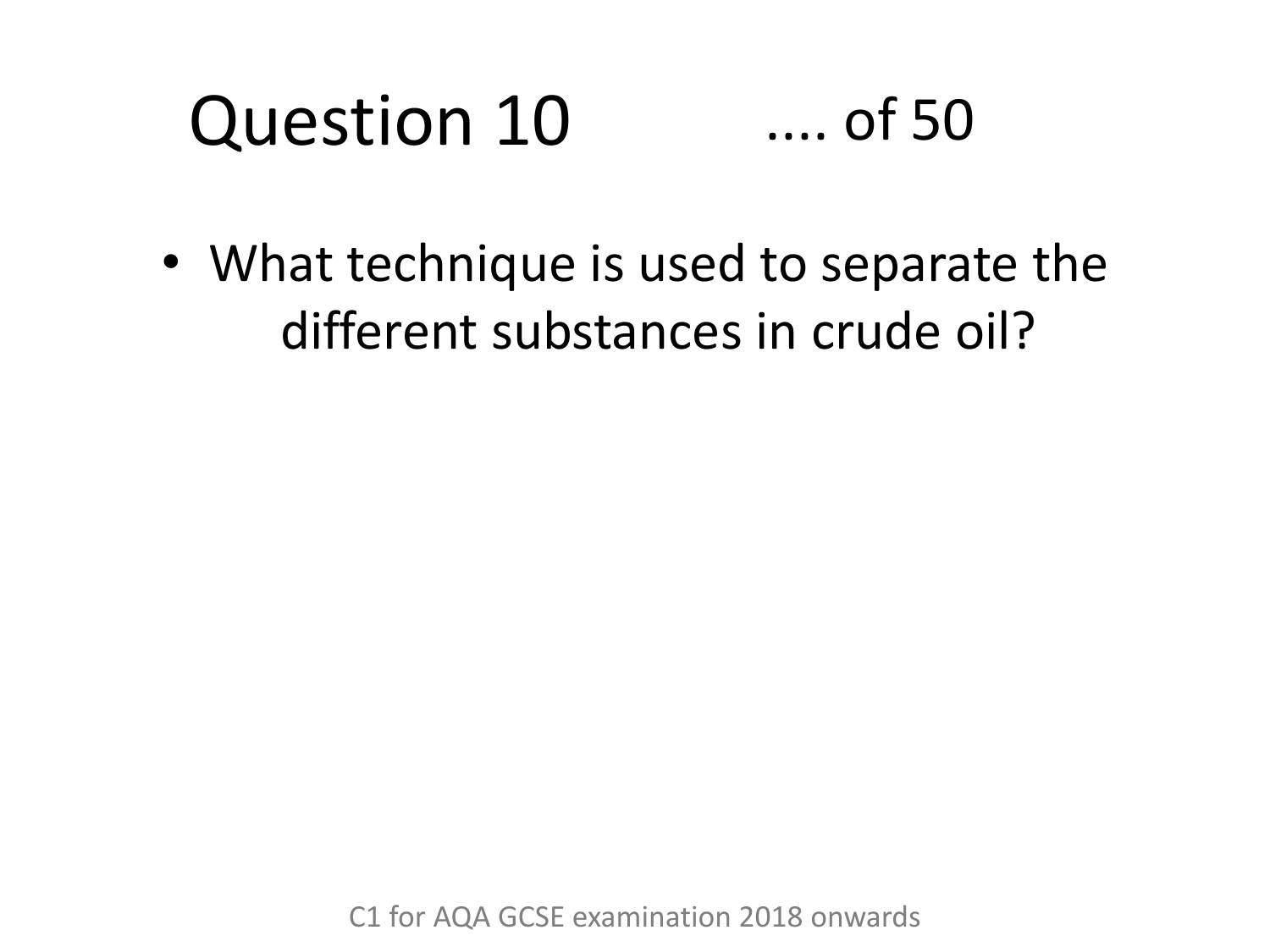# Answer 10 .... of 50

• Fractional distillation is used to separate the different substances in crude oil.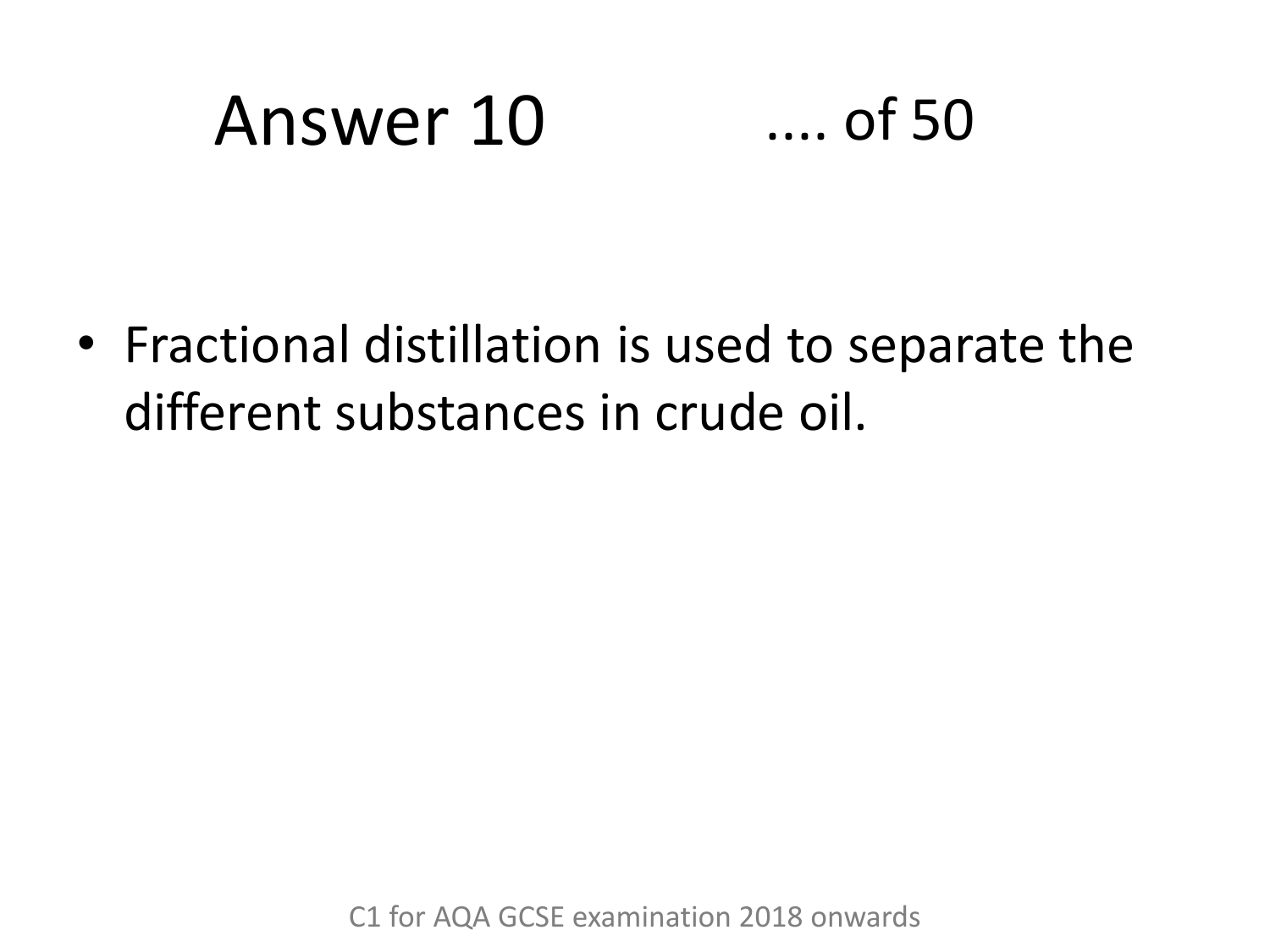#### Question 11 .... of 50

• Why has the atomic model changed over time?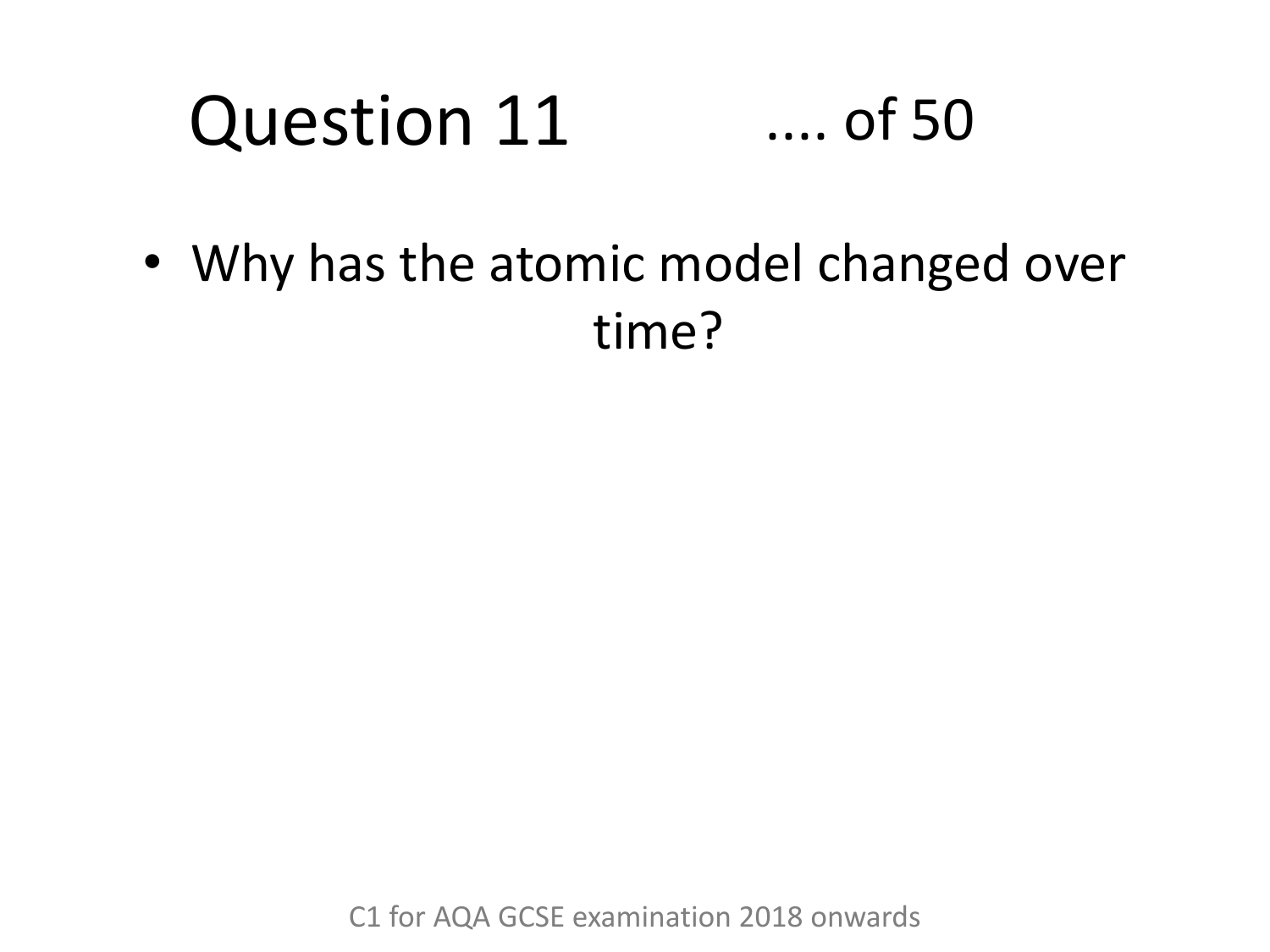### Answer 11 .... of 50

• The atomic model has changed over time because new evidence is discovered which helps to improve the model.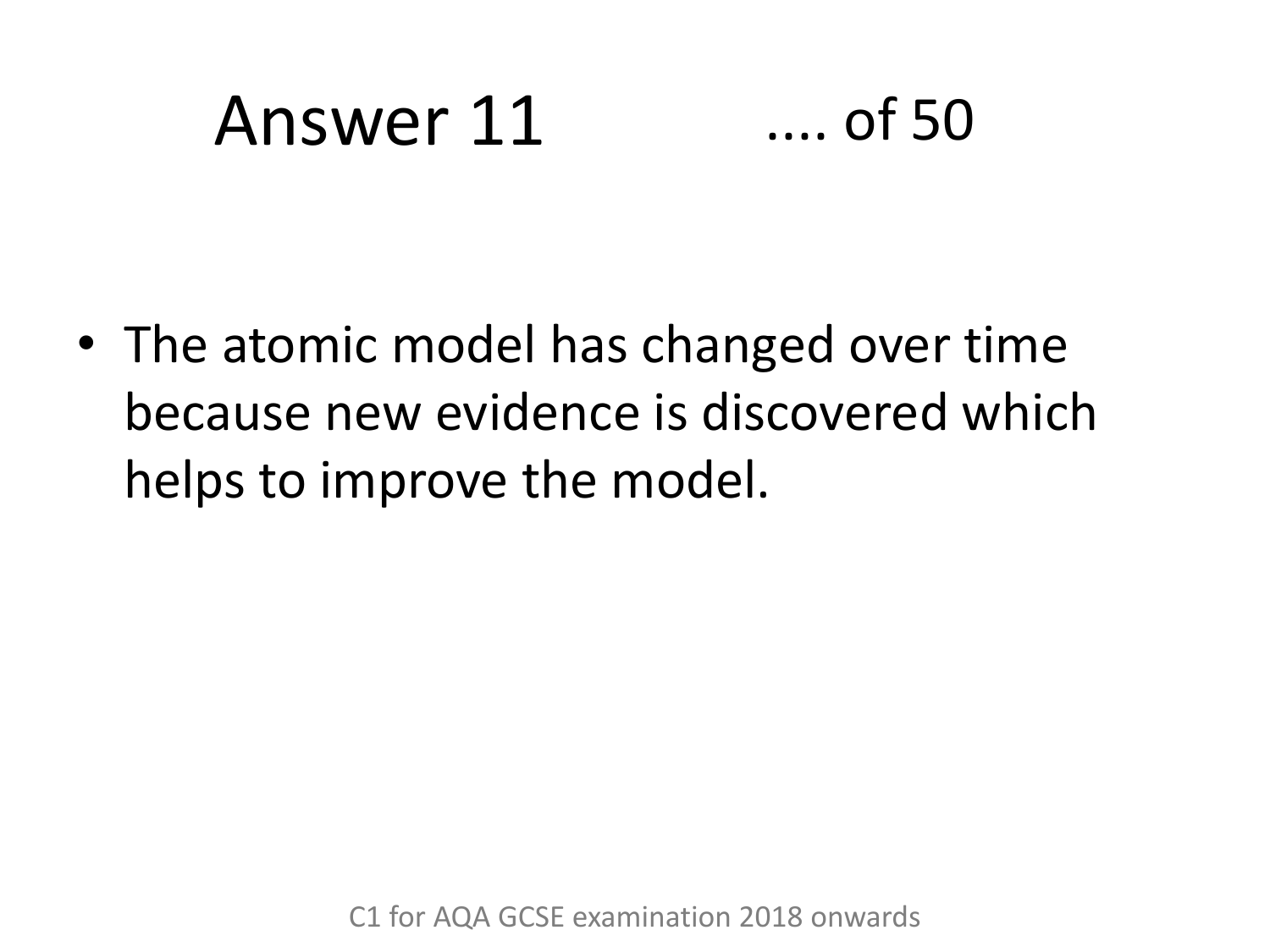### Question 12 .... of 50

• What is the relative charge on a proton?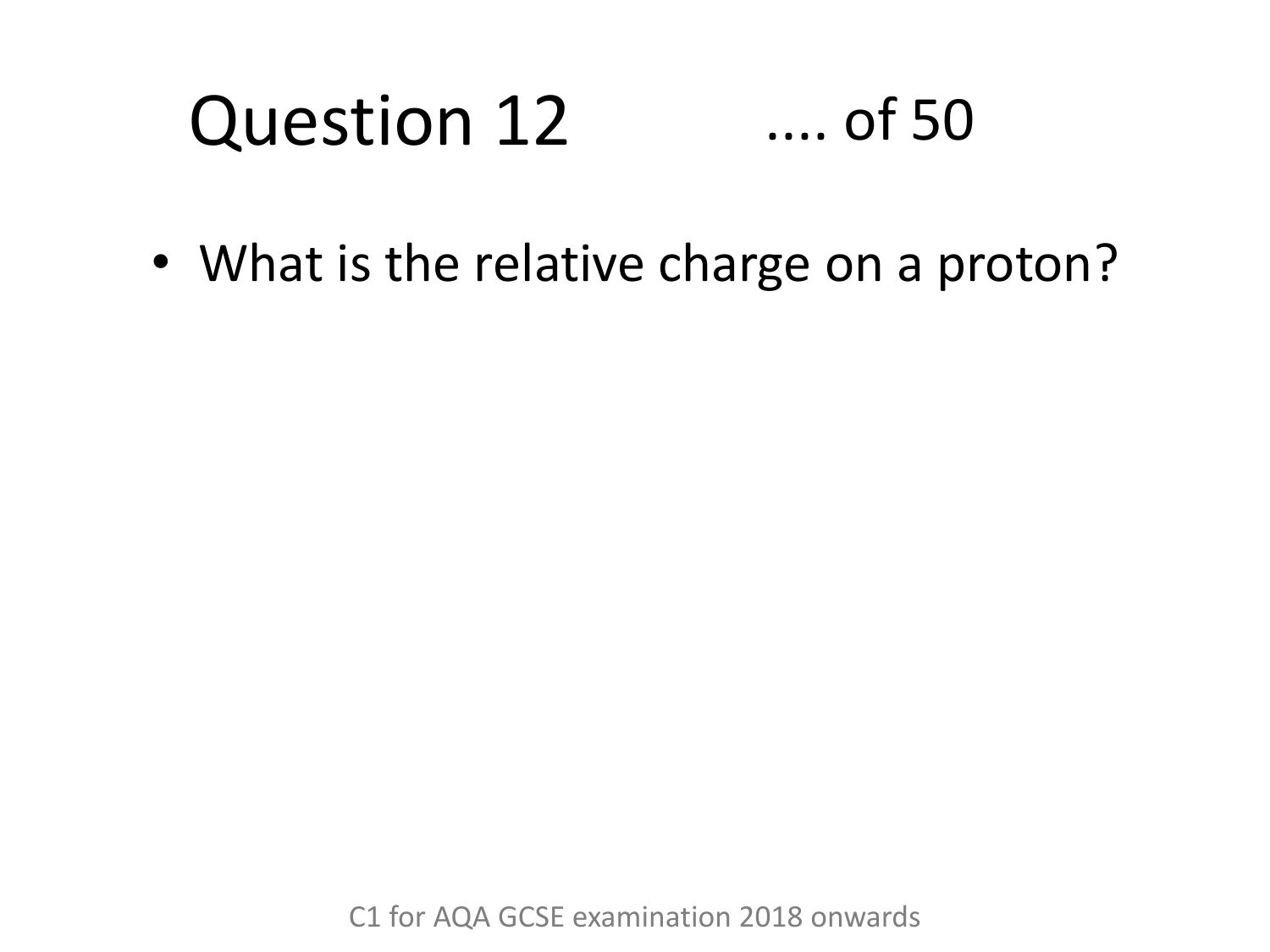### Answer 12 .... of 50

The relative charge on a proton is +1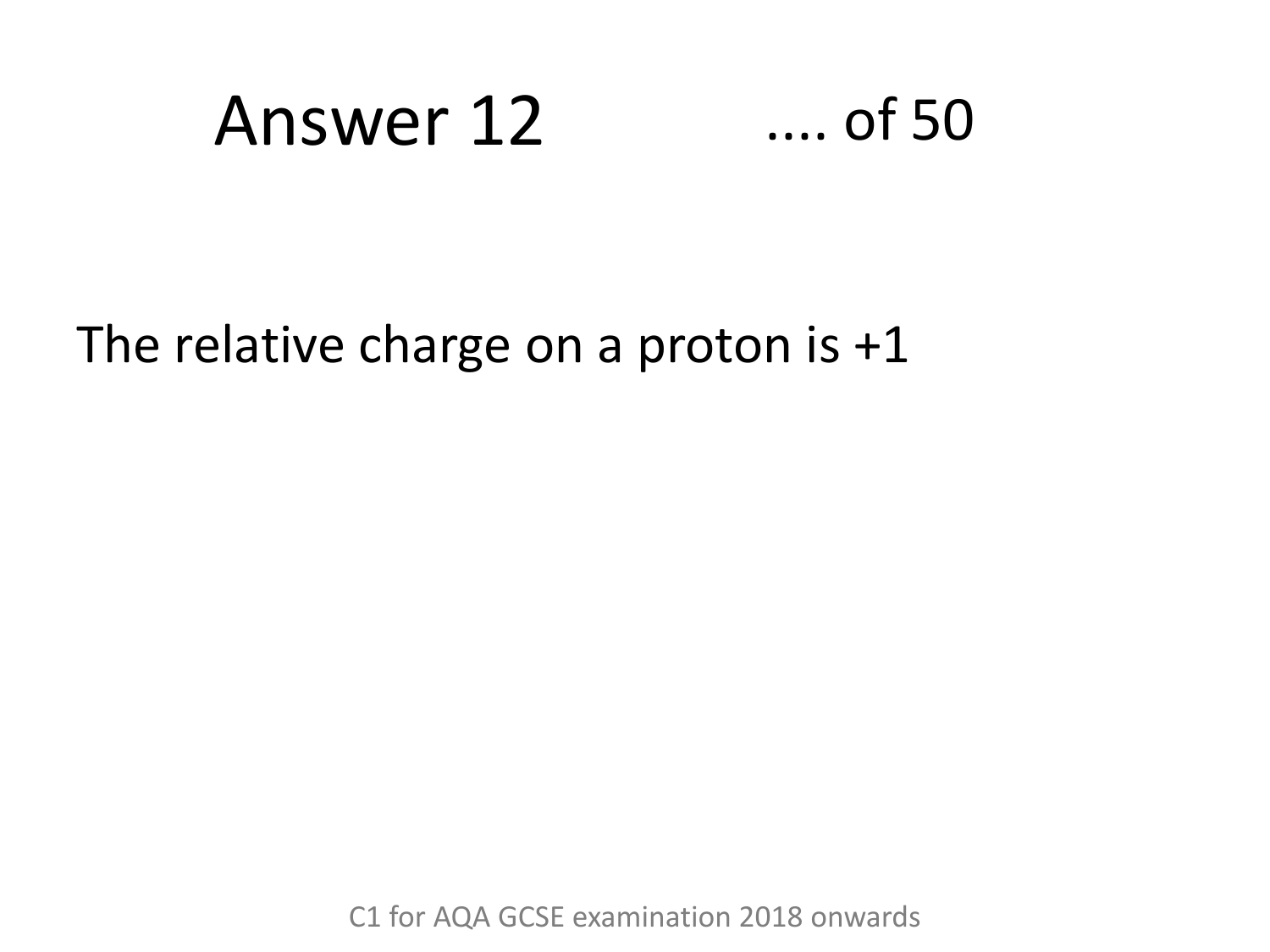#### Question 13 .... of 50

• What is the relative charge on an electron?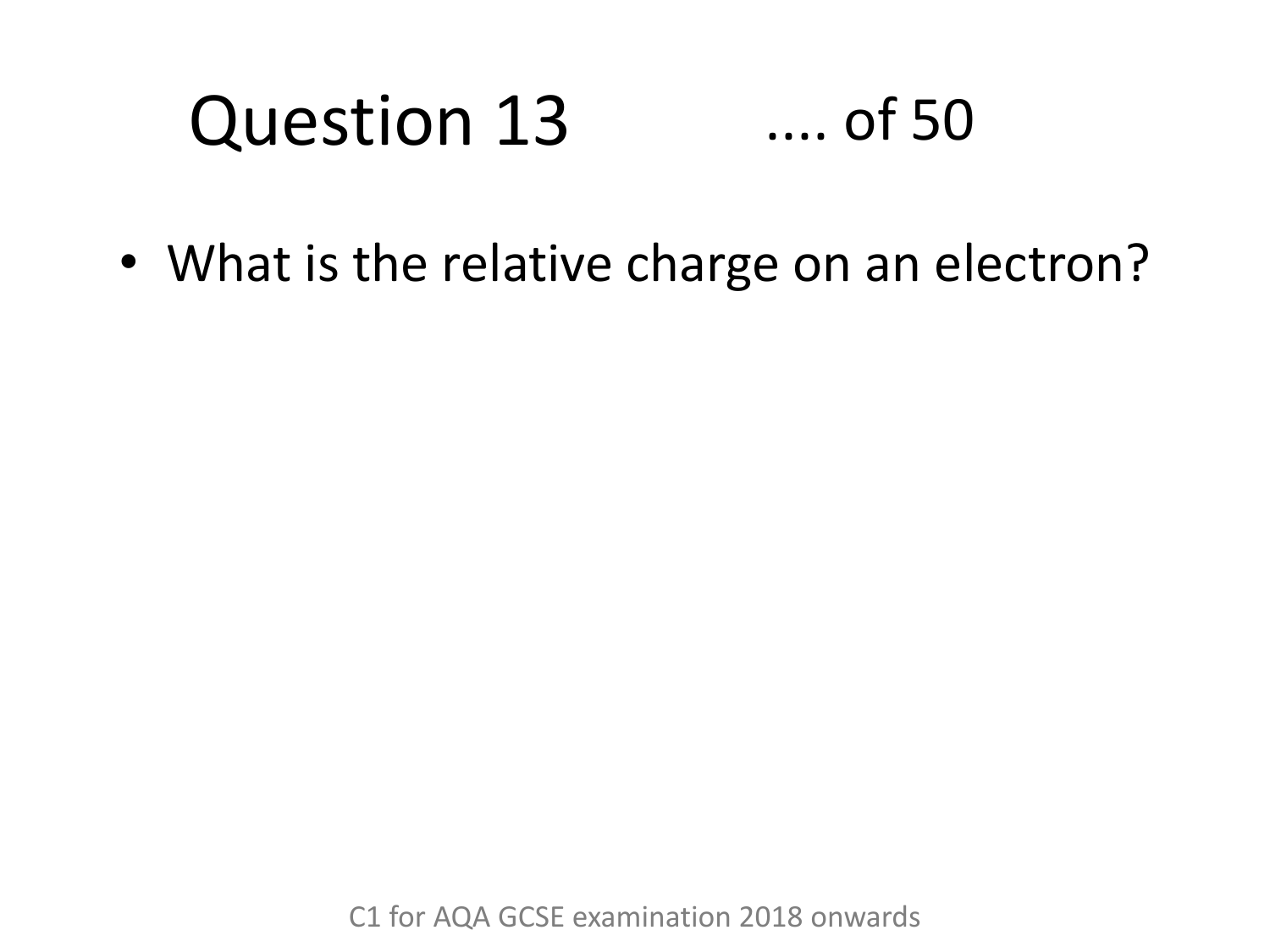### Answer 13 .... of 50

The relative charge on an electron is -1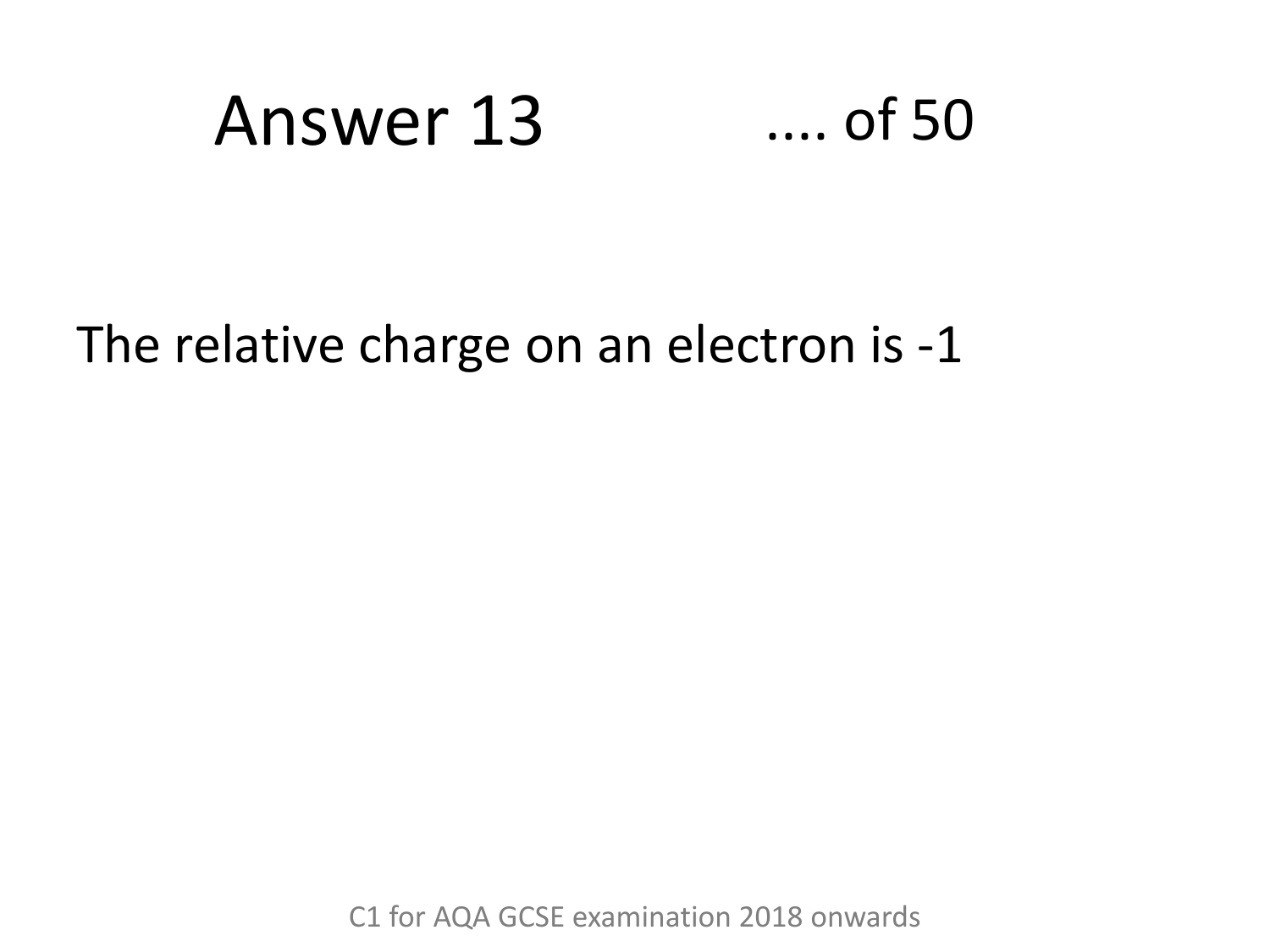#### Question 14 .... of 50

• What is the relative charge on a neutron?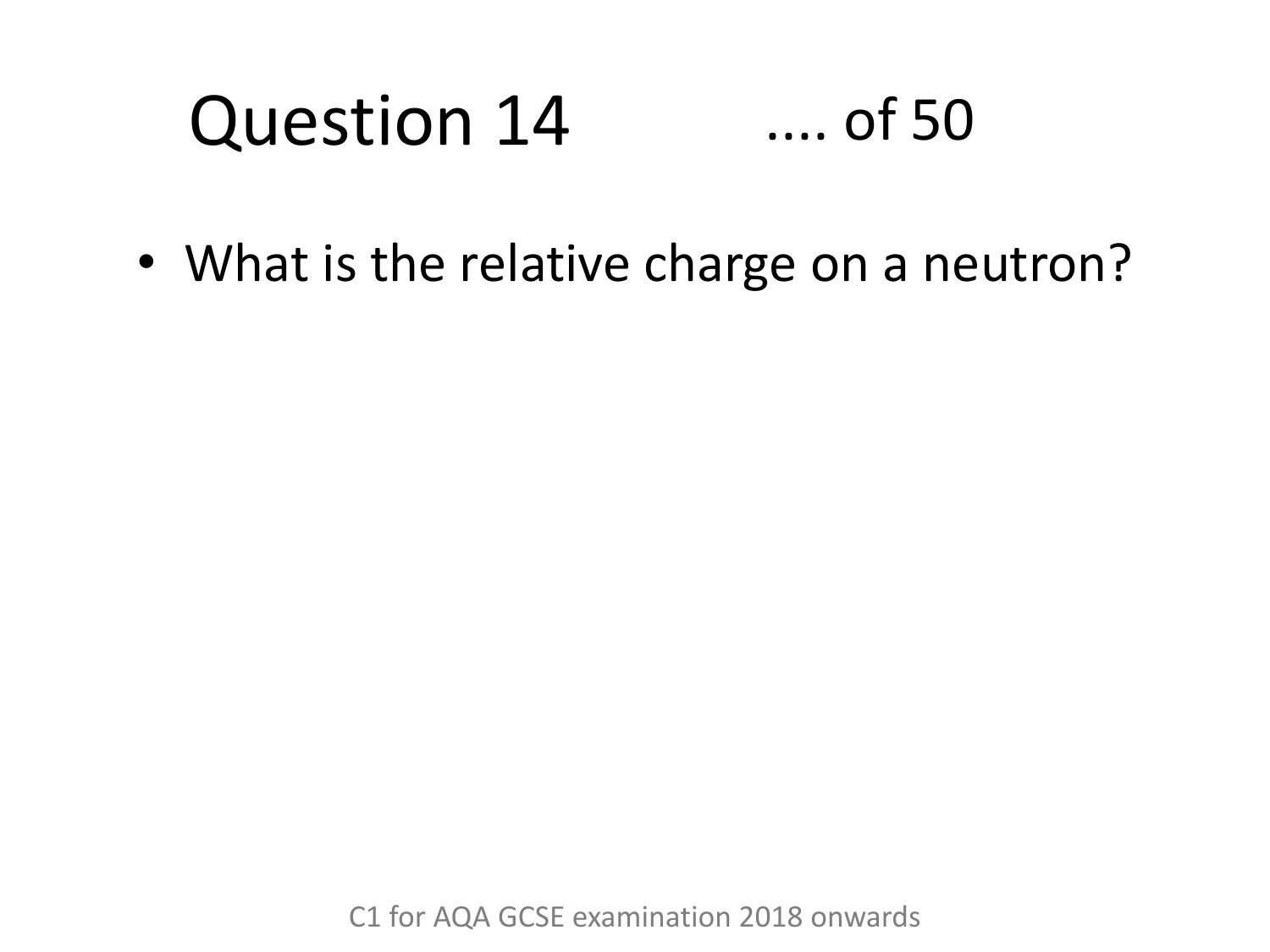### Answer 14 .... of 50

The relative charge on a neutron is 0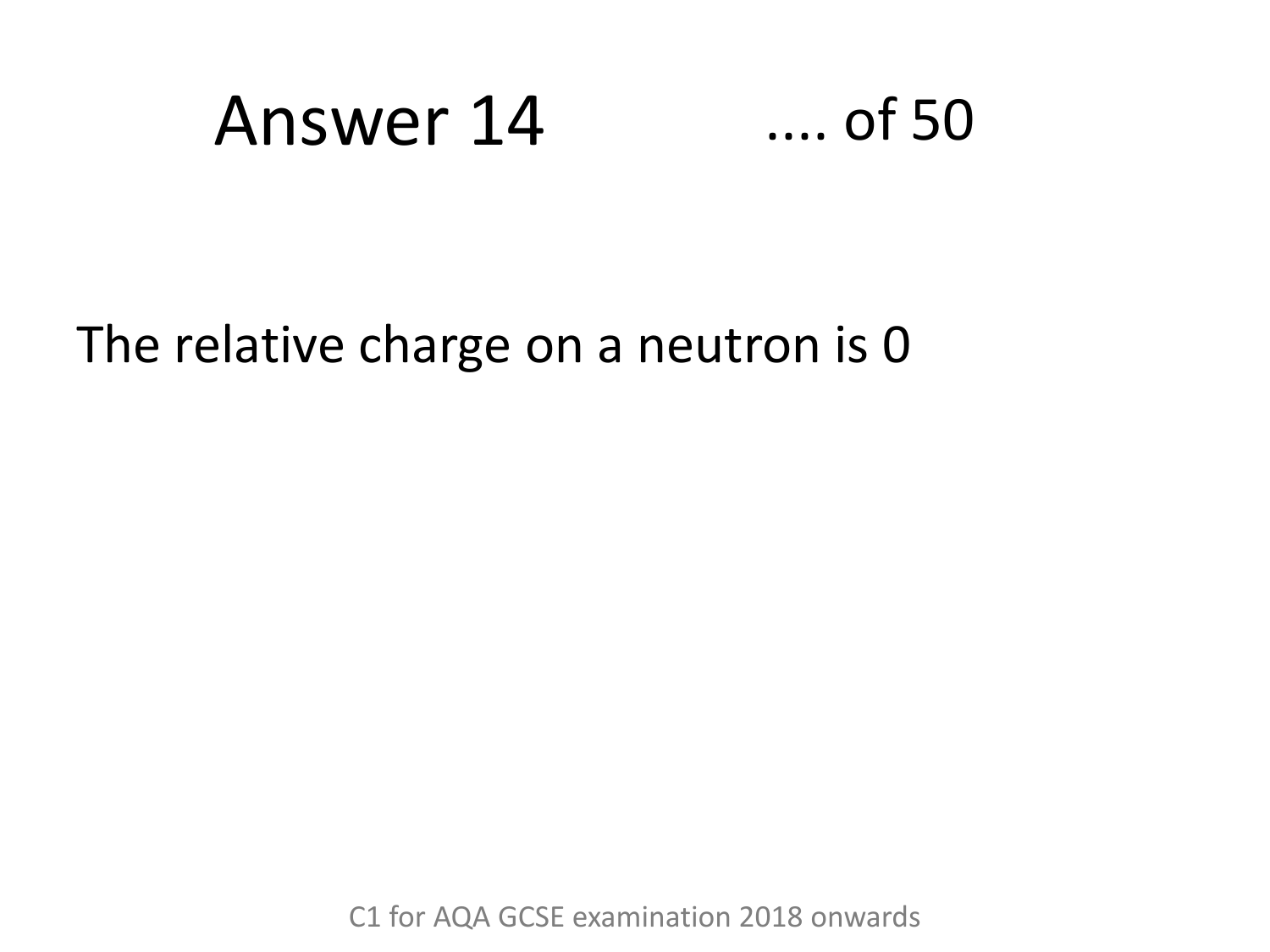#### Question 15 .... of 50

• Where are protons and neutrons found in an atom?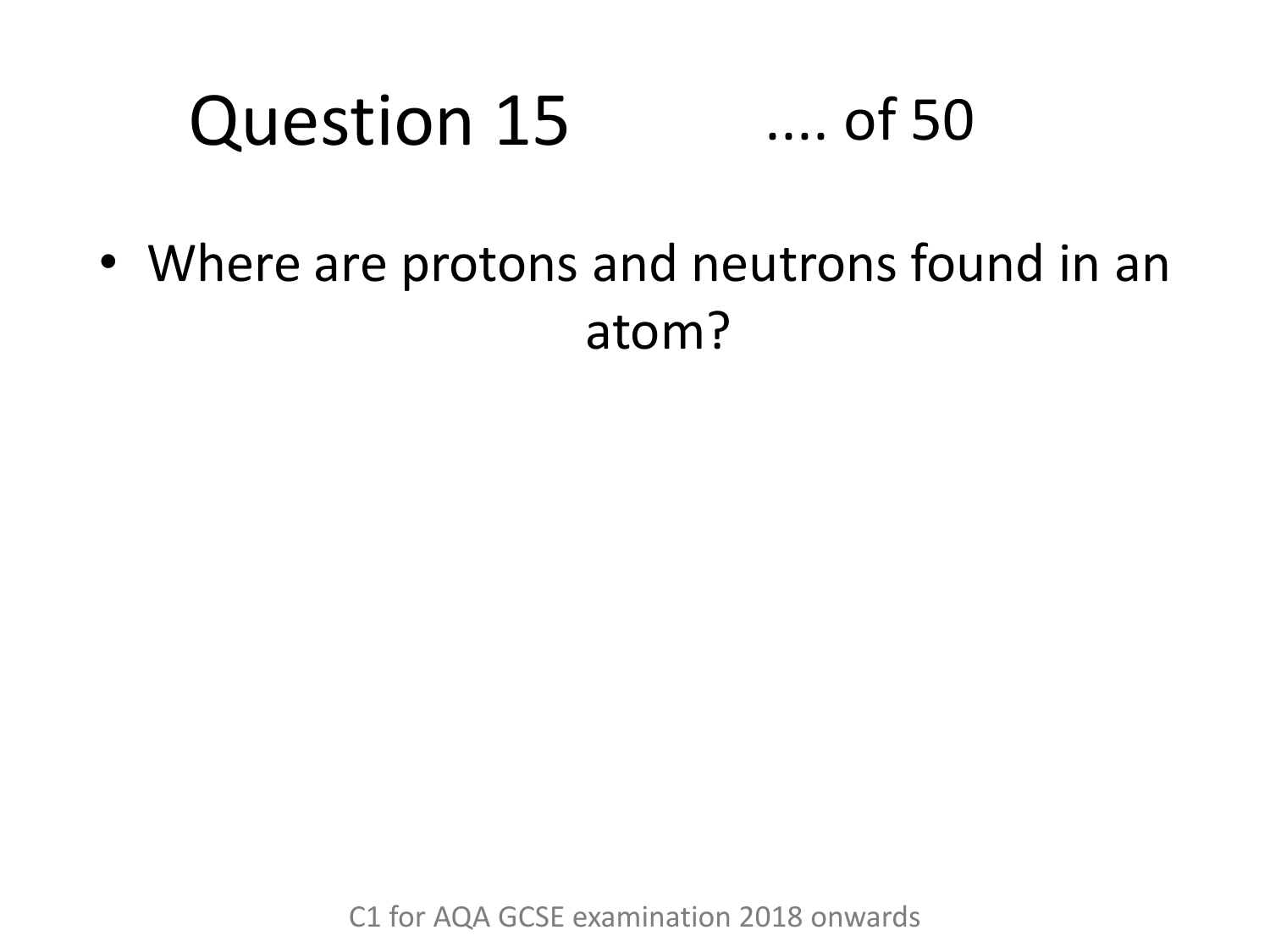# Answer 15 .... of 50

• Protons and neutrons are found in the nucleus of an atom.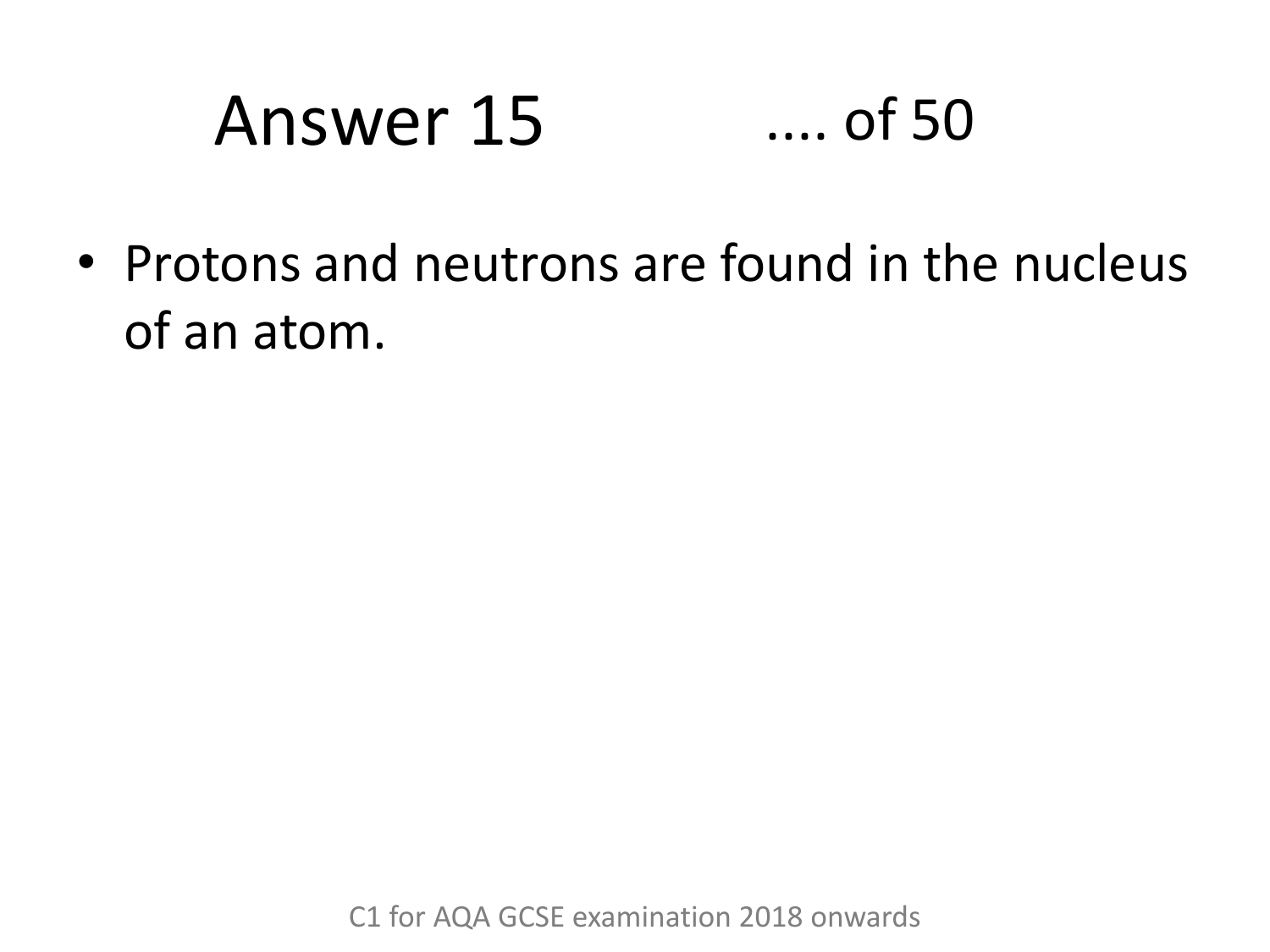#### Question 16 .... of 50

• Where are electrons found in an atom?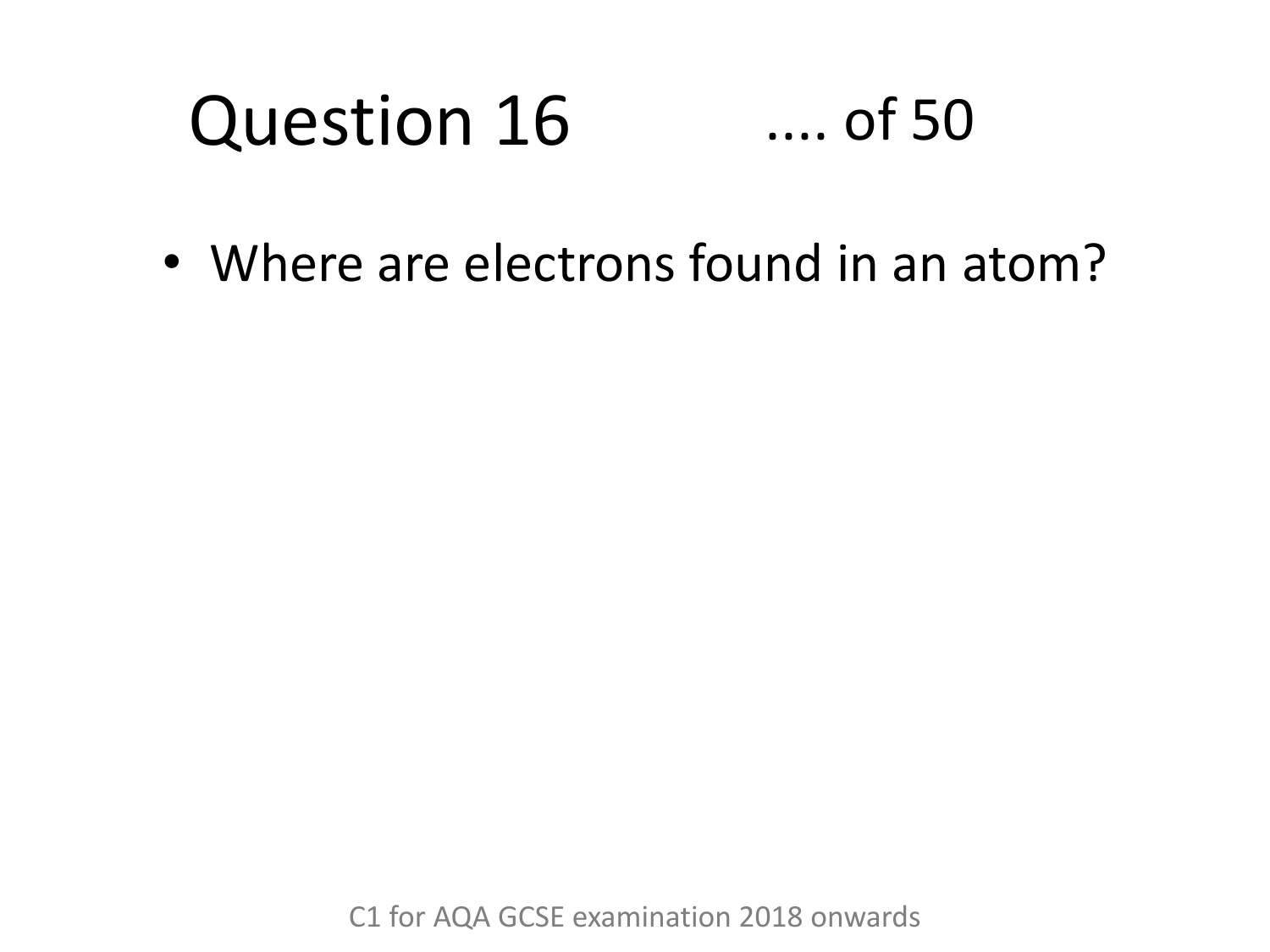# Answer 16 .... of 50

• Electrons are found in electron shells, surrounding the nucleus.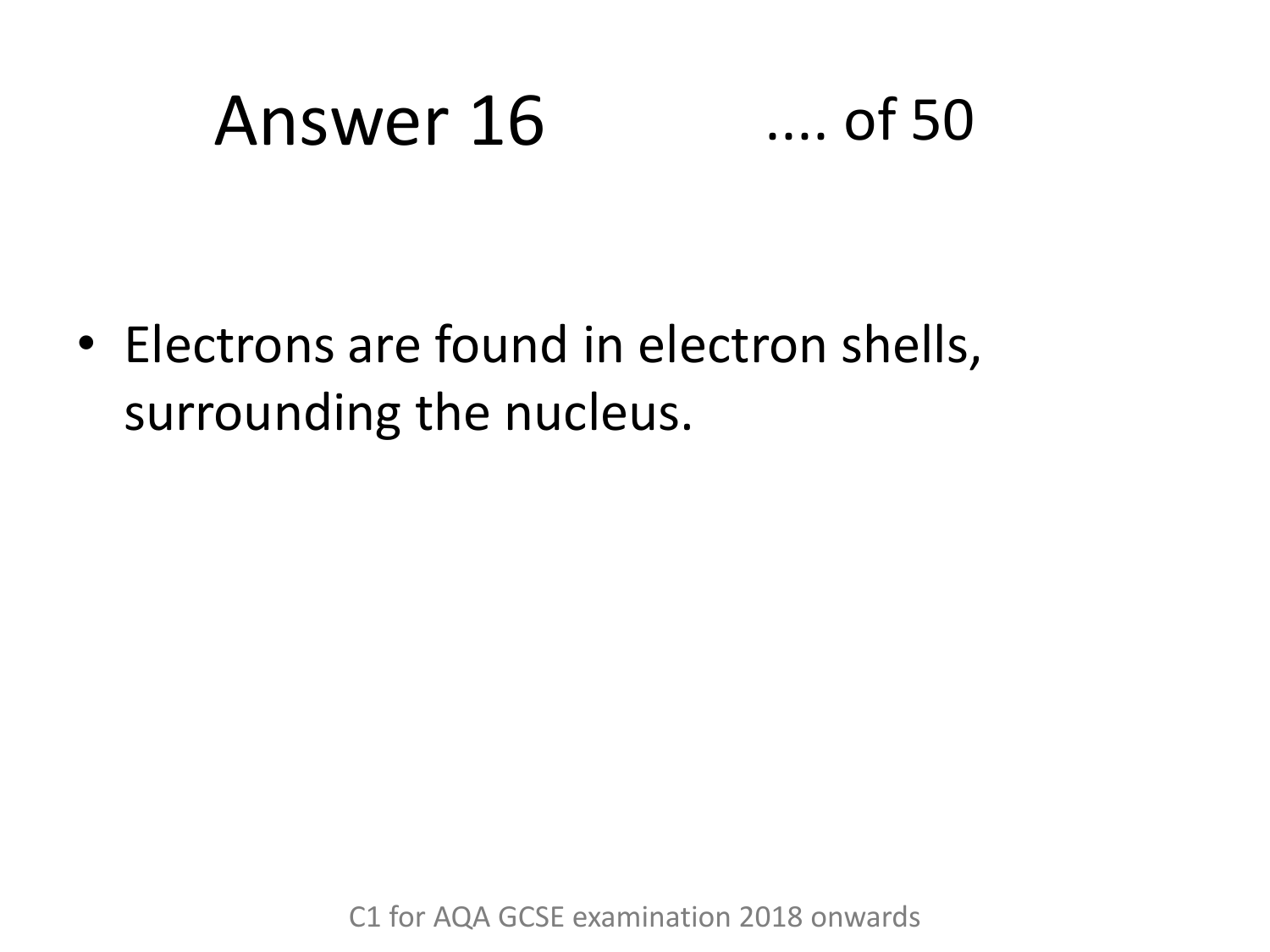#### Question 17 .... of 50

• An atom is neutral – true or false?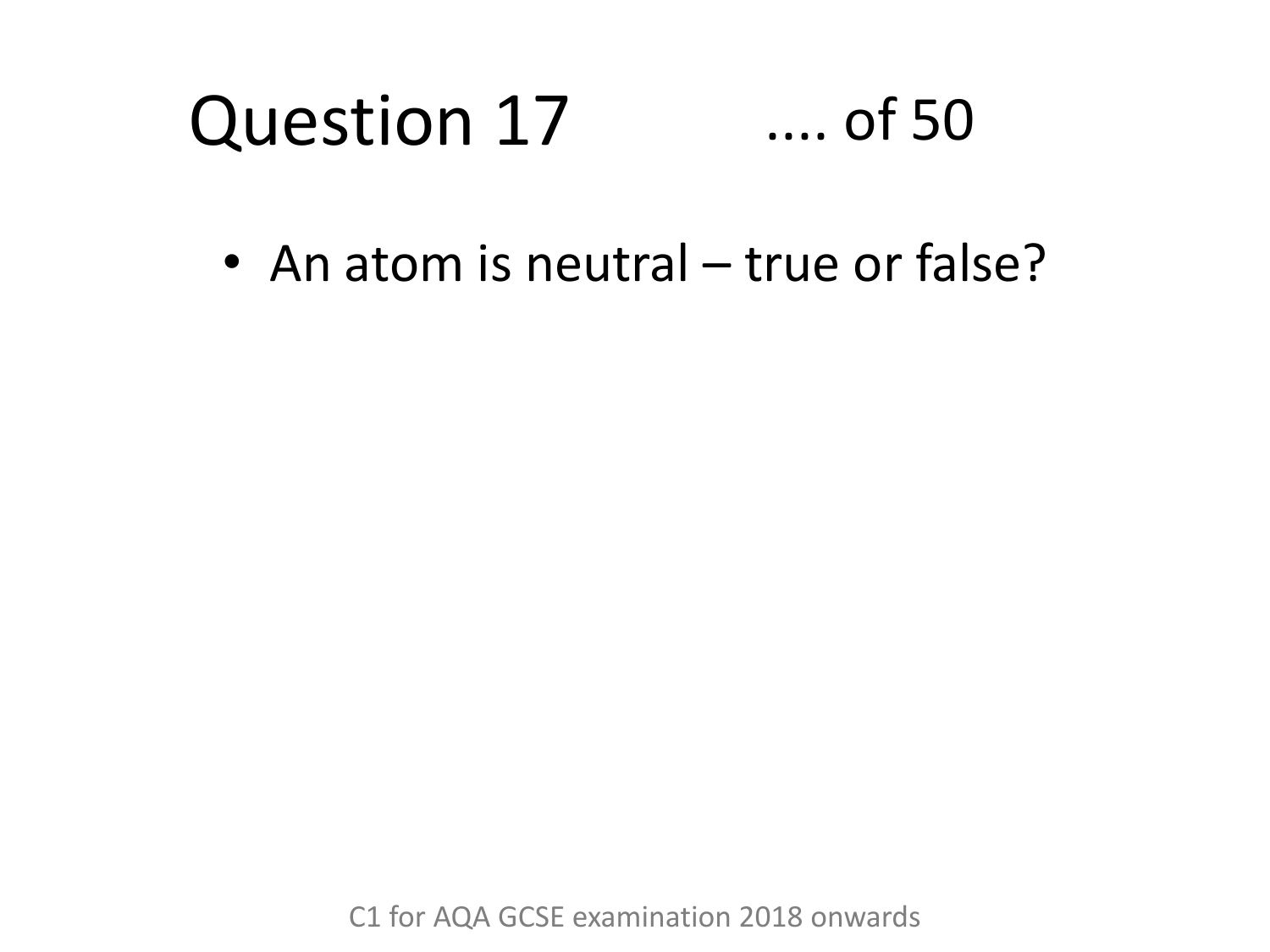### Answer 17 .... of 50

• True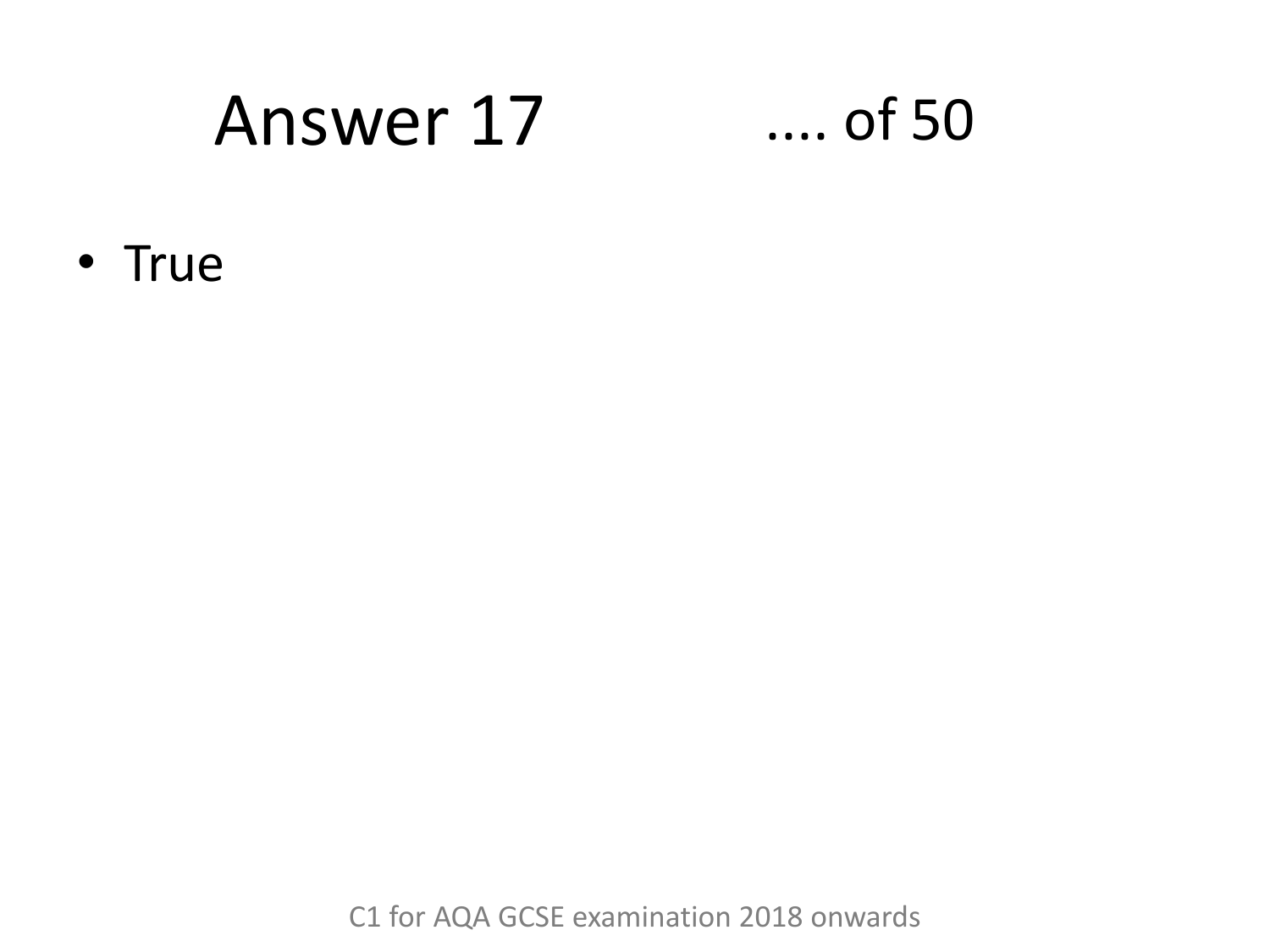#### Question 18 .... of 50

• What is the relative mass of an electron?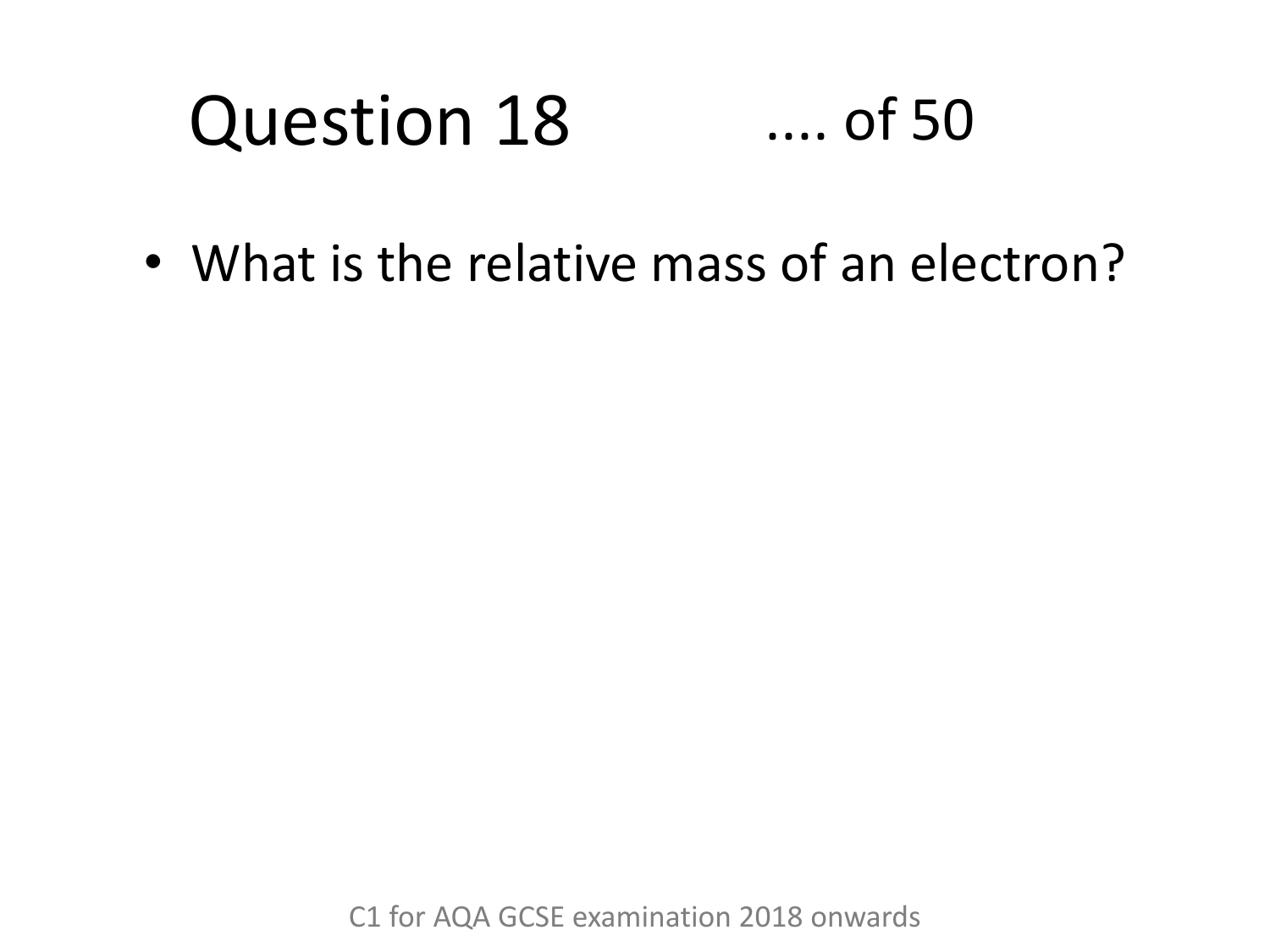# Answer 18 .... of 50

• The relative mass of an electron is 0.0005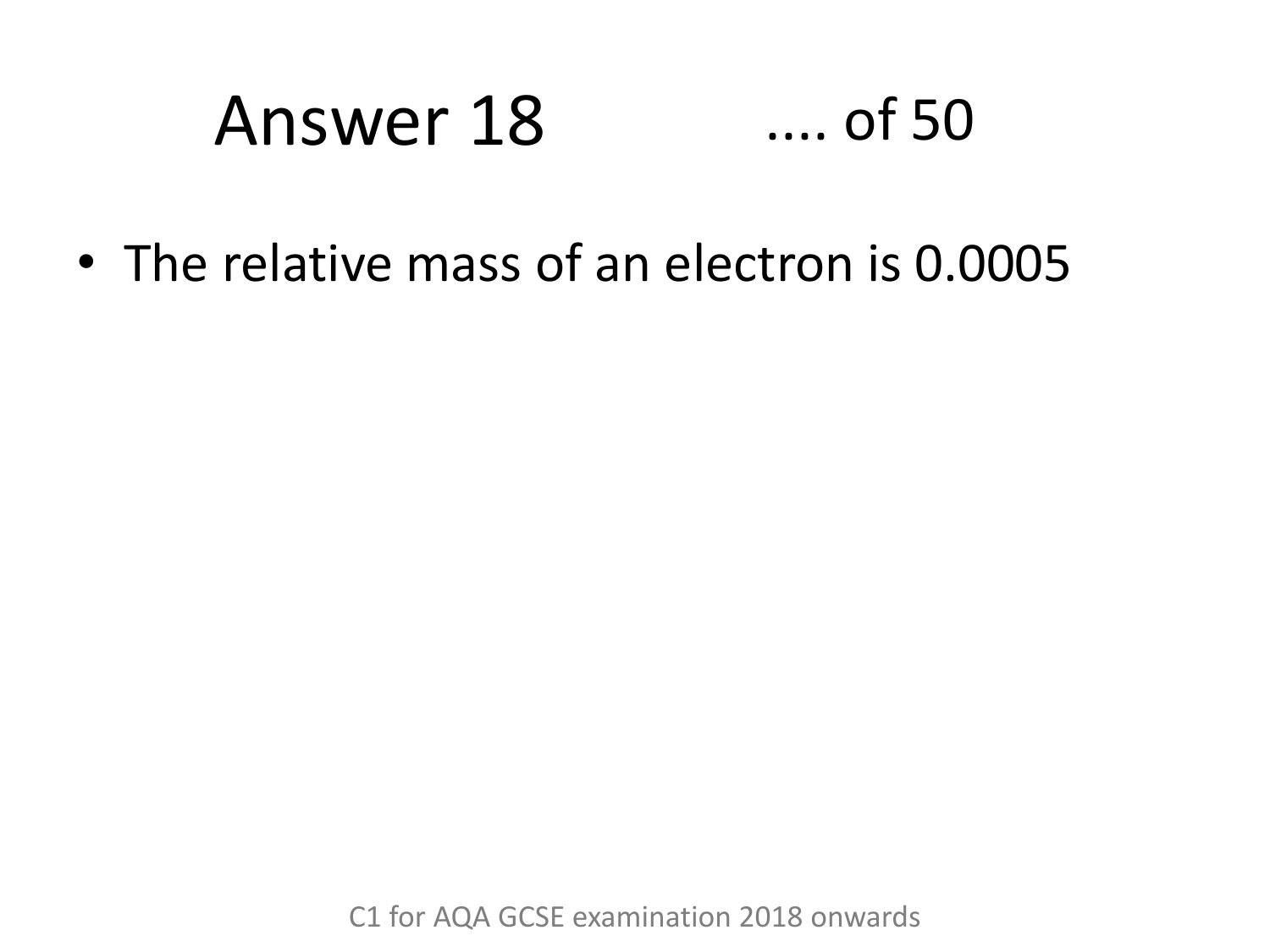#### Question 19 .... of 50

• What is the relative mass of a proton?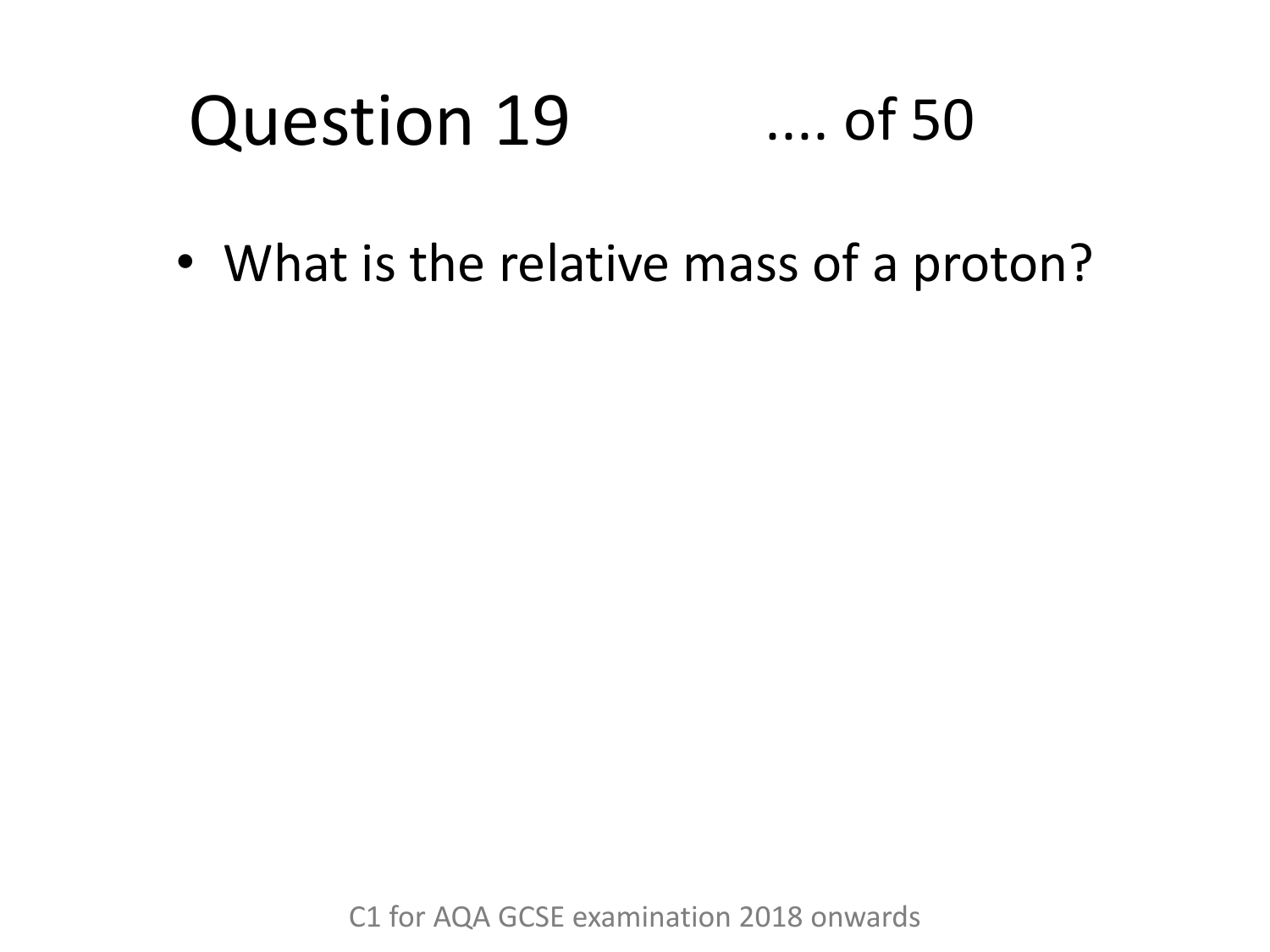### Answer 19 .... of 50

• The relative mass of a proton is 1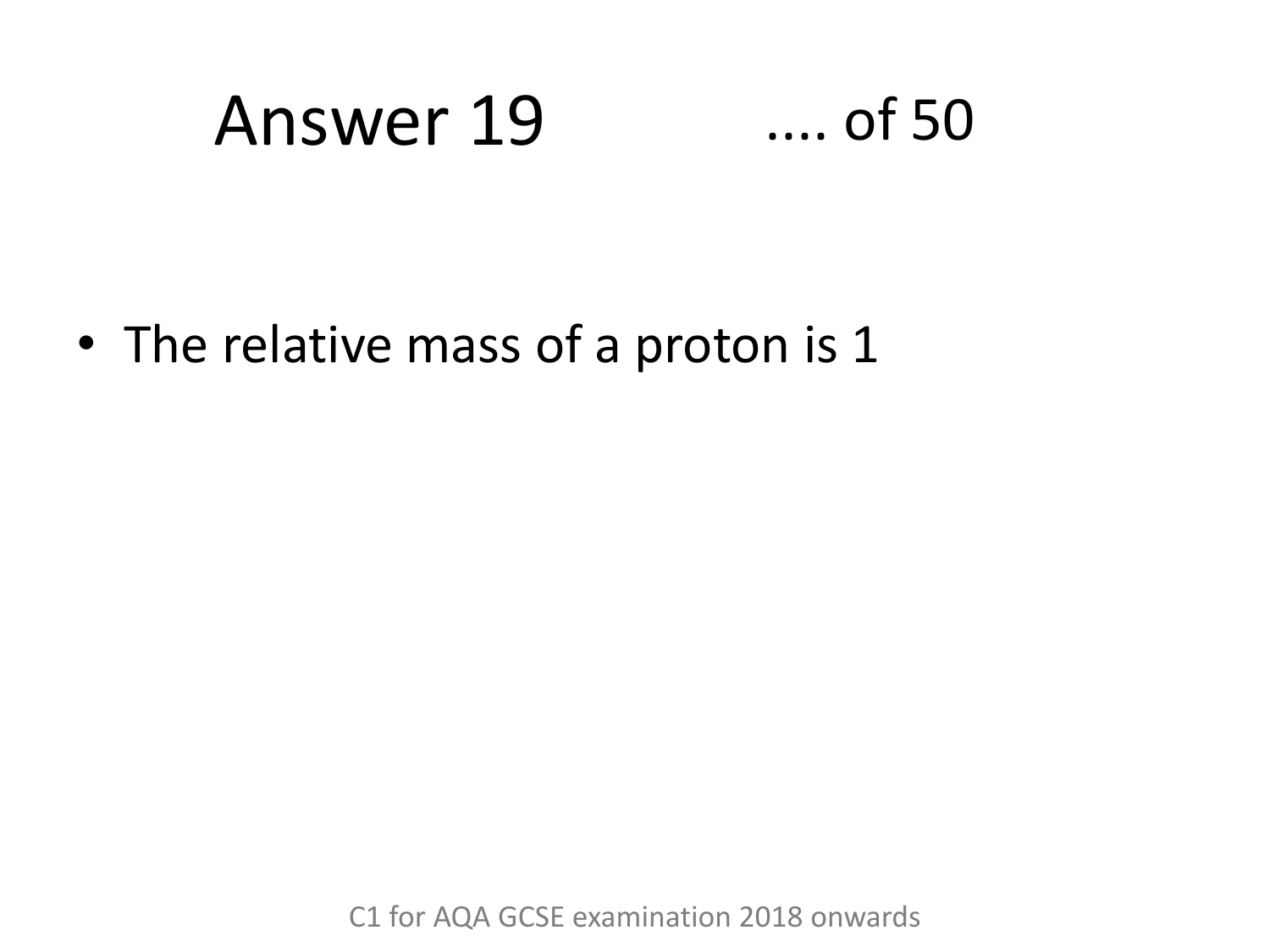#### Question 20 .... of 50

• What is the relative mass of a neutron?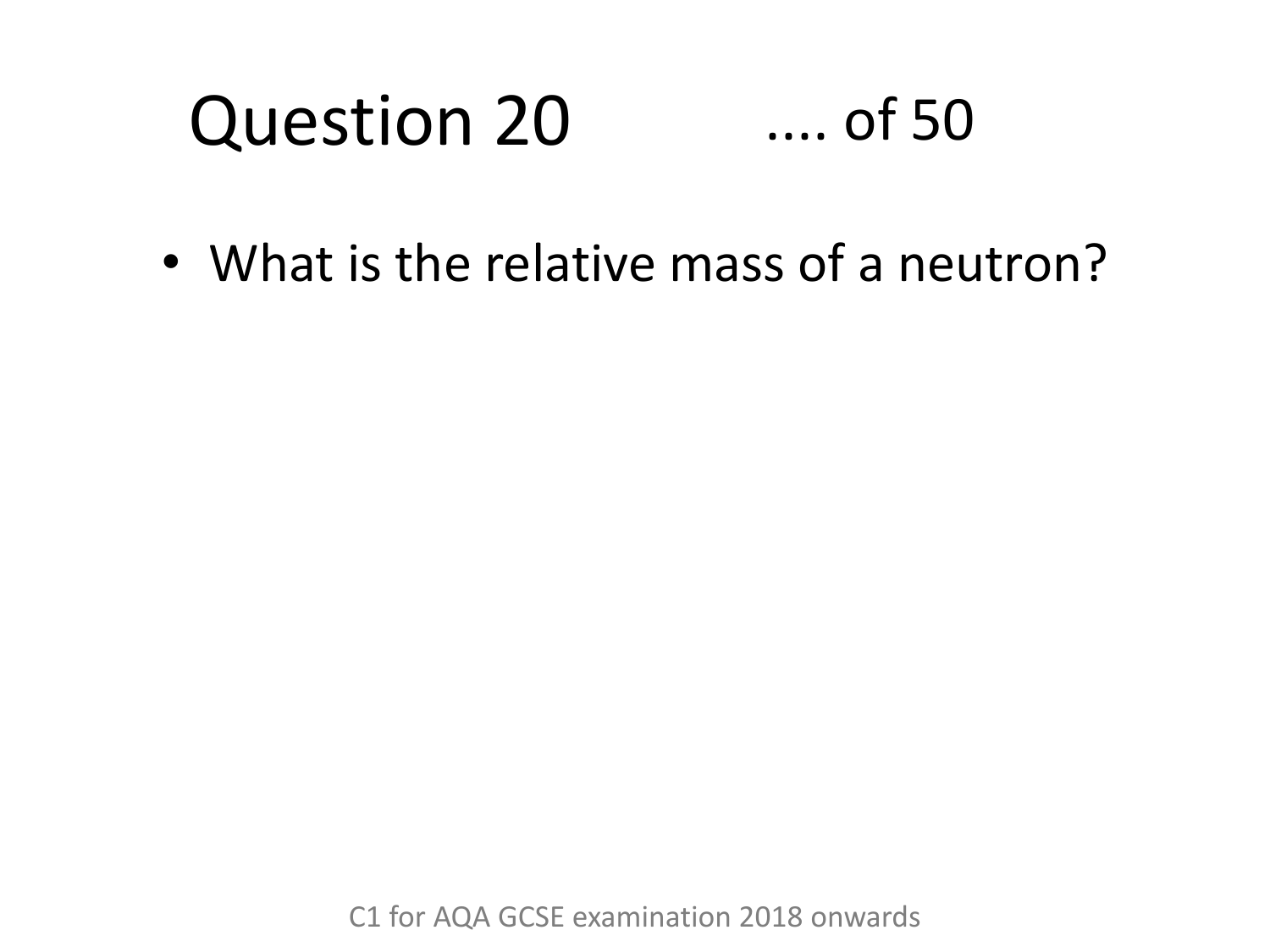### Answer 20 .... of 50

The relative mass of a neutron is 1.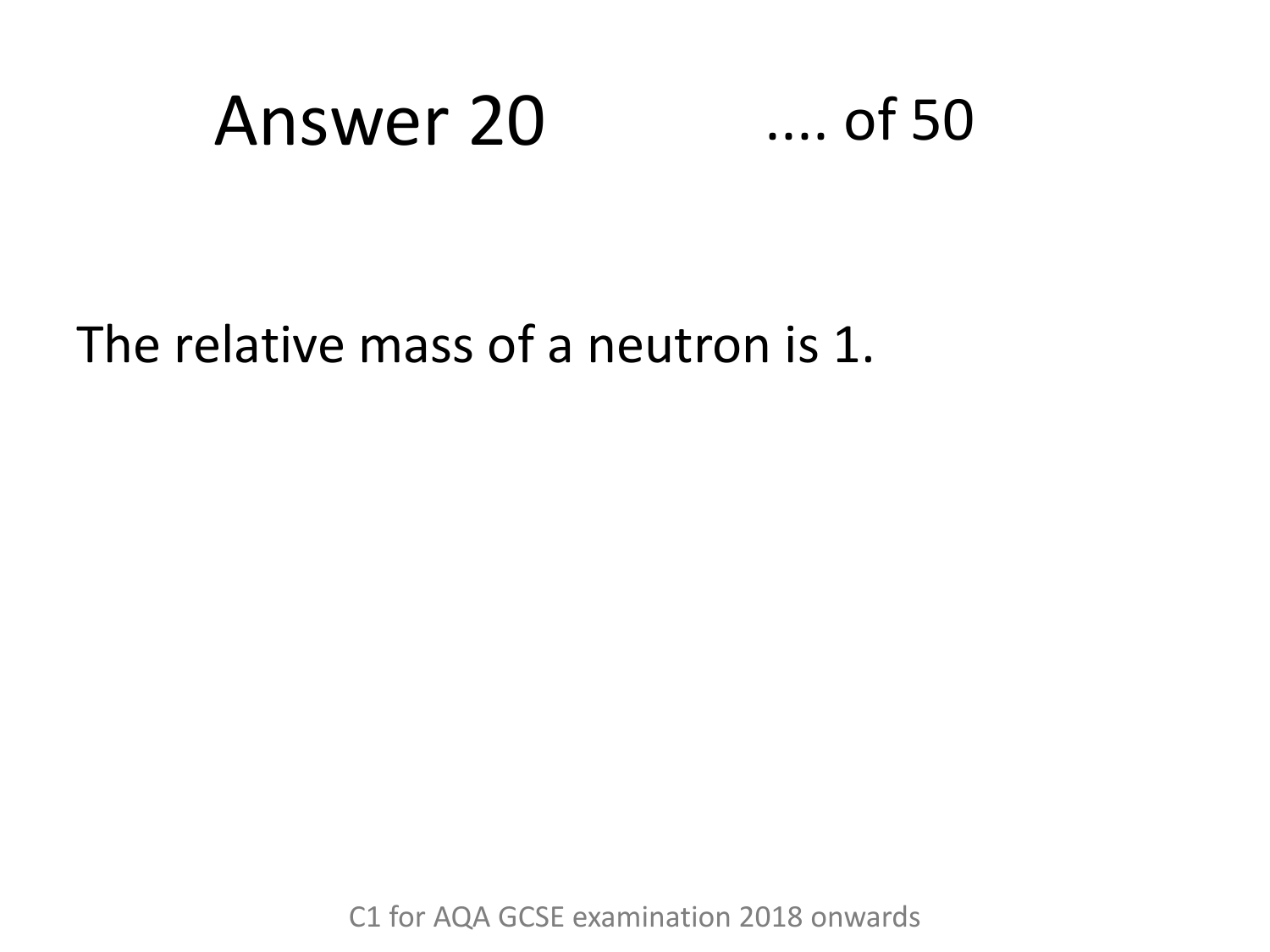#### Question 21 .... of 50

• What is an ion?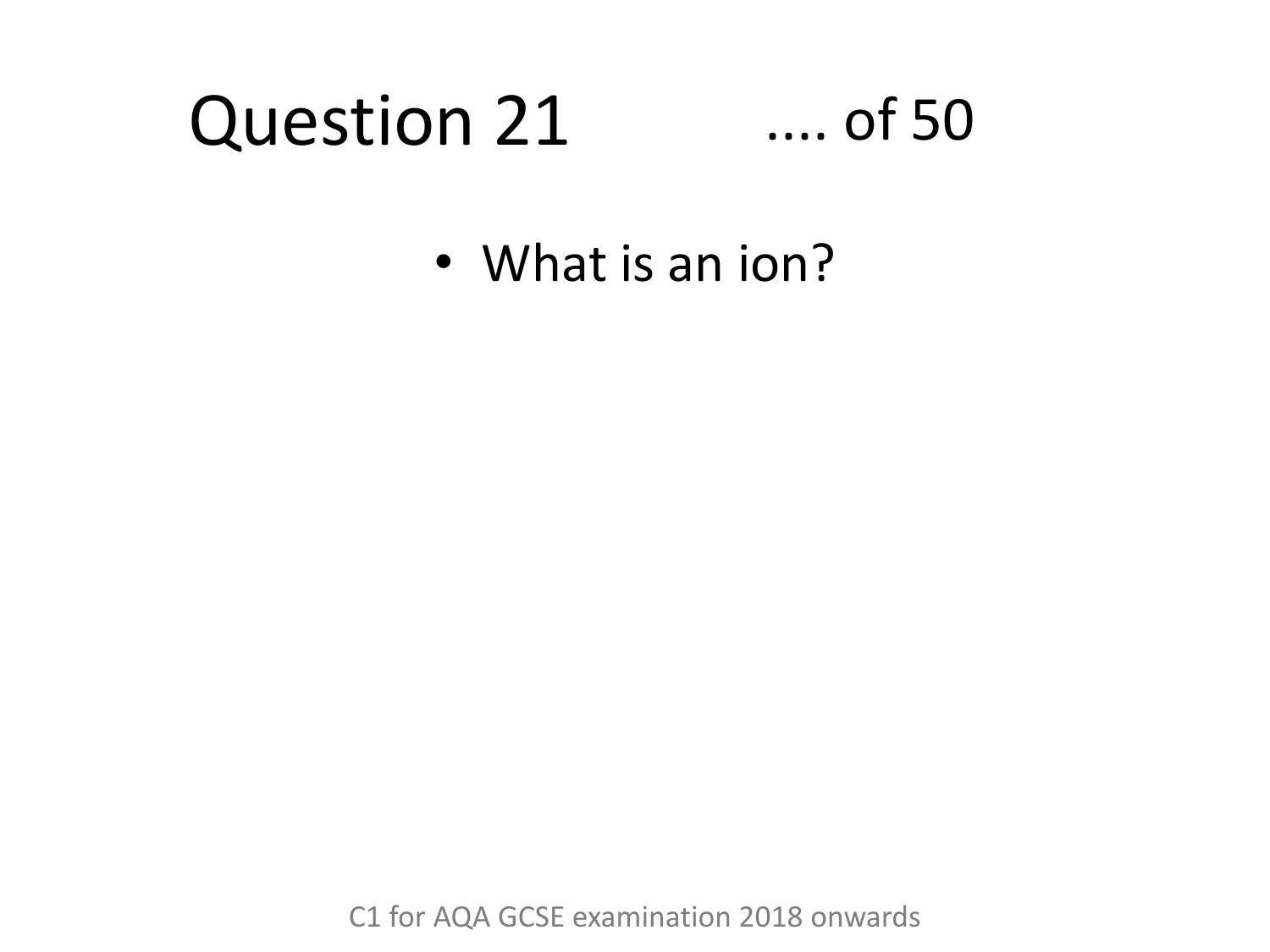### Answer 21 .... of 50

An ion is a charged particle.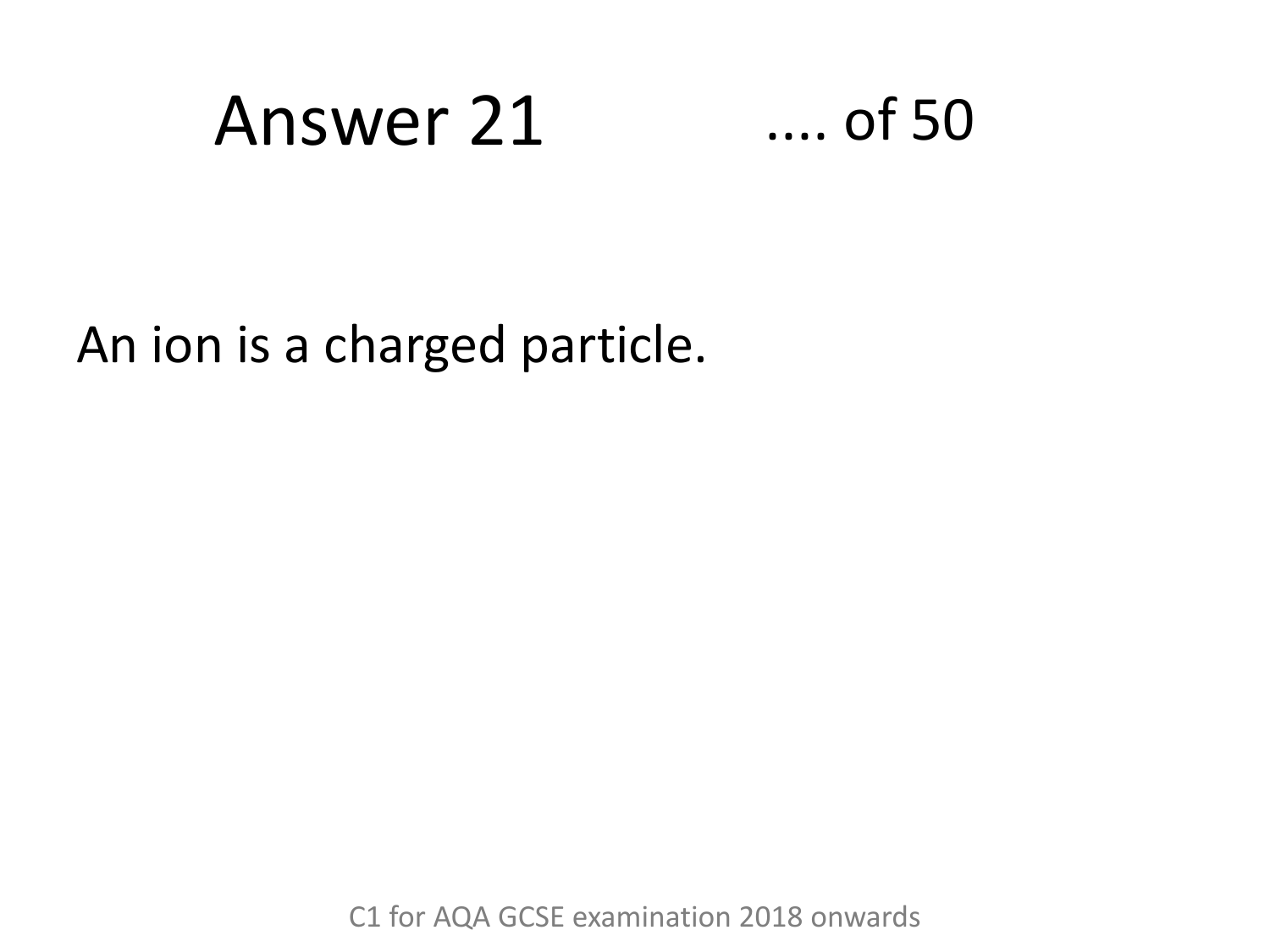#### Question 22 .... of 50

• What is the mass number of an atom?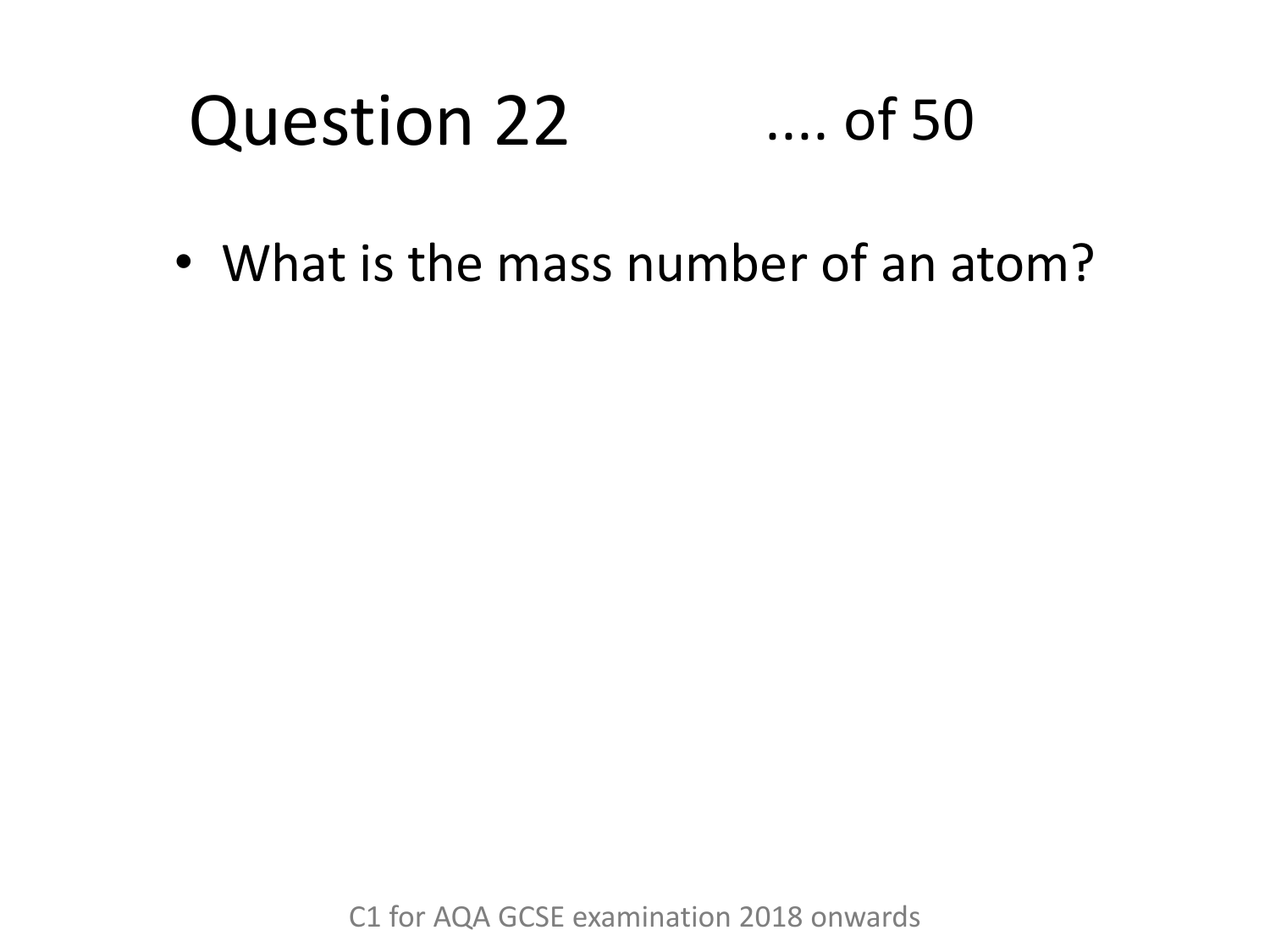### Answer 22 .... of 50

• The mass number of an atom is the total number of protons and neutrons.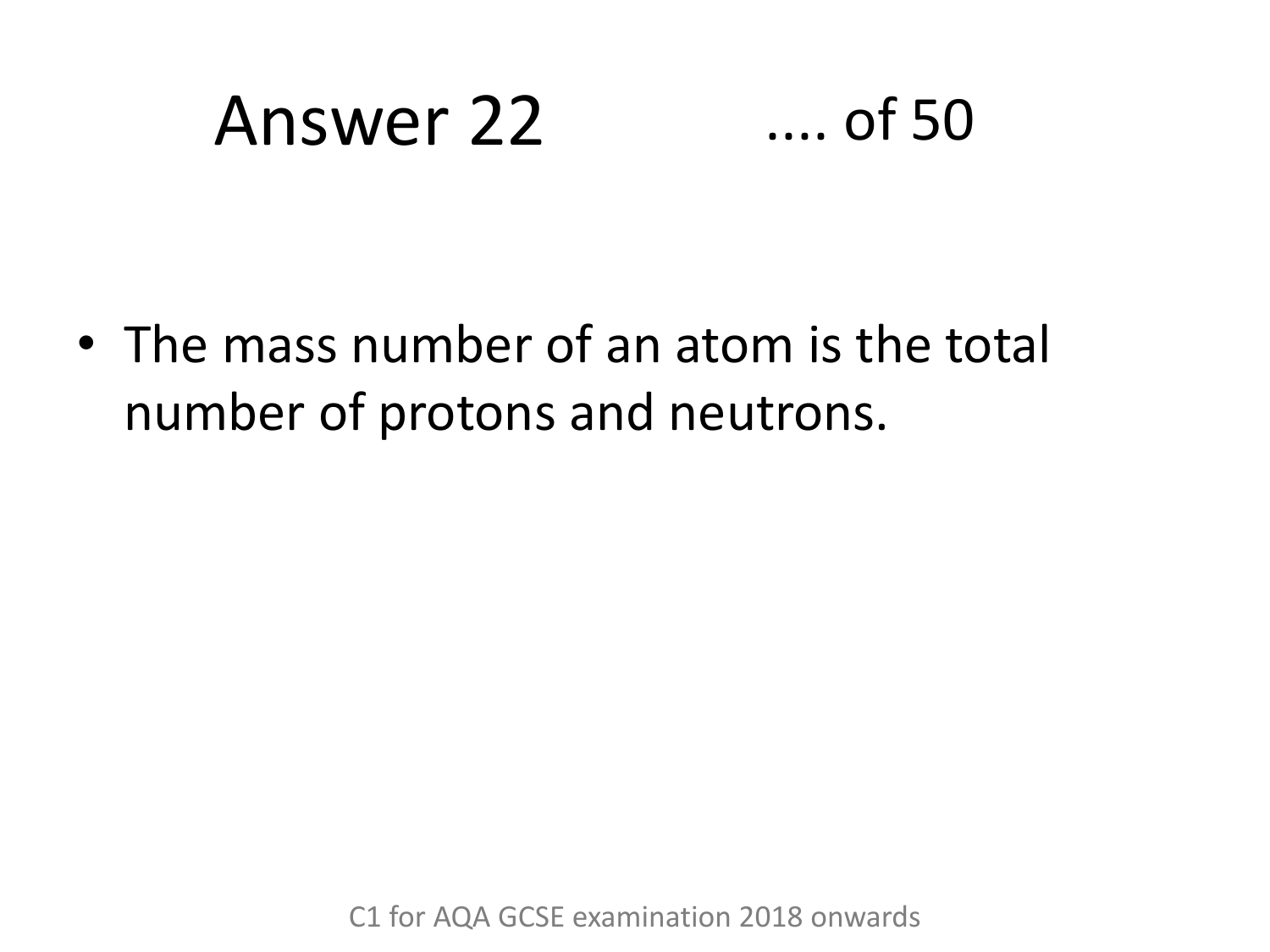#### Question 23 .... of 50

• What is the atomic number of an atom?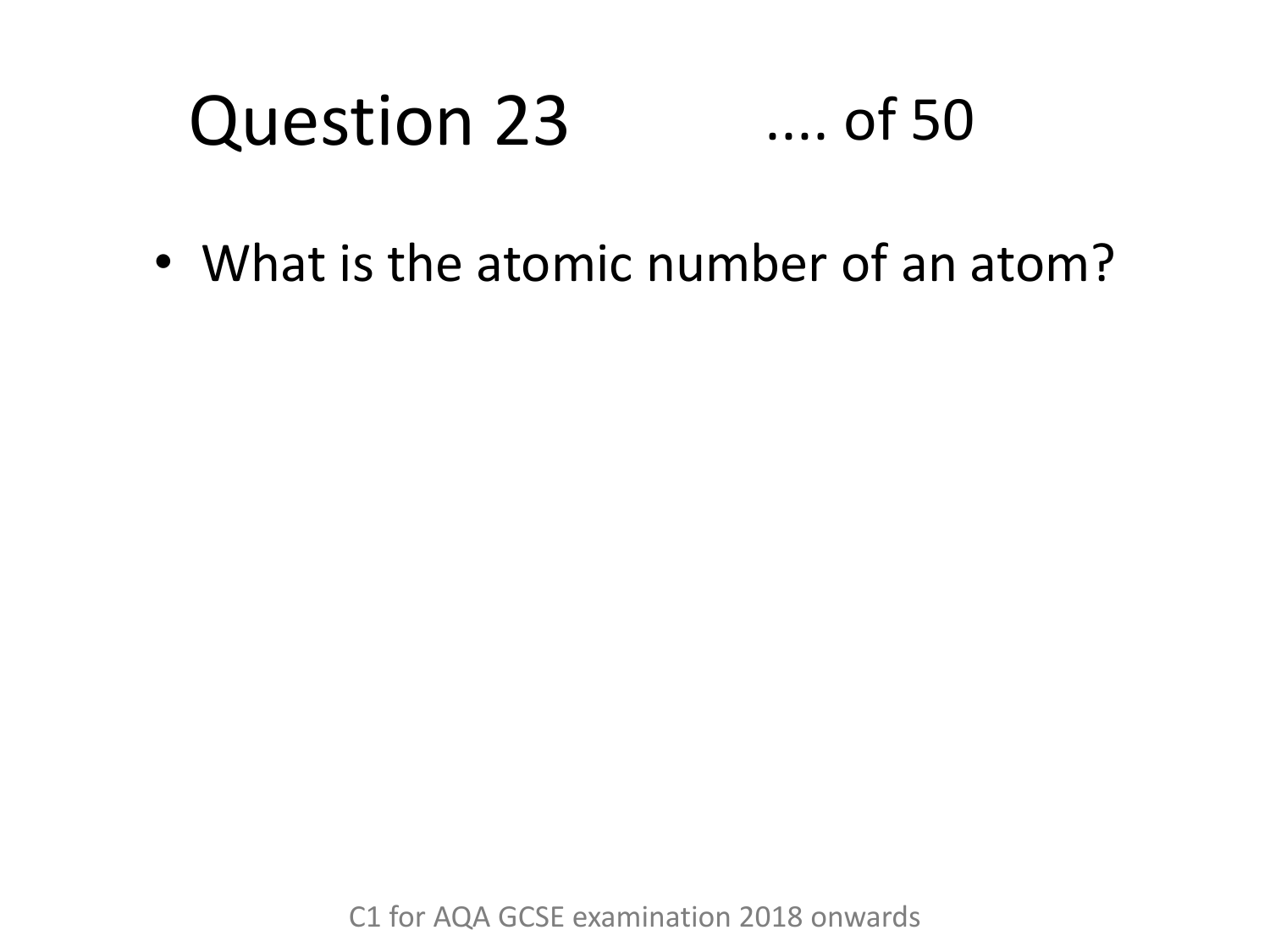### Answer 23 .... of 50

### The atomic number is the number of proton in an atom.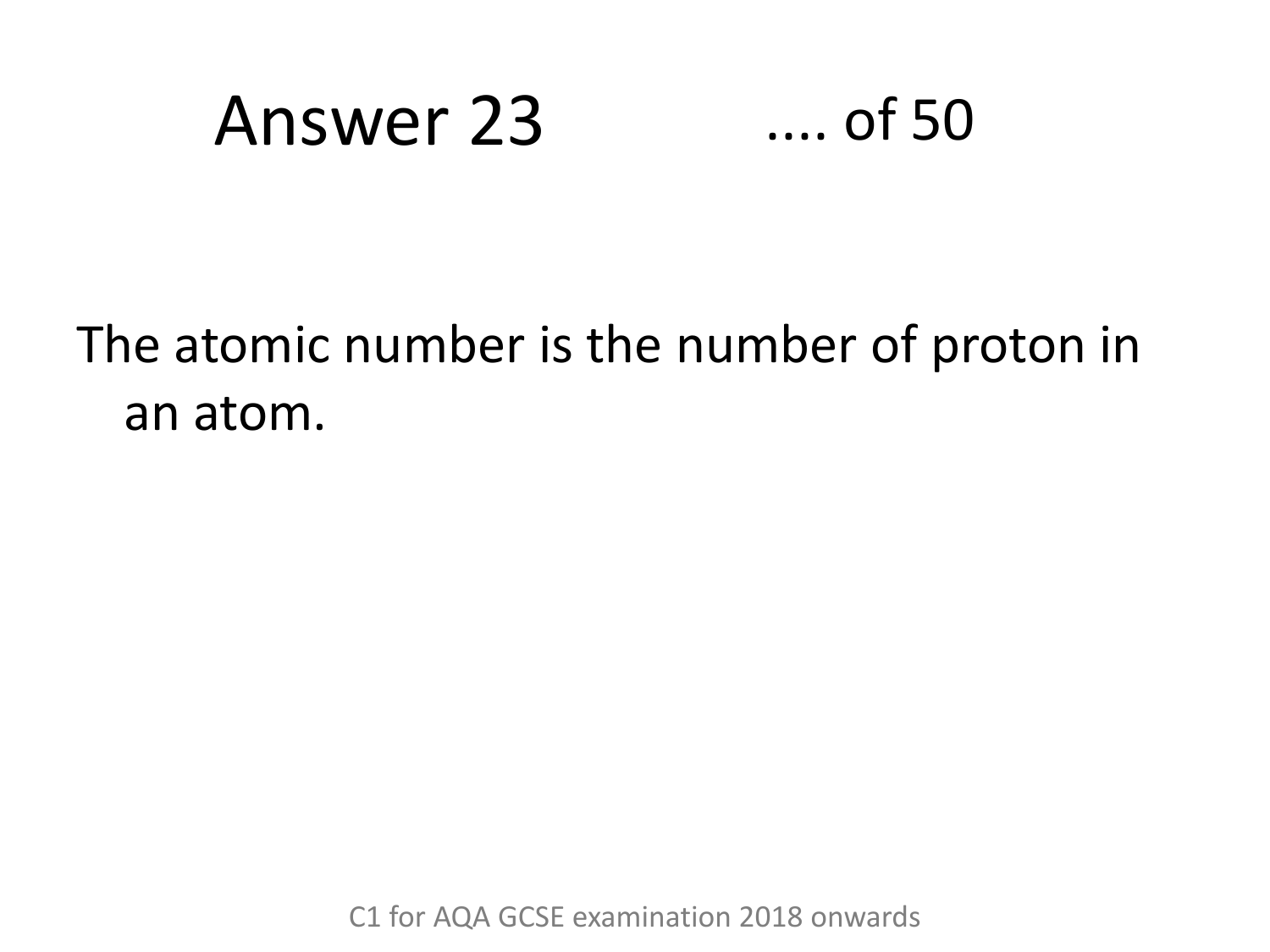#### Question 24 .... of 50

• What is the atomic number of Carbon?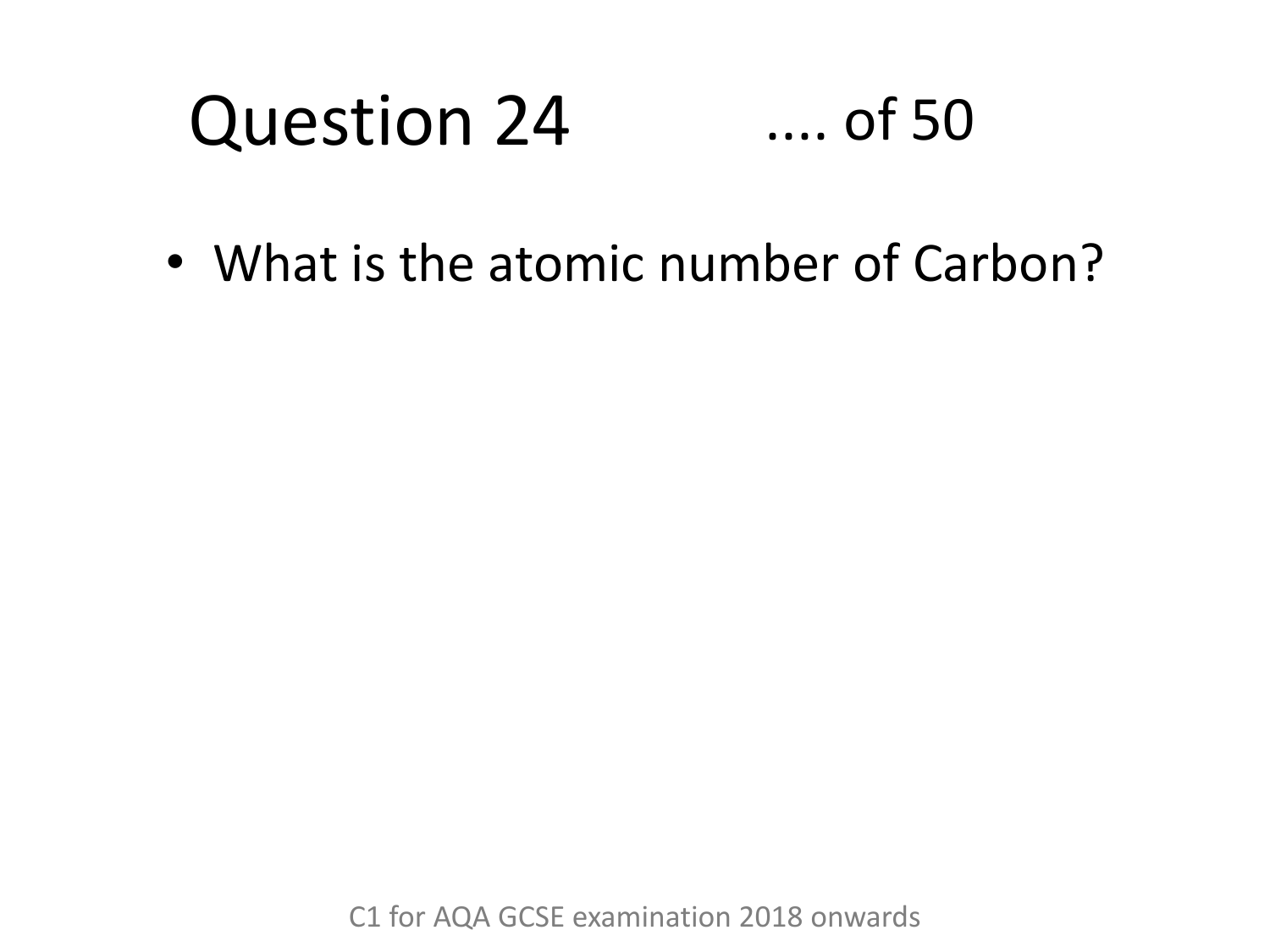### Answer 24 .... of 50

The atomic number of Carbon is 6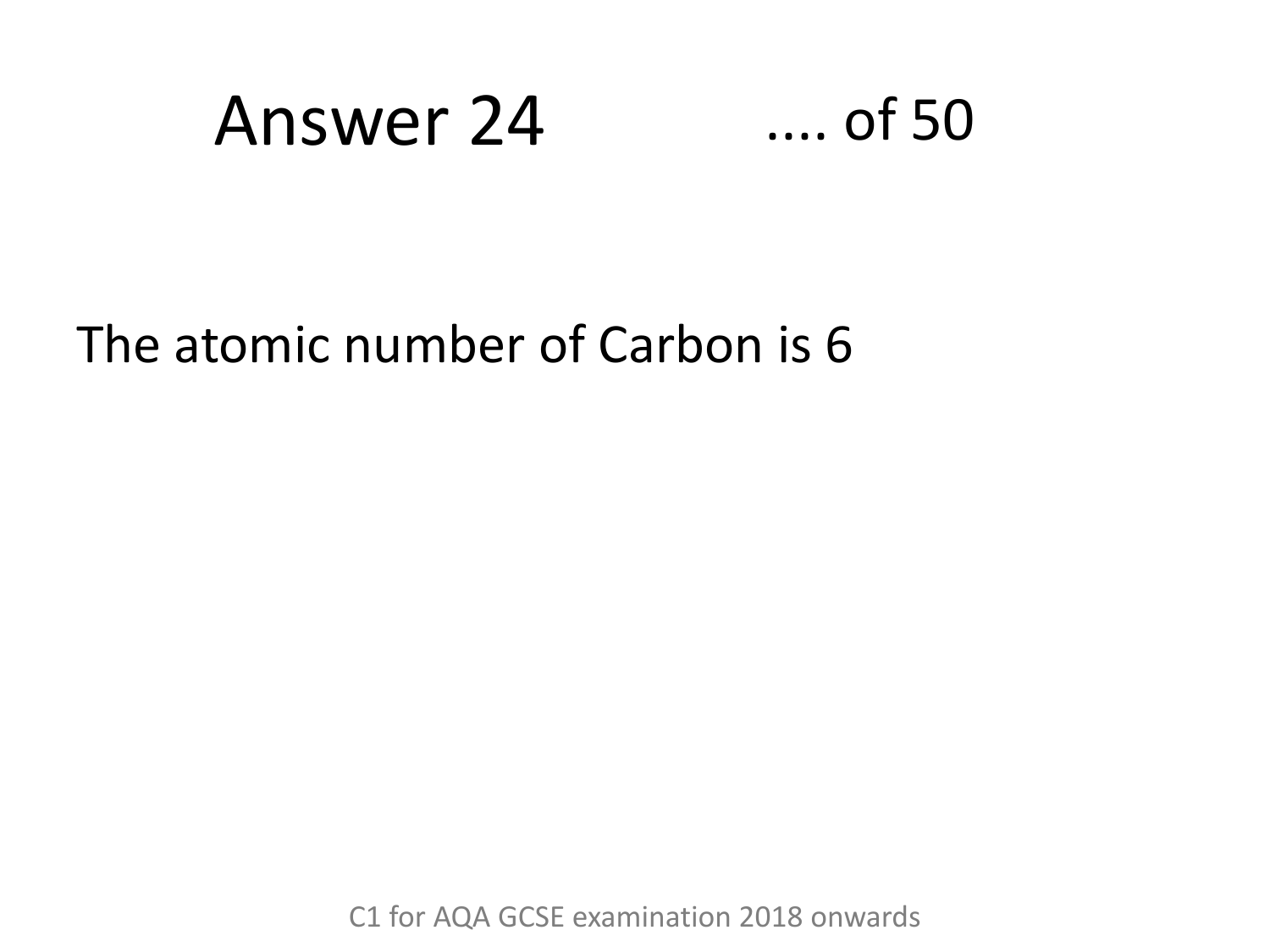#### Question 25 .... of 50

• What is the mass number of Sodium?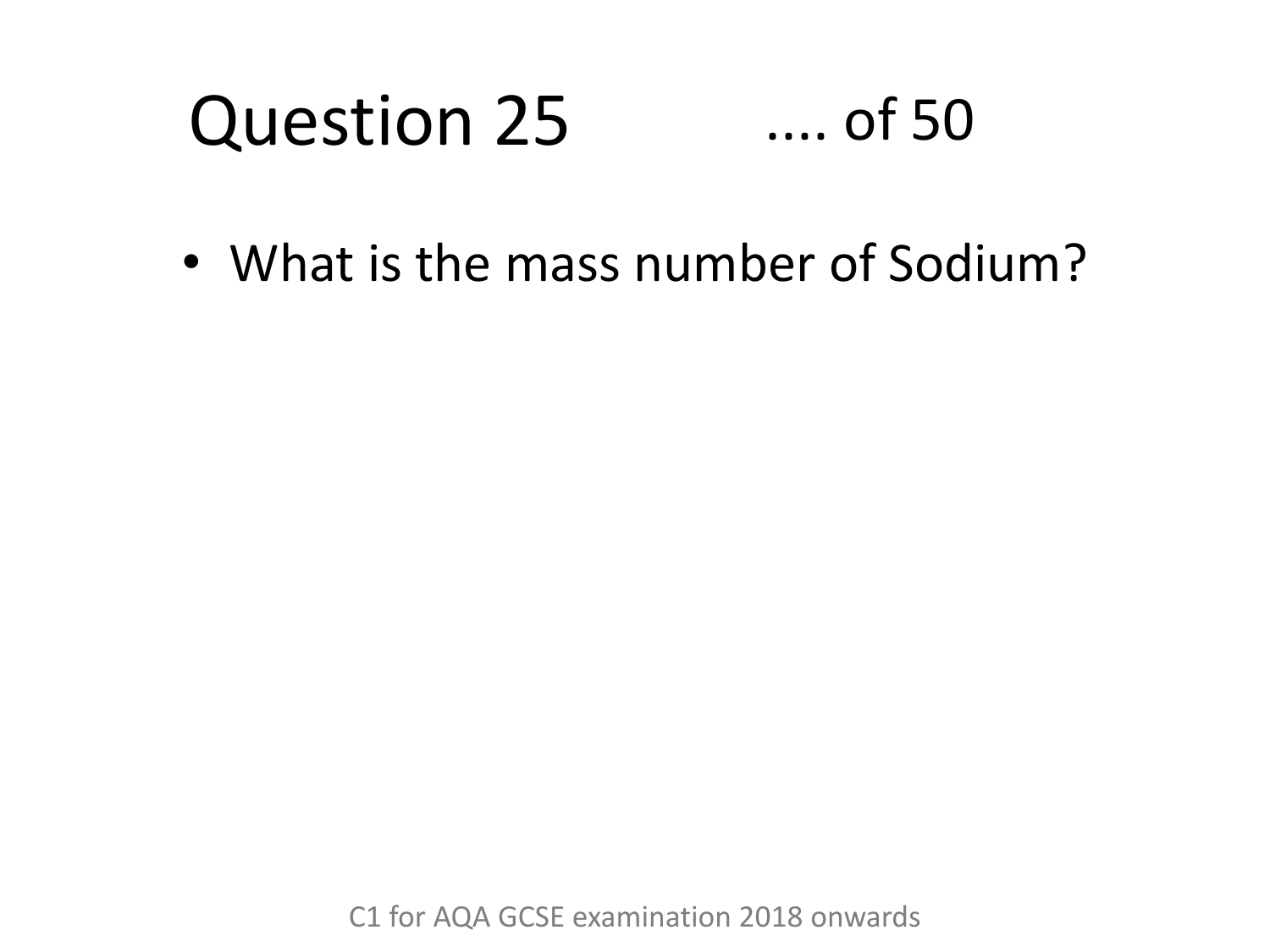### Answer 25 .... of 50

#### The mass number of Sodium is 23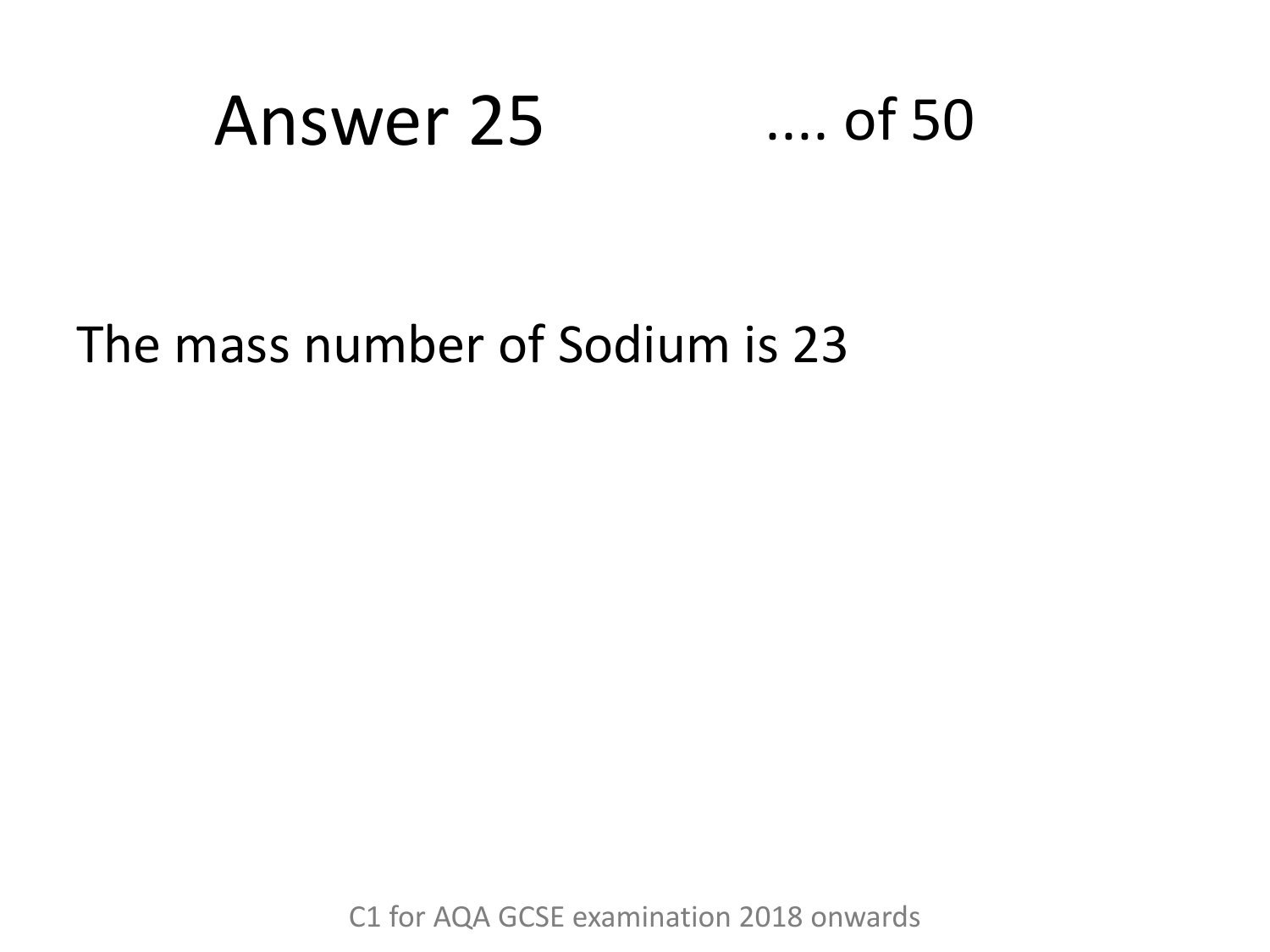### Question 26

### .... of 50

• What is an isotope?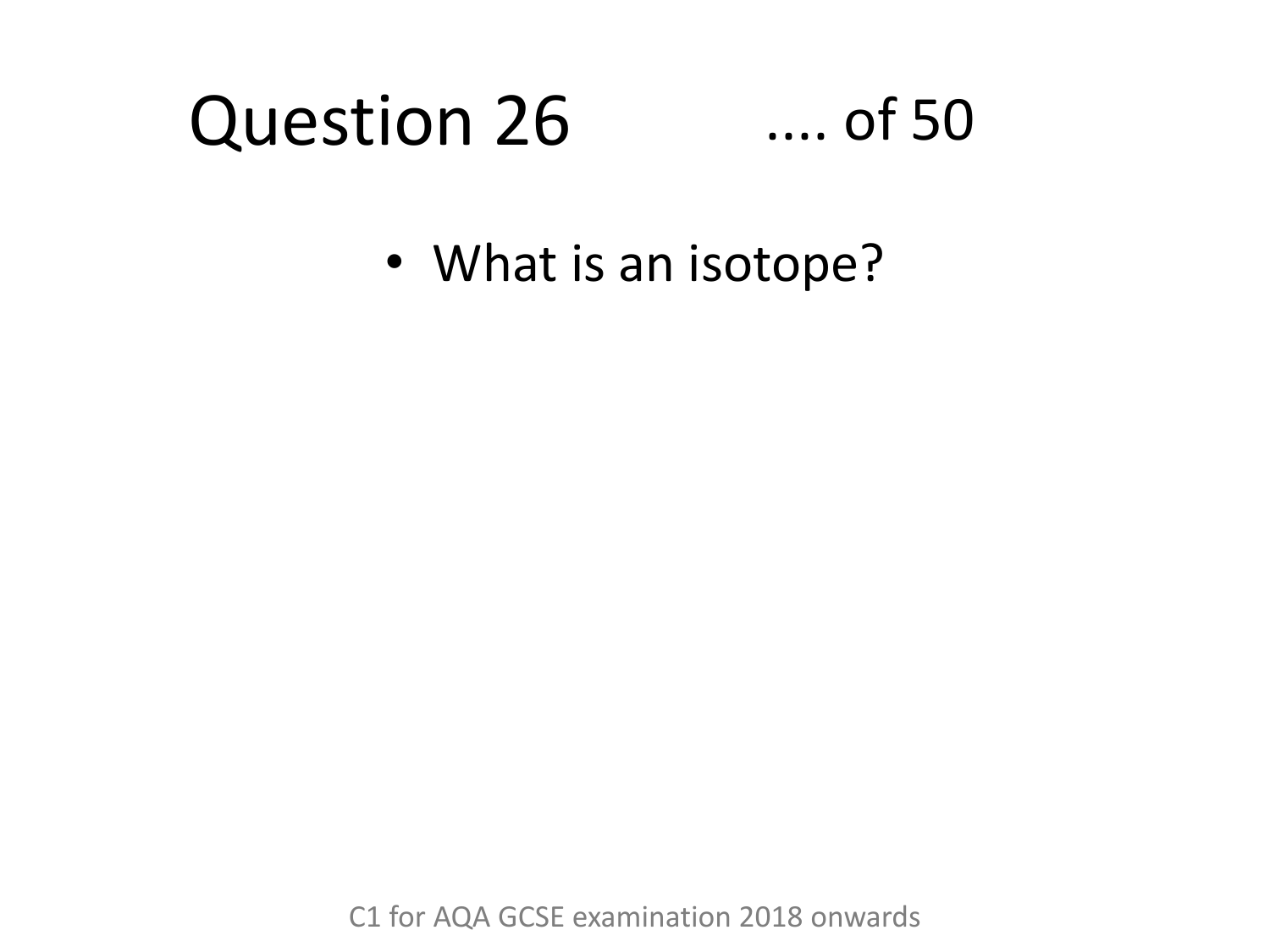# Answer 26 .... of 50

• Isotopes are atoms with the same number of protons but with a different number of neutrons.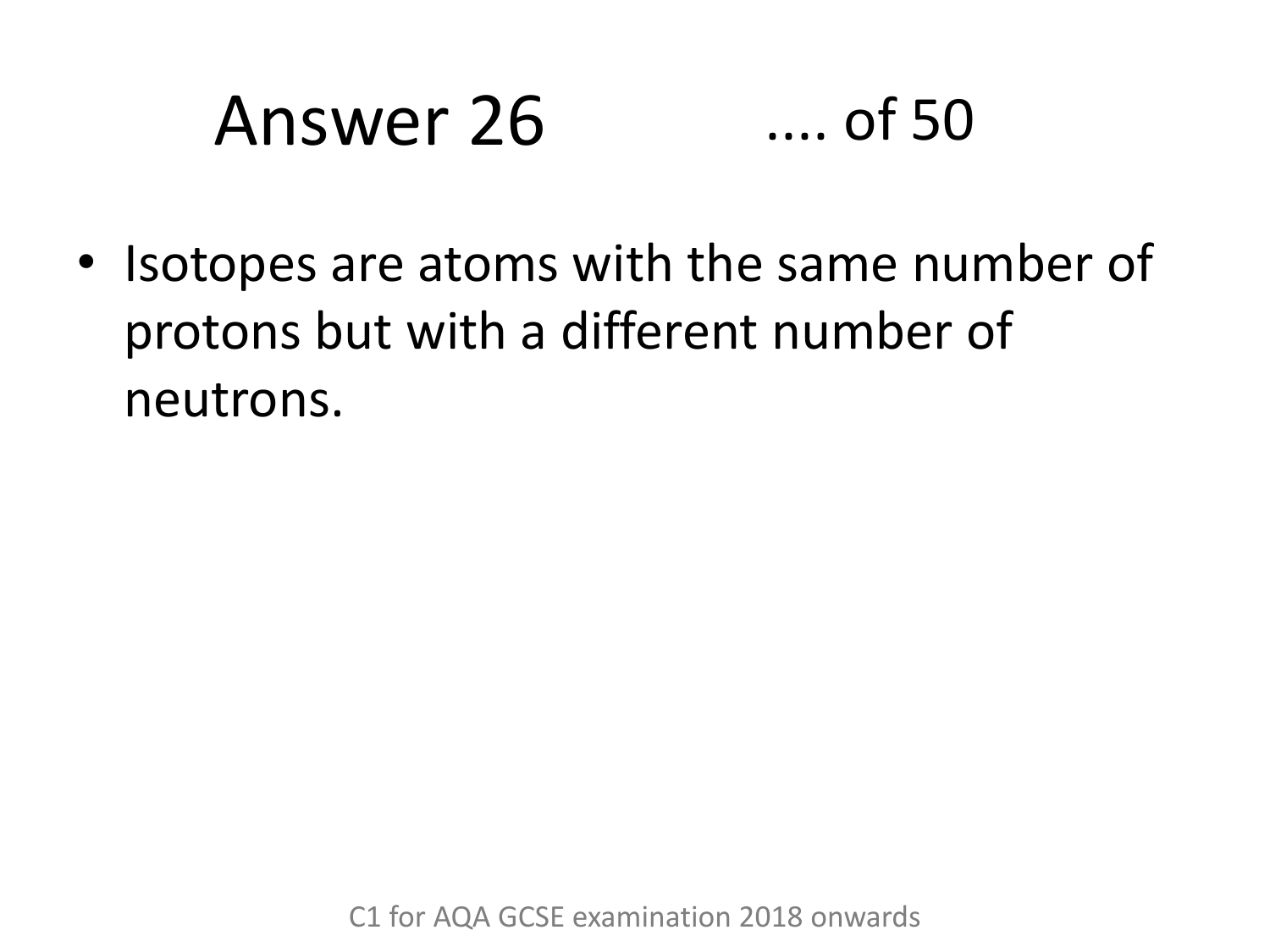#### Question 27 .... of 50

• What is the symbol for relative atomic mass?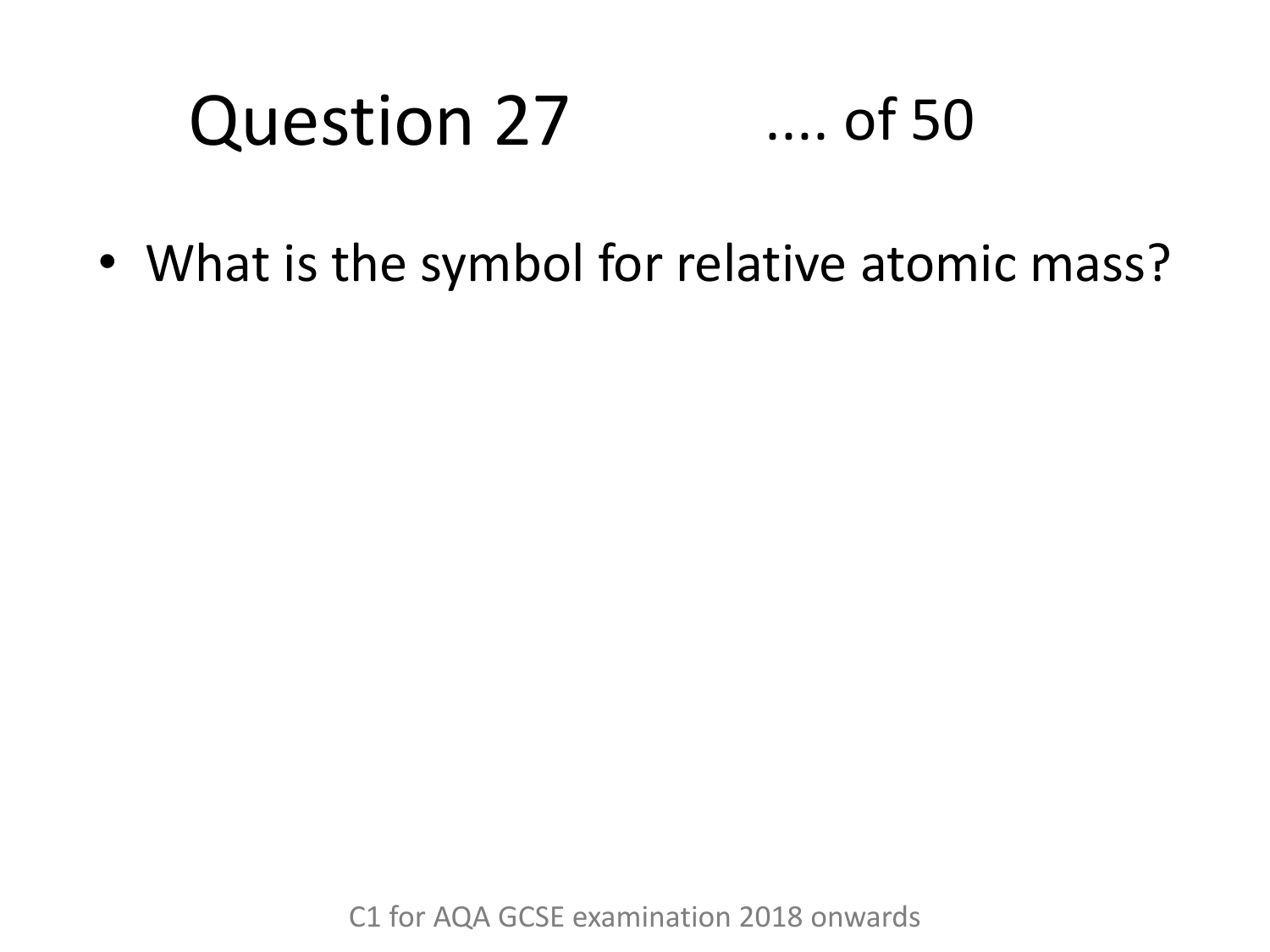# Answer 27 .... of 50

• The symbol for relative atomic mass is  $A_r$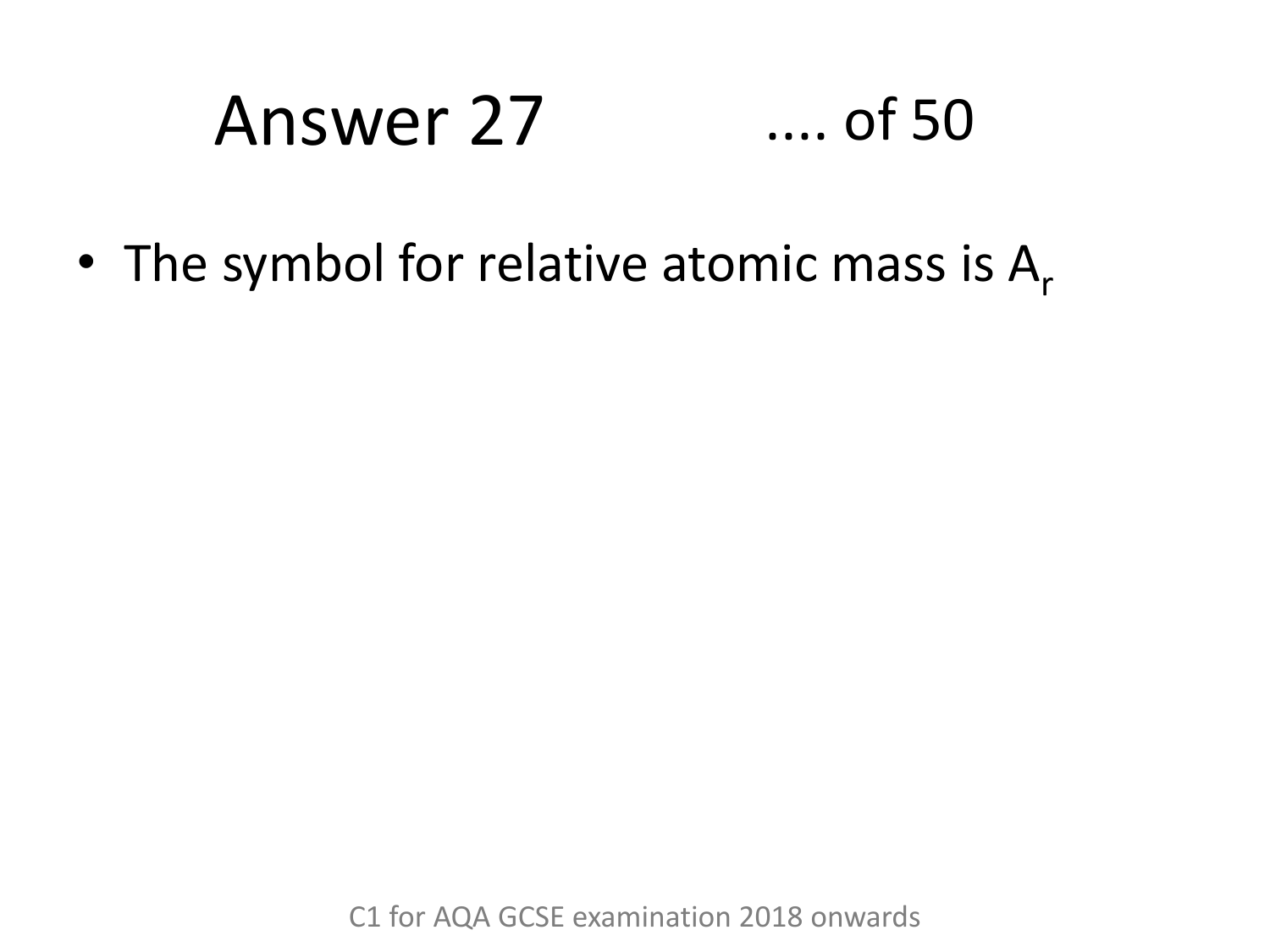#### Question 28 .... of 50

• How do you calculate relative atomic mass  $A_r$ ?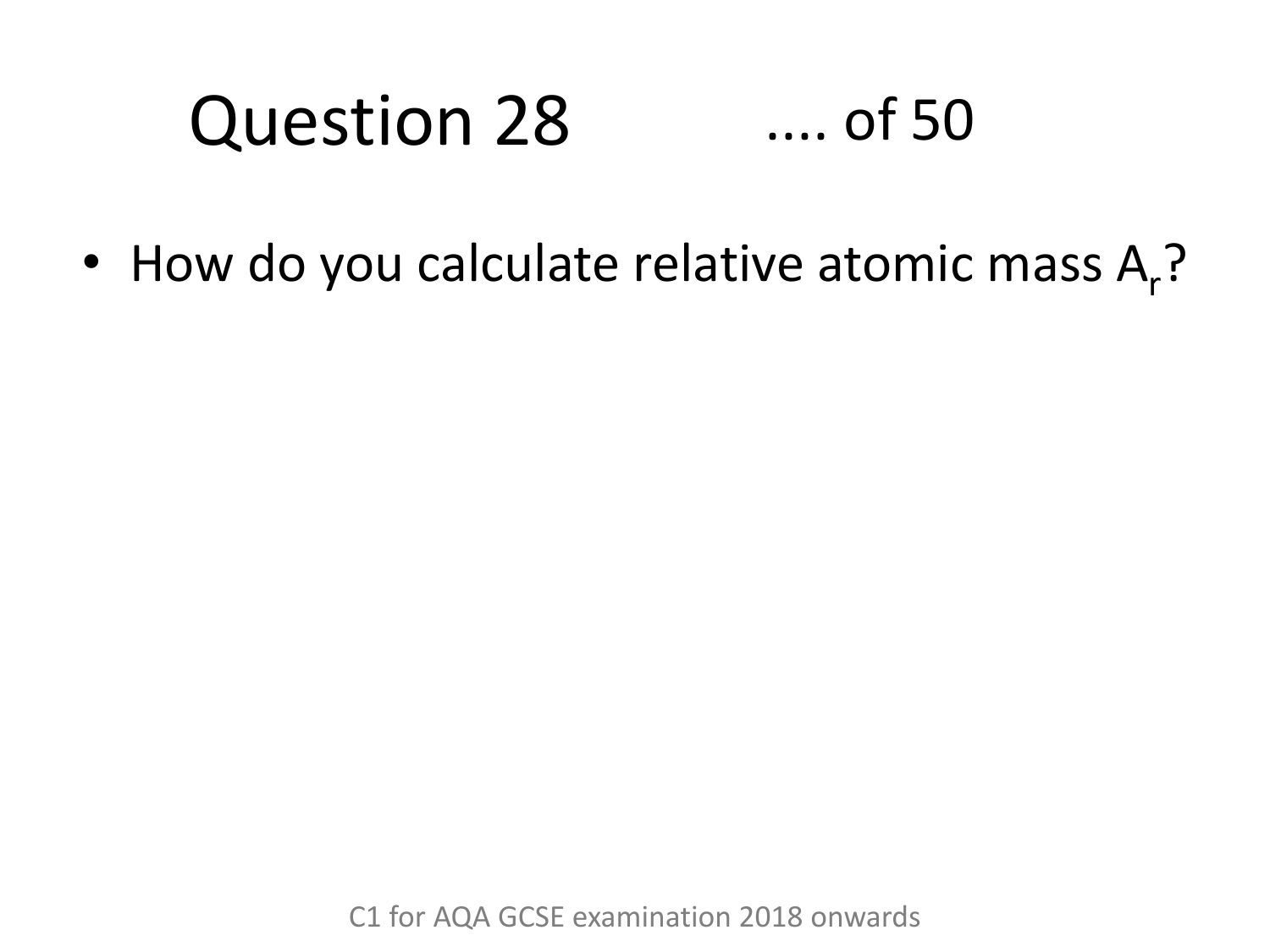### Answer 28 .... of 50

•  $A_r =$ (mass of 1st isotope x % of 1<sup>st</sup> isotope)  $+$ (mass of 2nd isotope x % of 2<sup>nd</sup> isotope)

100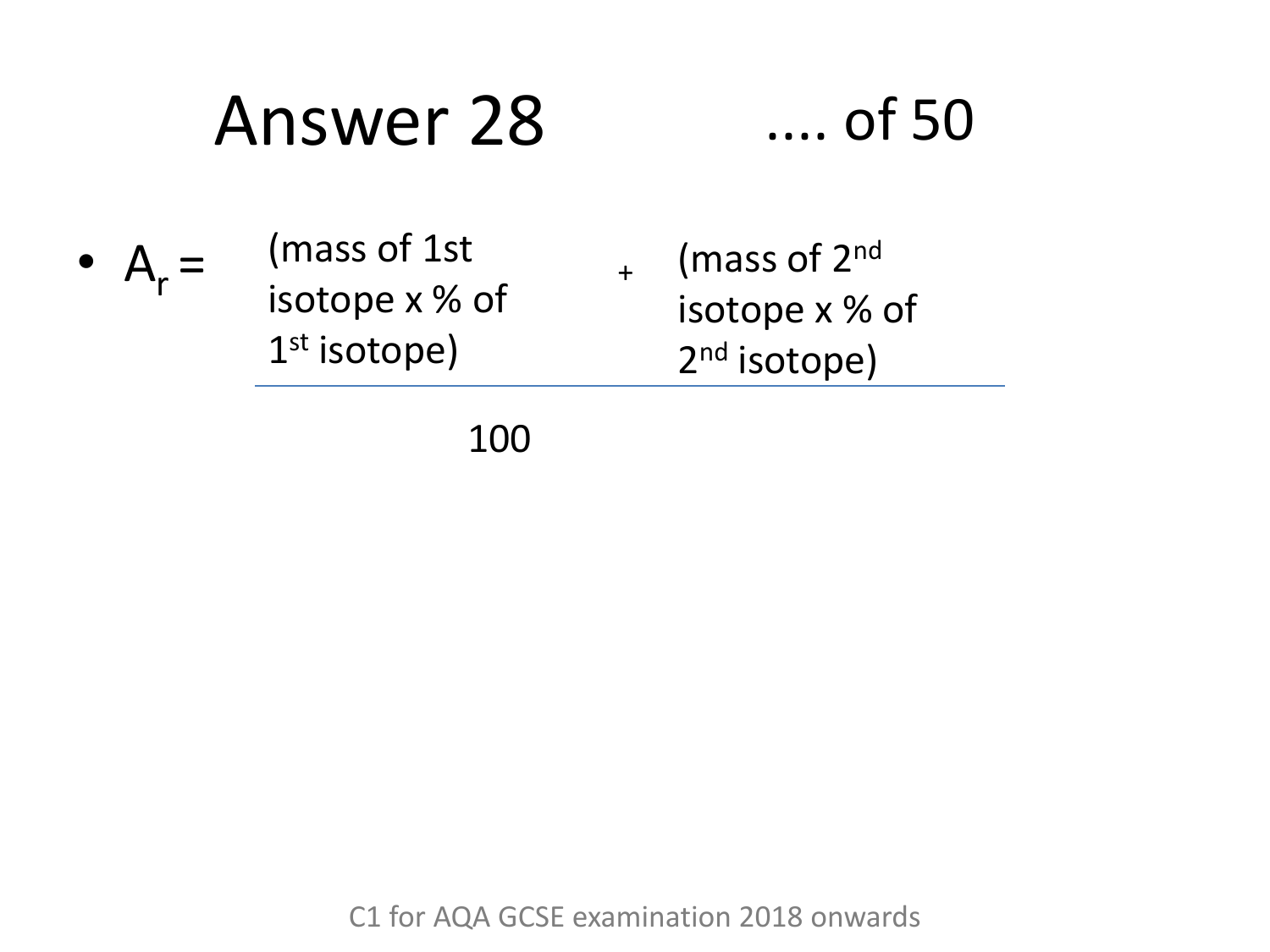#### Question 29 .... of 50

• What is the definition of relative atomic mass?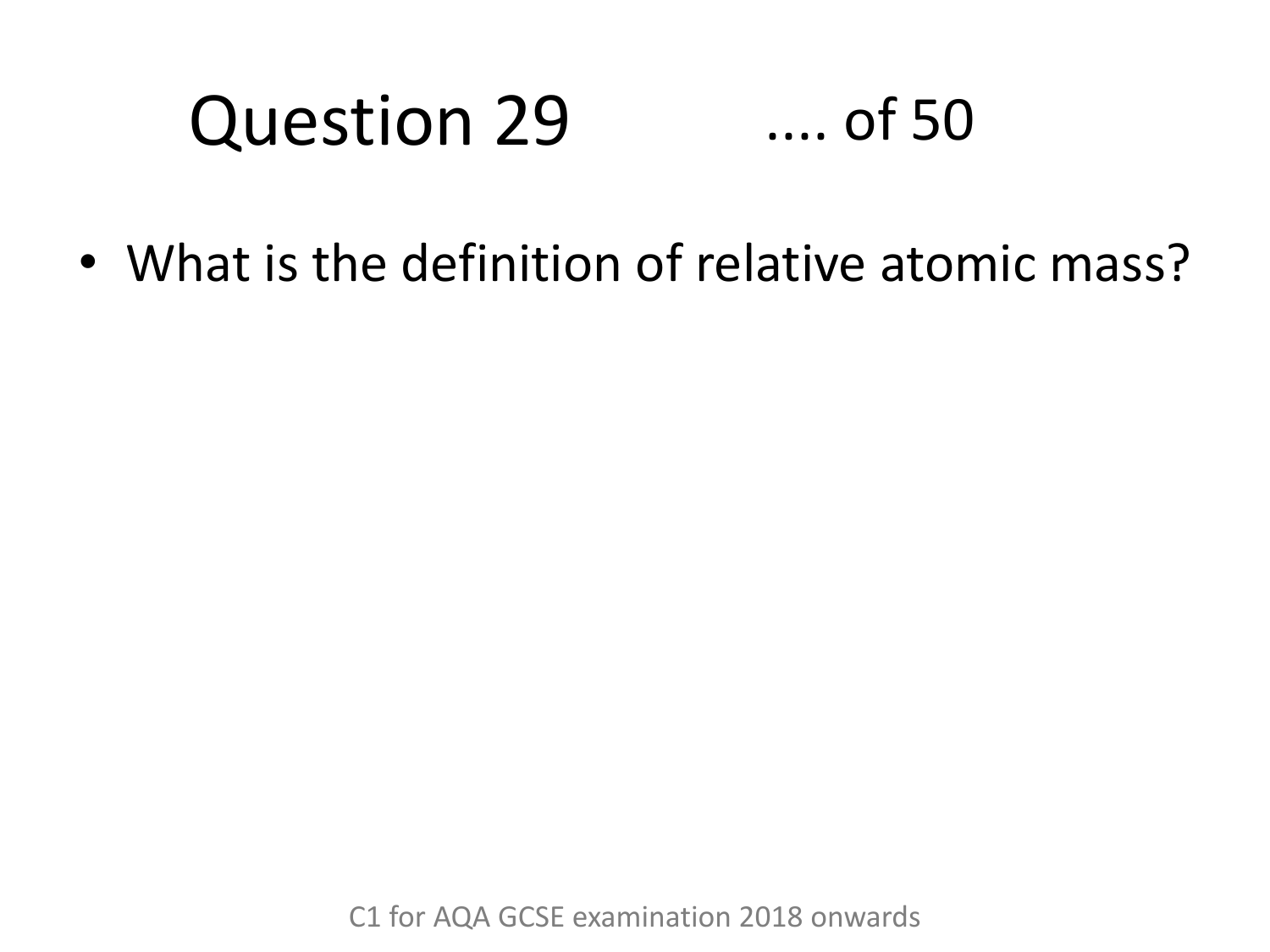### Answer 29 .... of 50

• Relative atomic mass of an element is the average mass of different isotopes of an element.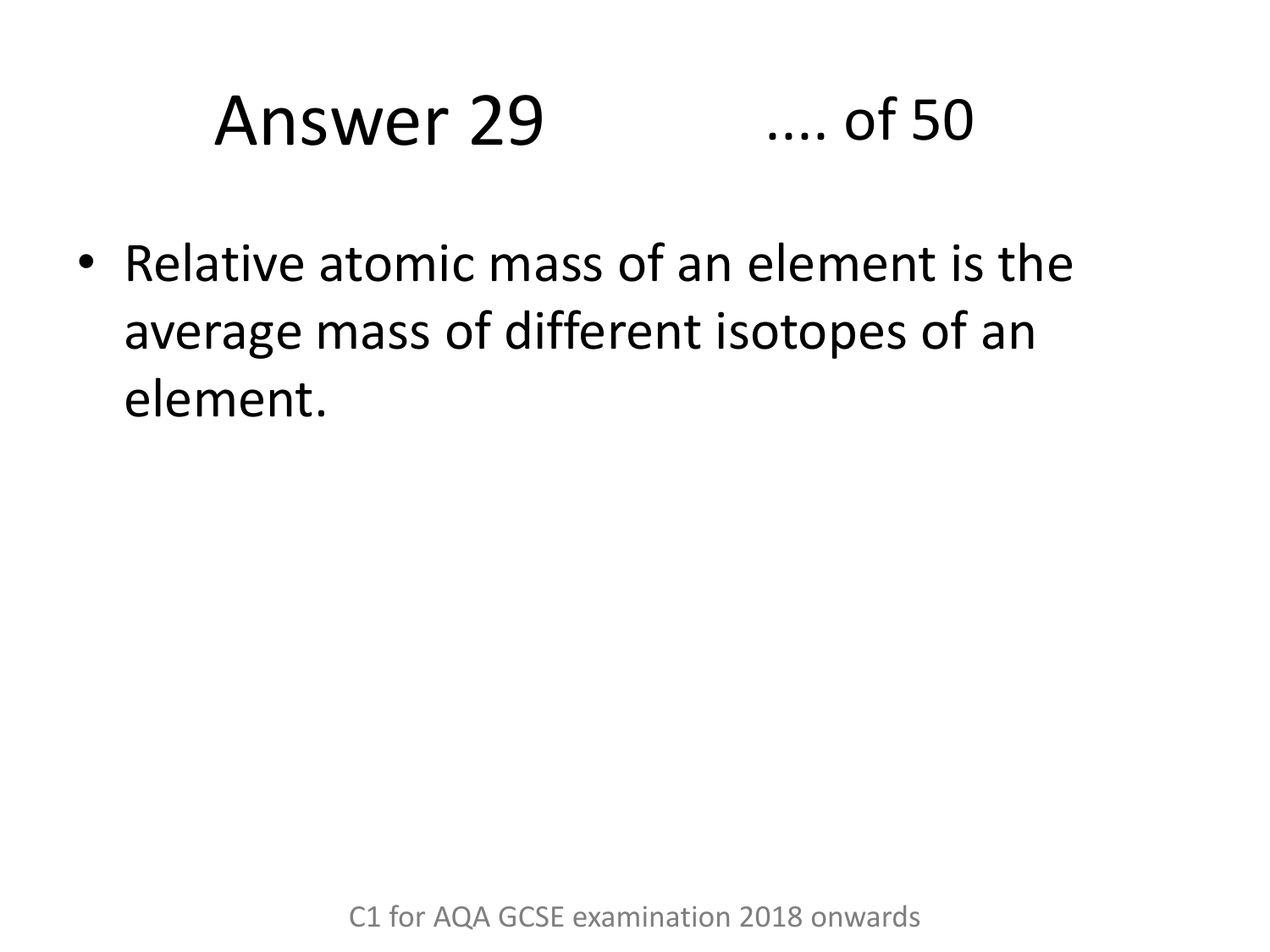#### Question 30 .... of 50

• What is the maximum number of electrons in the first shell of an atom?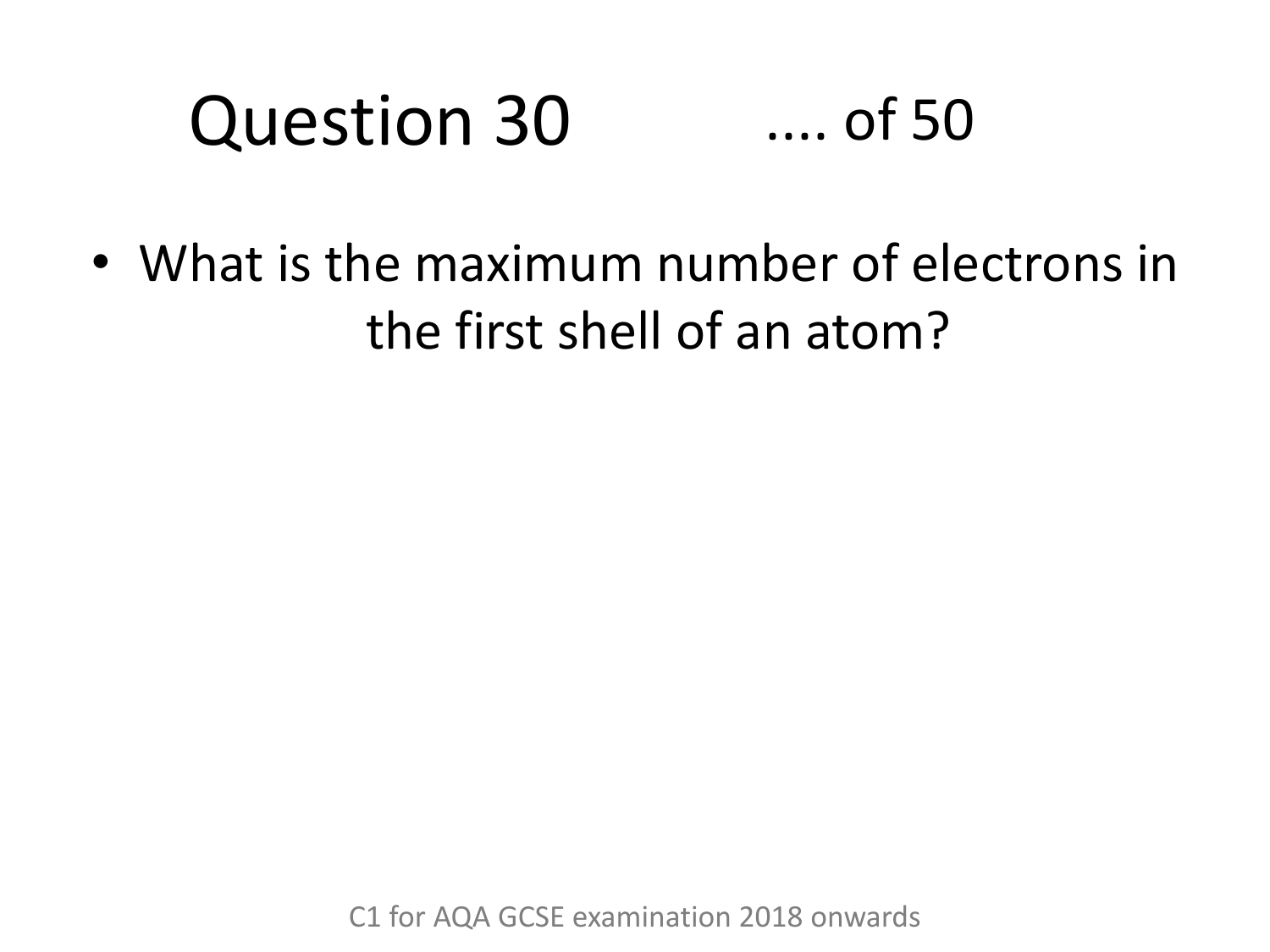# Answer 30 .... of 50

• There is a maximum of 2 electrons in the first shell of an atom.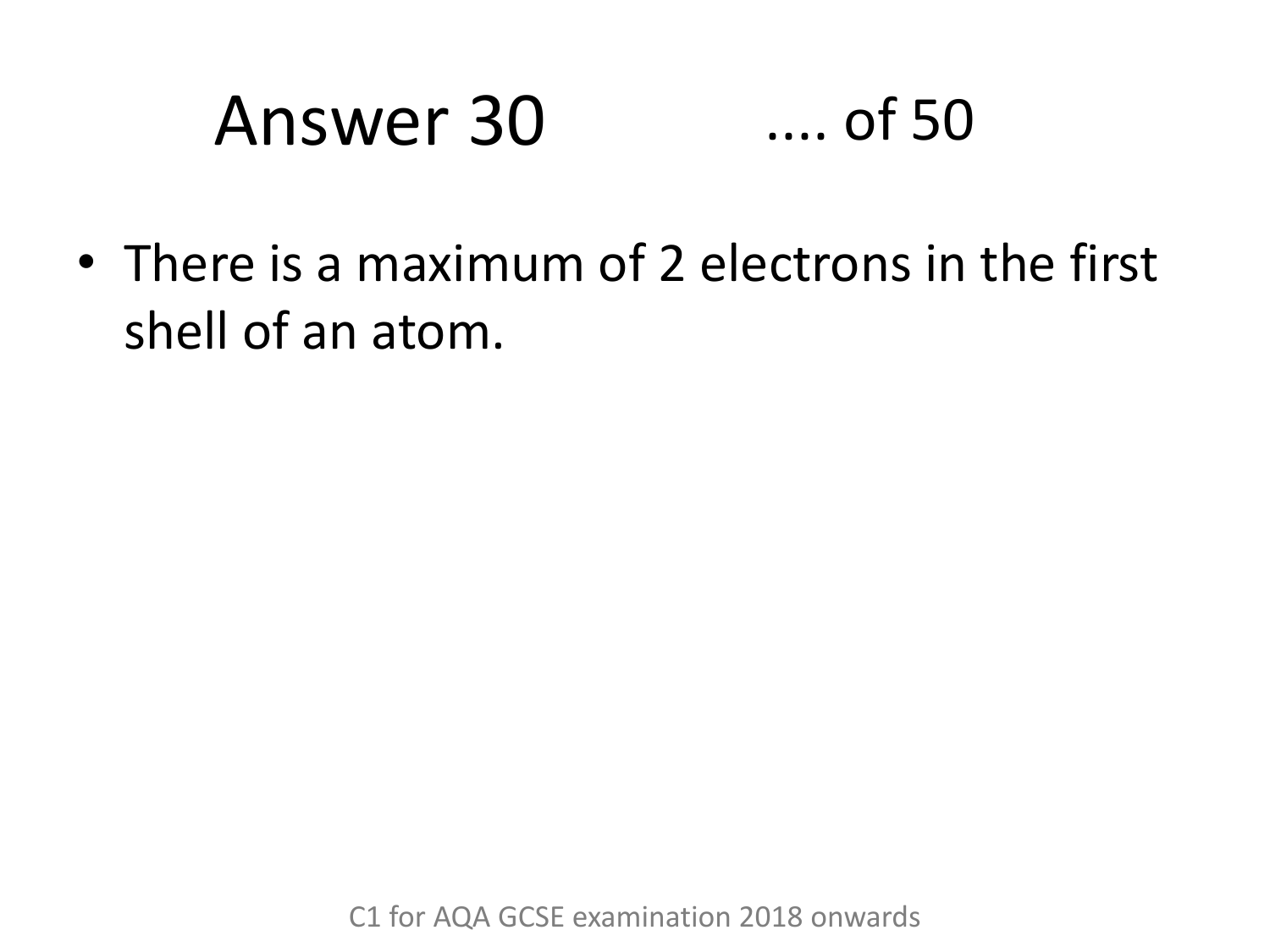#### Question 31 .... of 50

• What is the maximum number of electrons in the 2<sup>nd</sup> shell of an atom?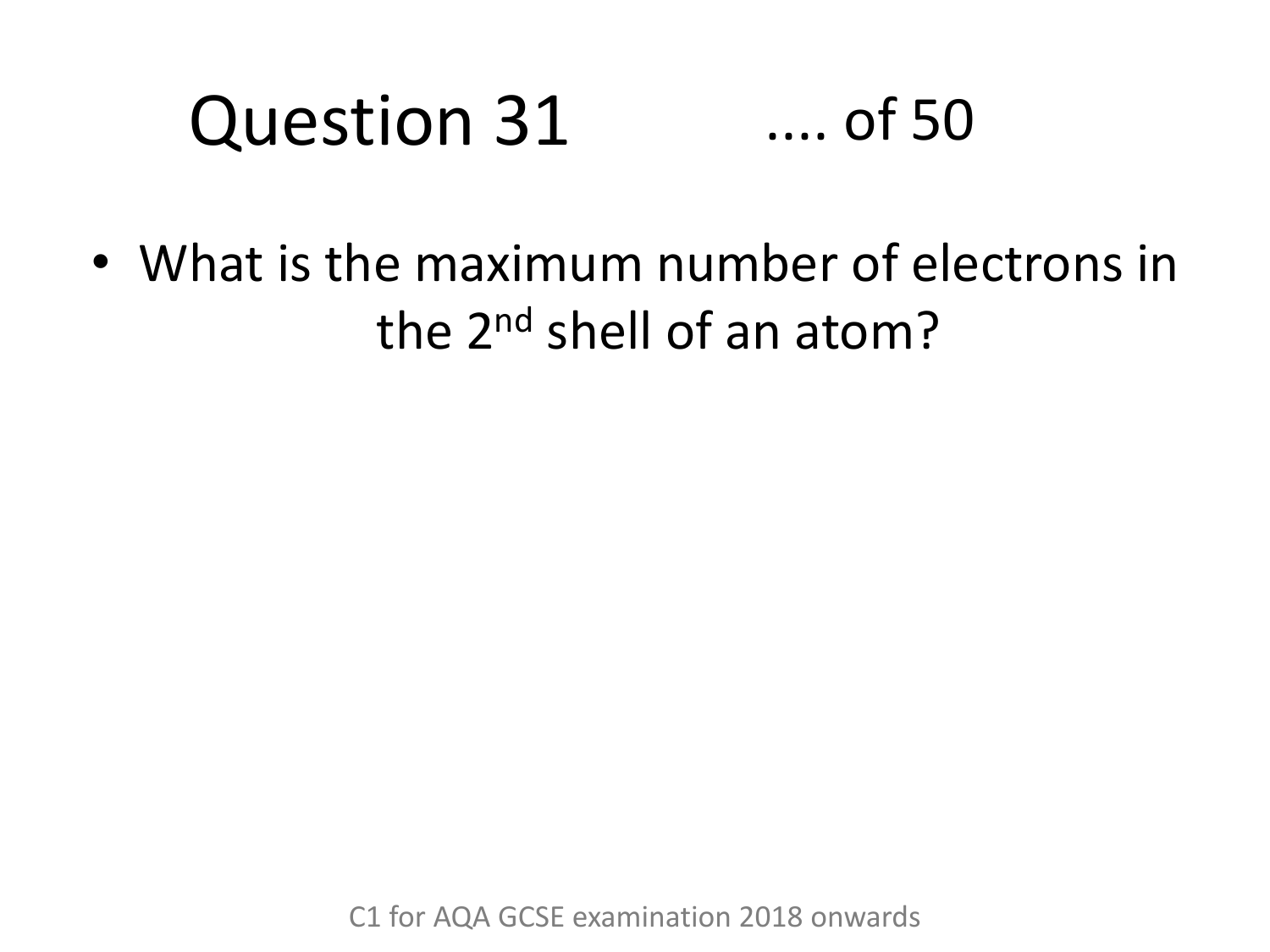# Answer 31 .... of 50

• The maximum number of electrons in the 2<sup>nd</sup> shell of an atom is 8.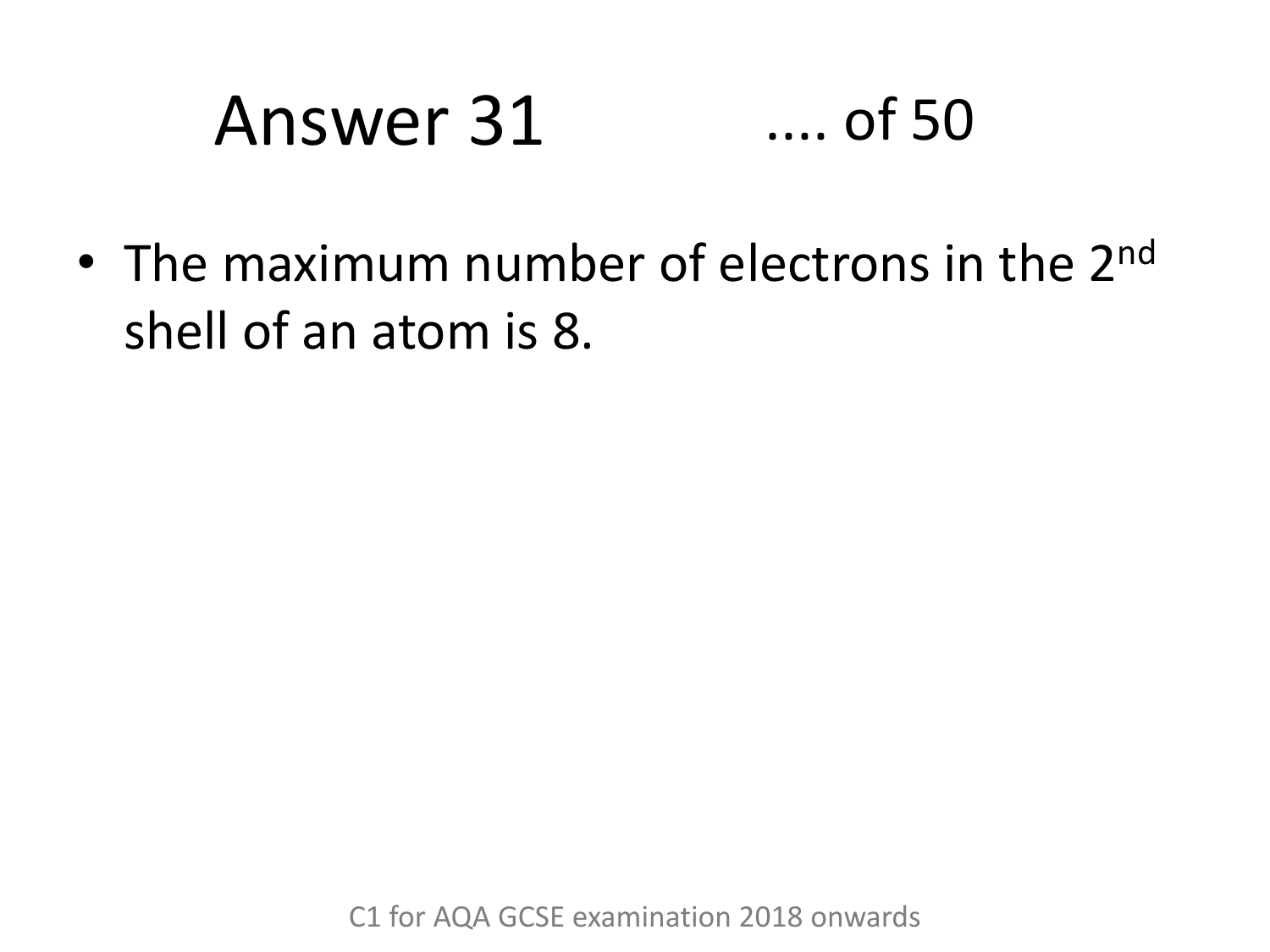#### Question 32 .... of 50

- Oxygen has an atomic number of 8.
- What is Oxygen's electronic pattern?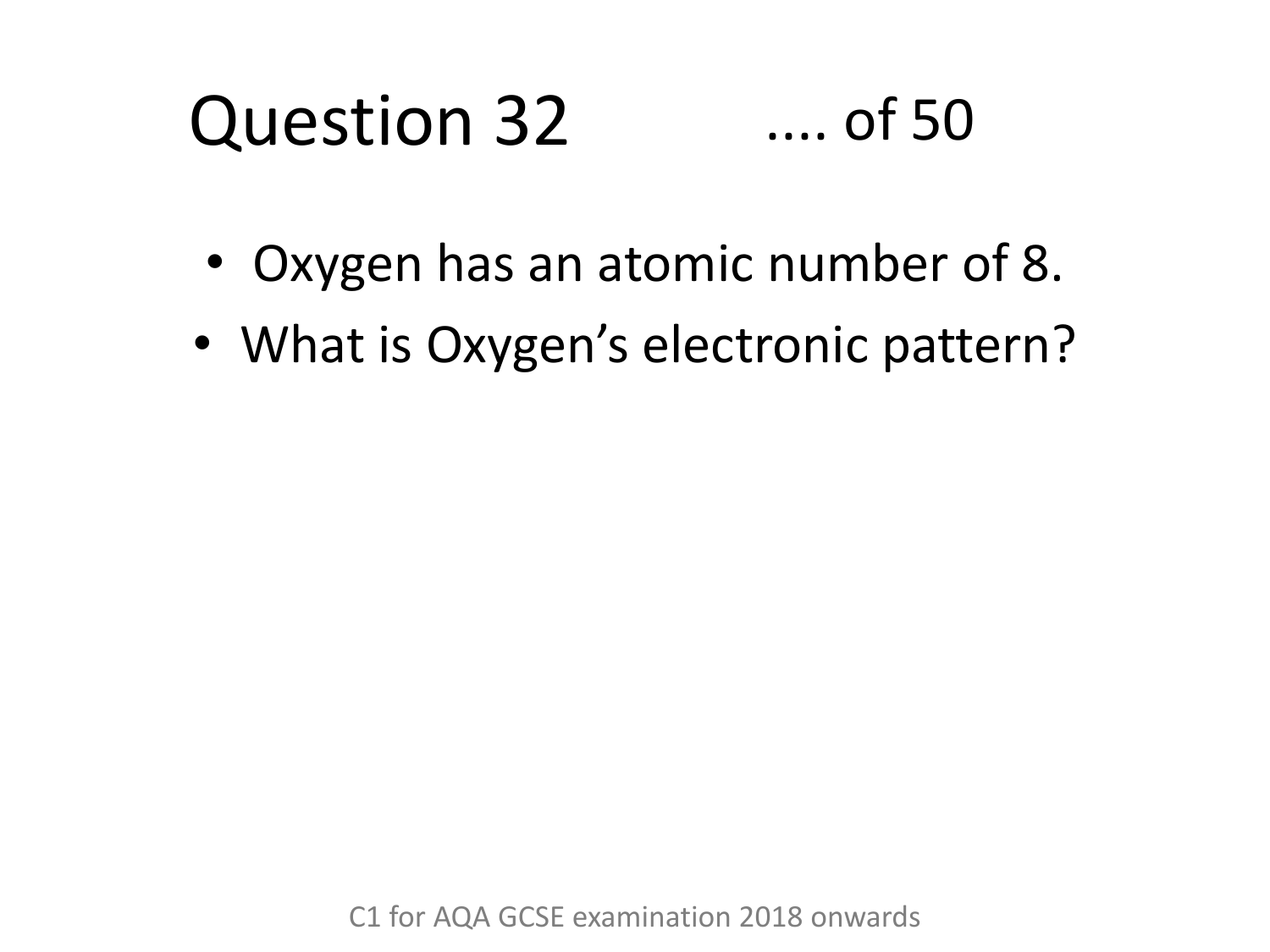# Answer 32 .... of 50

• Oxygen's electron pattern is 2,6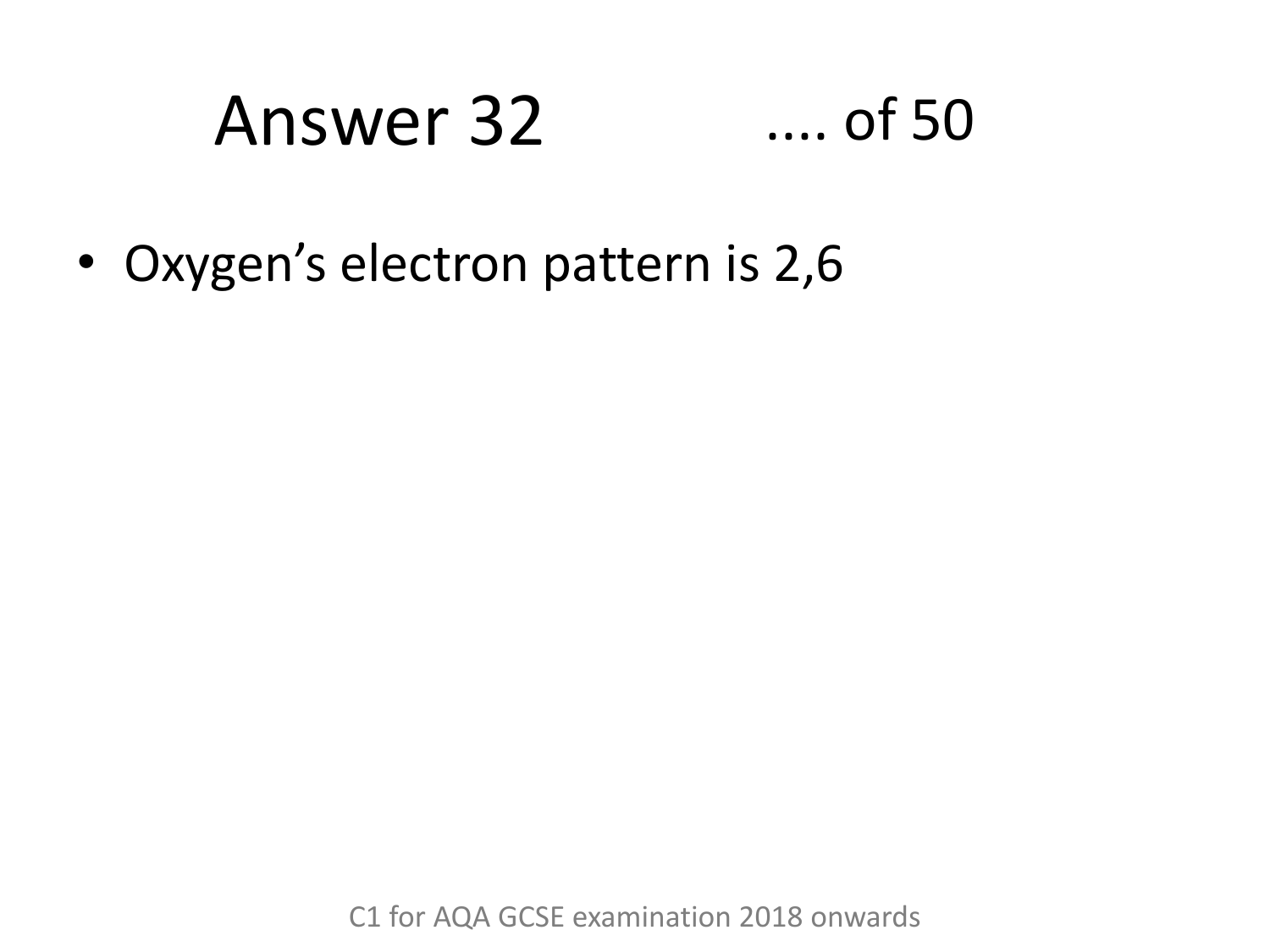#### Question 33 .... of 50

• What are columns in the periodic table known as?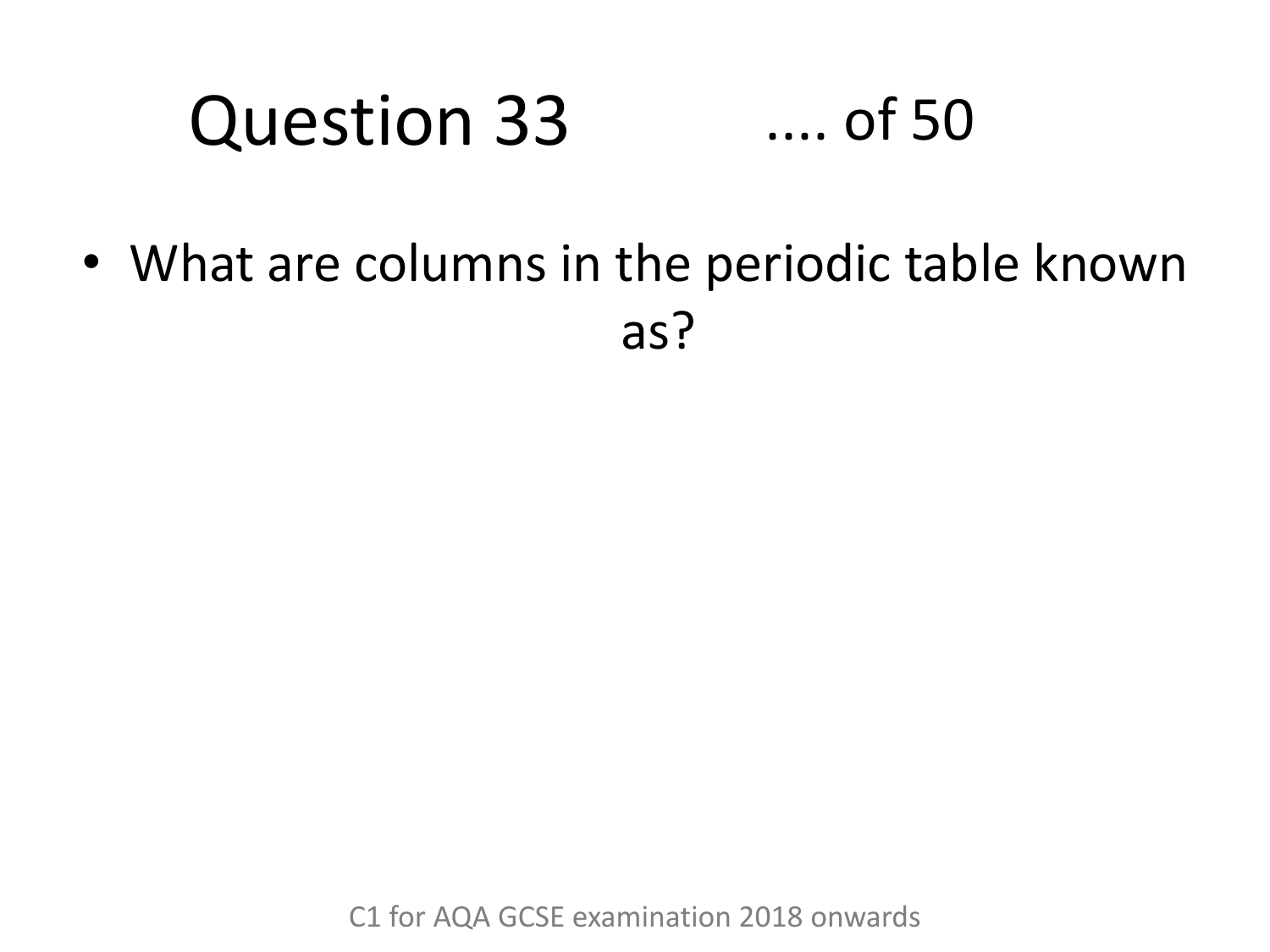### Answer 33 .... of 50

• Columns in the periodic table are called groups.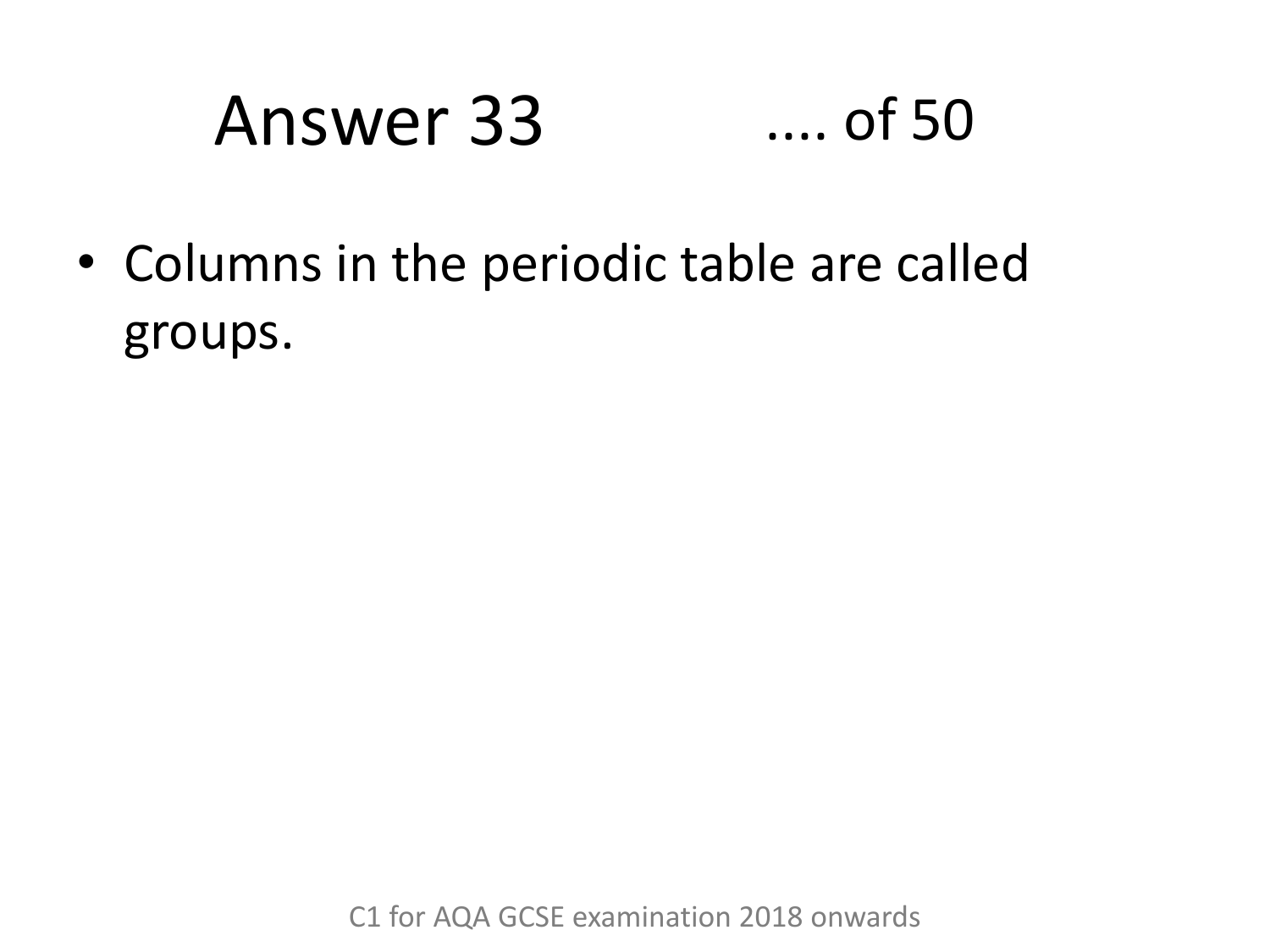#### Question 34 .... of 50

• What are rows in the periodic table known as?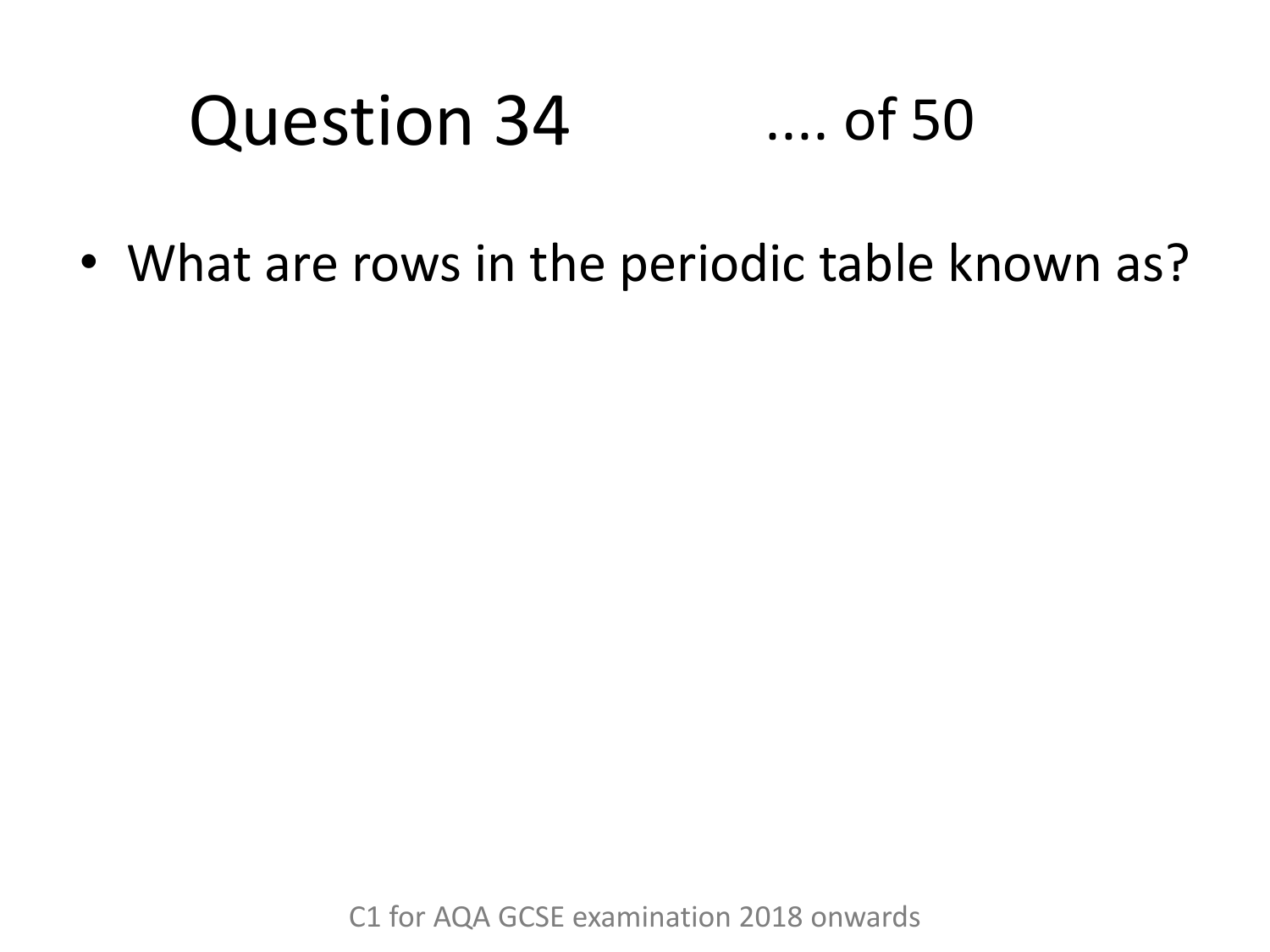# Answer 34 .... of 50

• Rows in the periodic table are known as periods.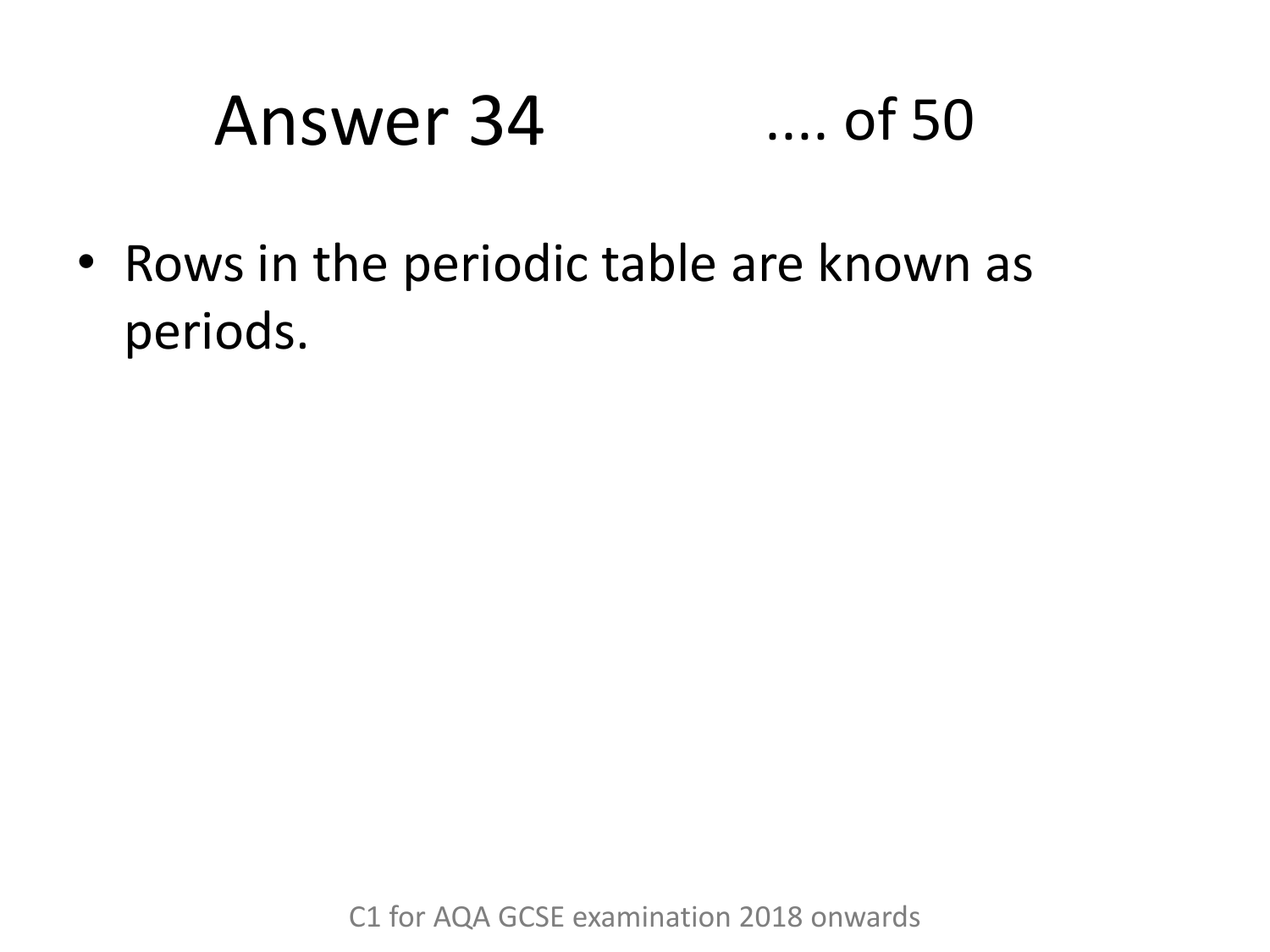#### Question 35 .... of 50

• How many electrons do group 1 elements have in their outer shell?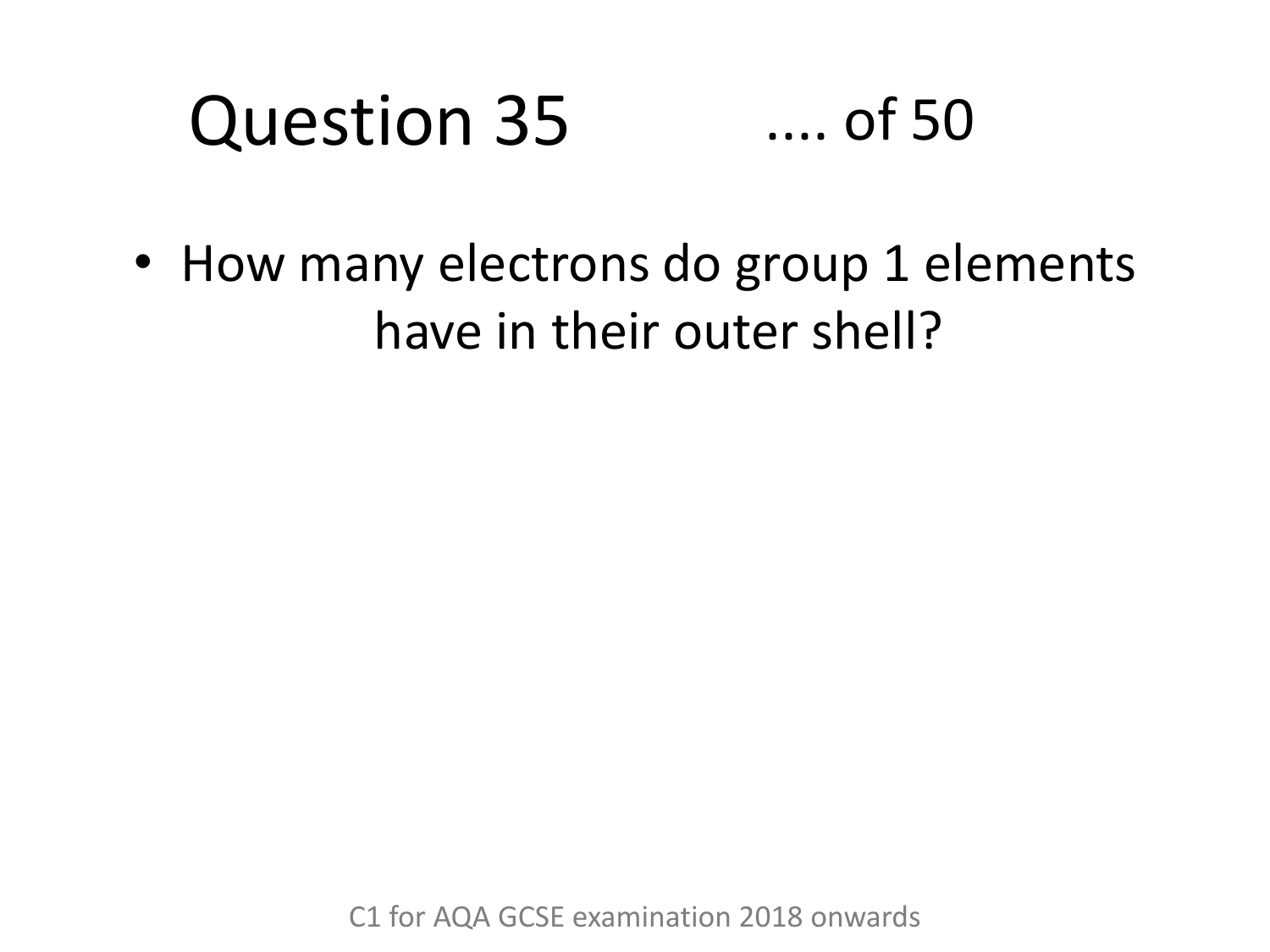### Answer 35 .... of 50

• Group 1 elements have 1 electron in their outer shell.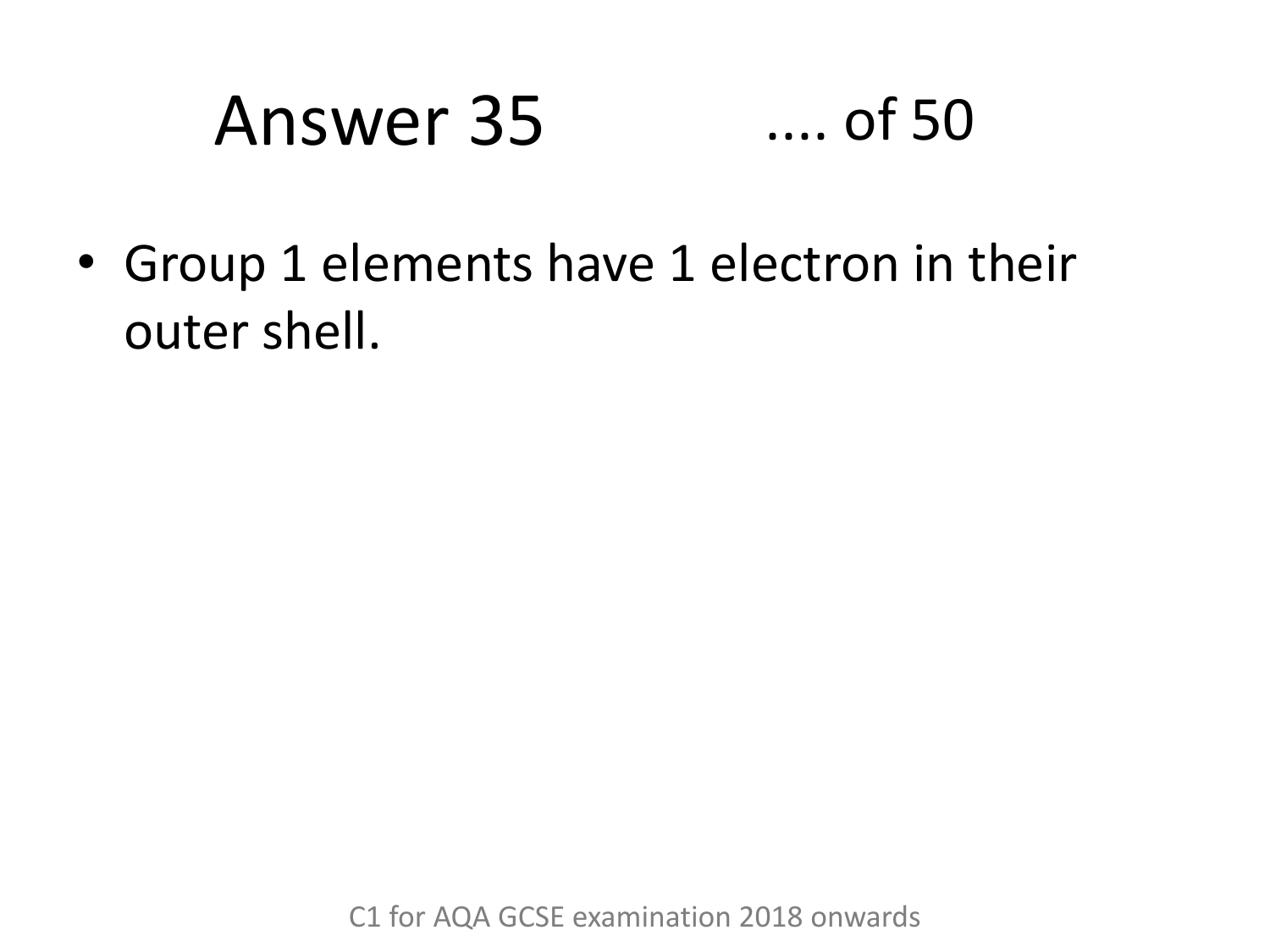#### Question 36 .... of 50

• Which Scientist noticed that sometimes three elements had similar properties?

He noticed patterns with:

- Lithium, Sodium and Potassium
- Calcium, Strontium and Barium
	- Chlorine, Bromine and Iodine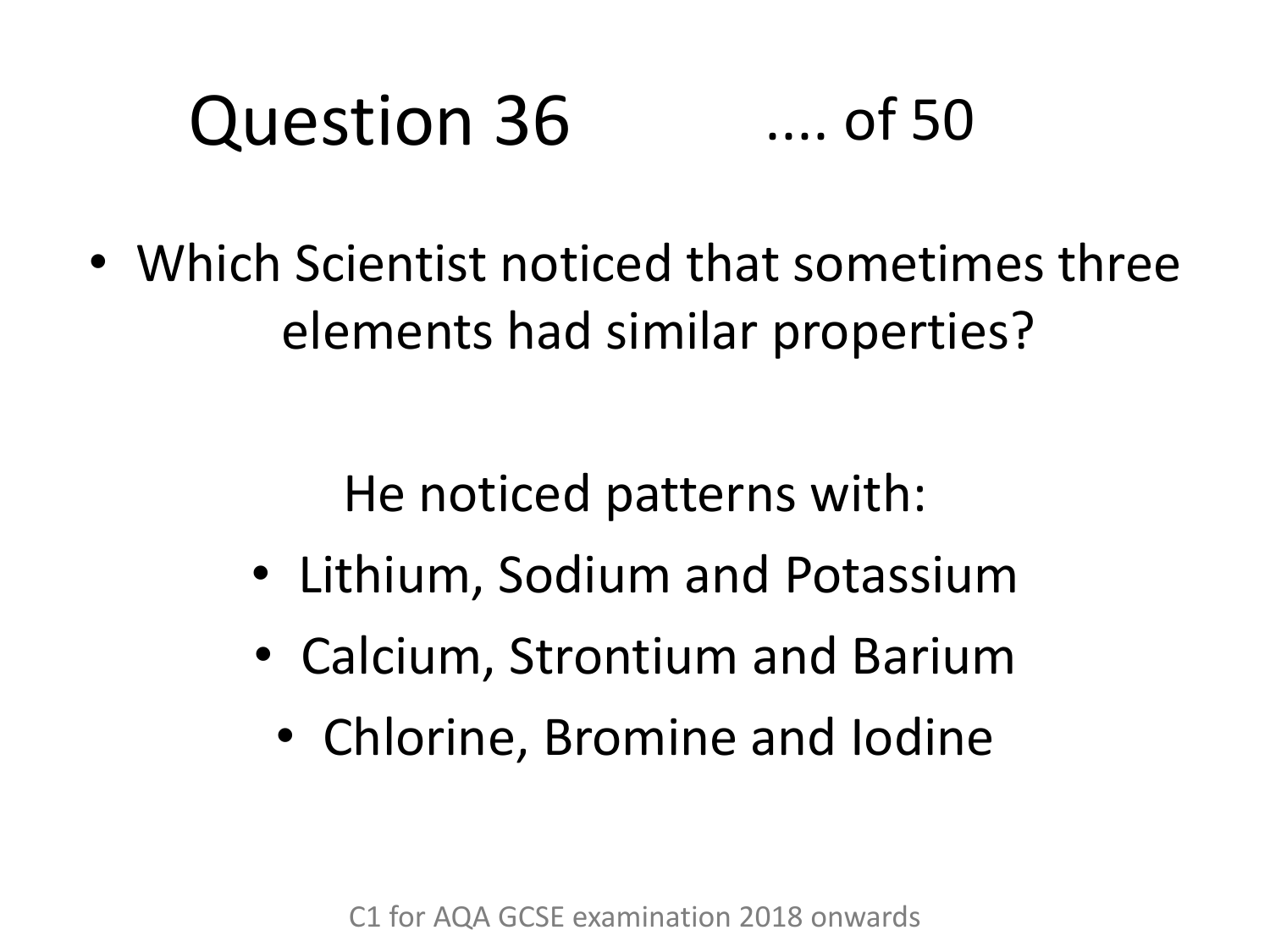# Answer 36 .... of 50

• Dobreiner noticed sometimes three elements had similar properties. These are known as 'Dobreiner triads'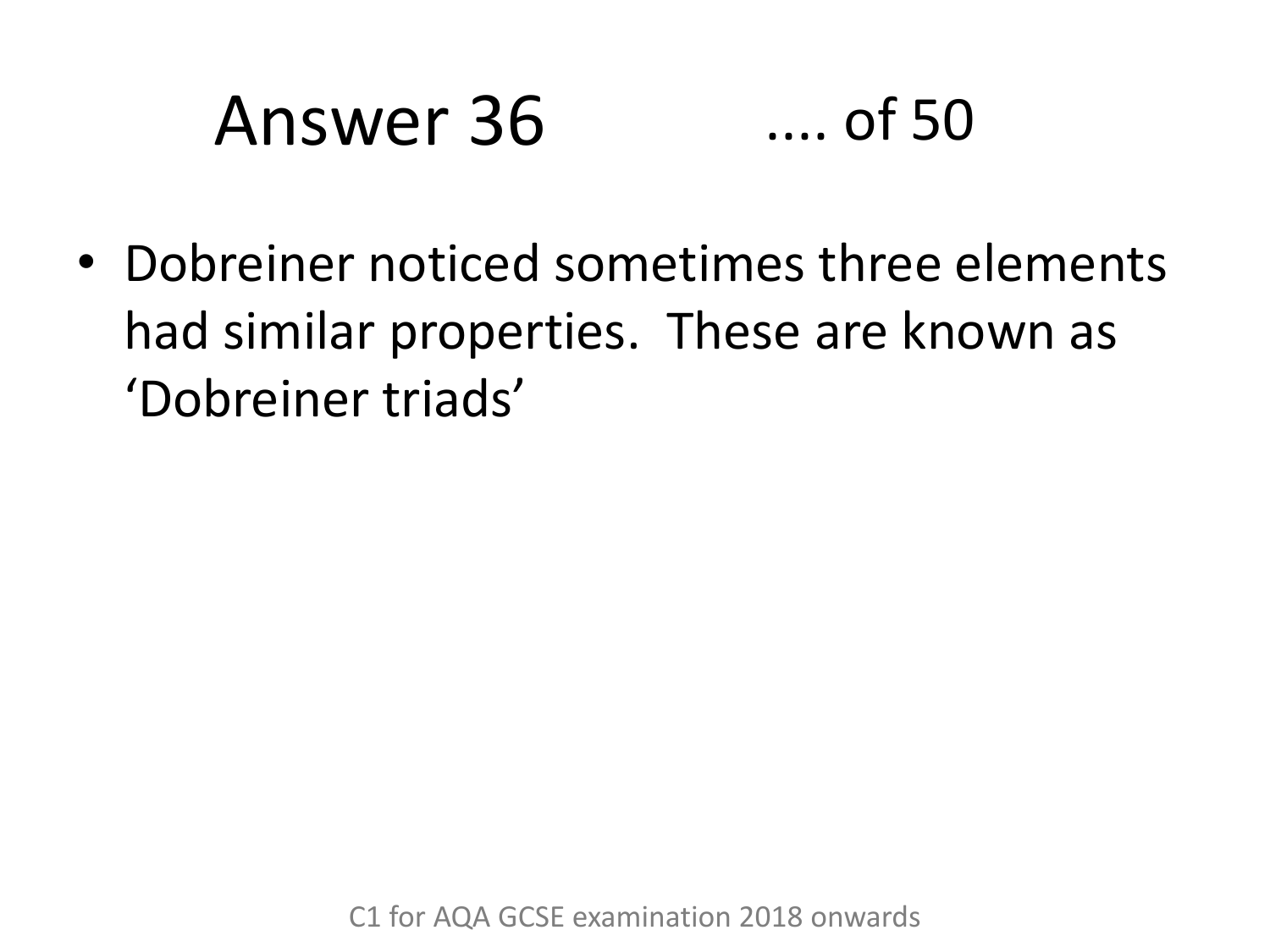### Question 37 .... of 50

• Which Scientist called their theory the 'law of octaves'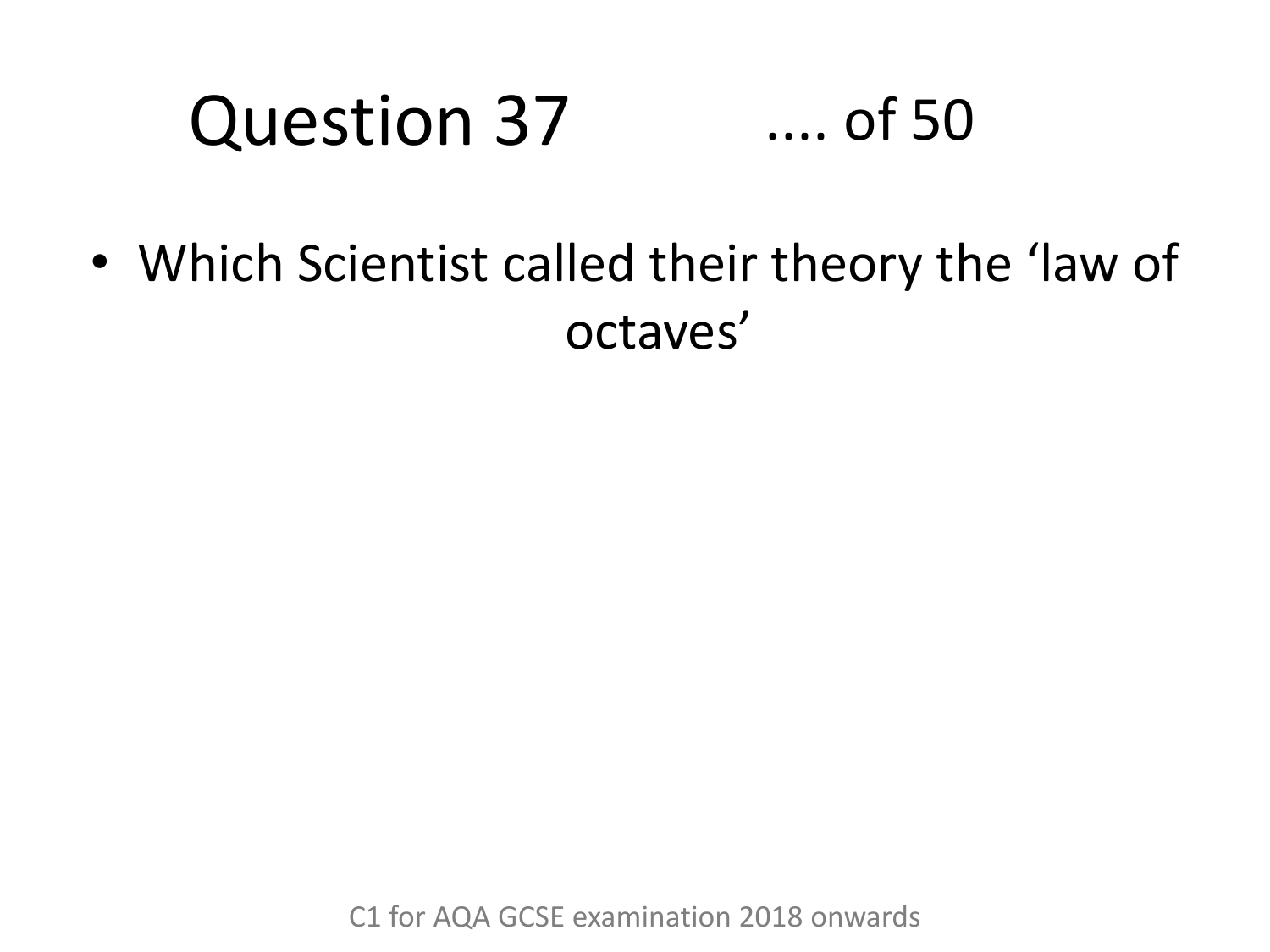# Answer 37 .... of 50

• John Newlands said that when he put the elements in atomic weight order there was often a pattern of similar properties every eight elements. He called his theory the 'law of octaves'.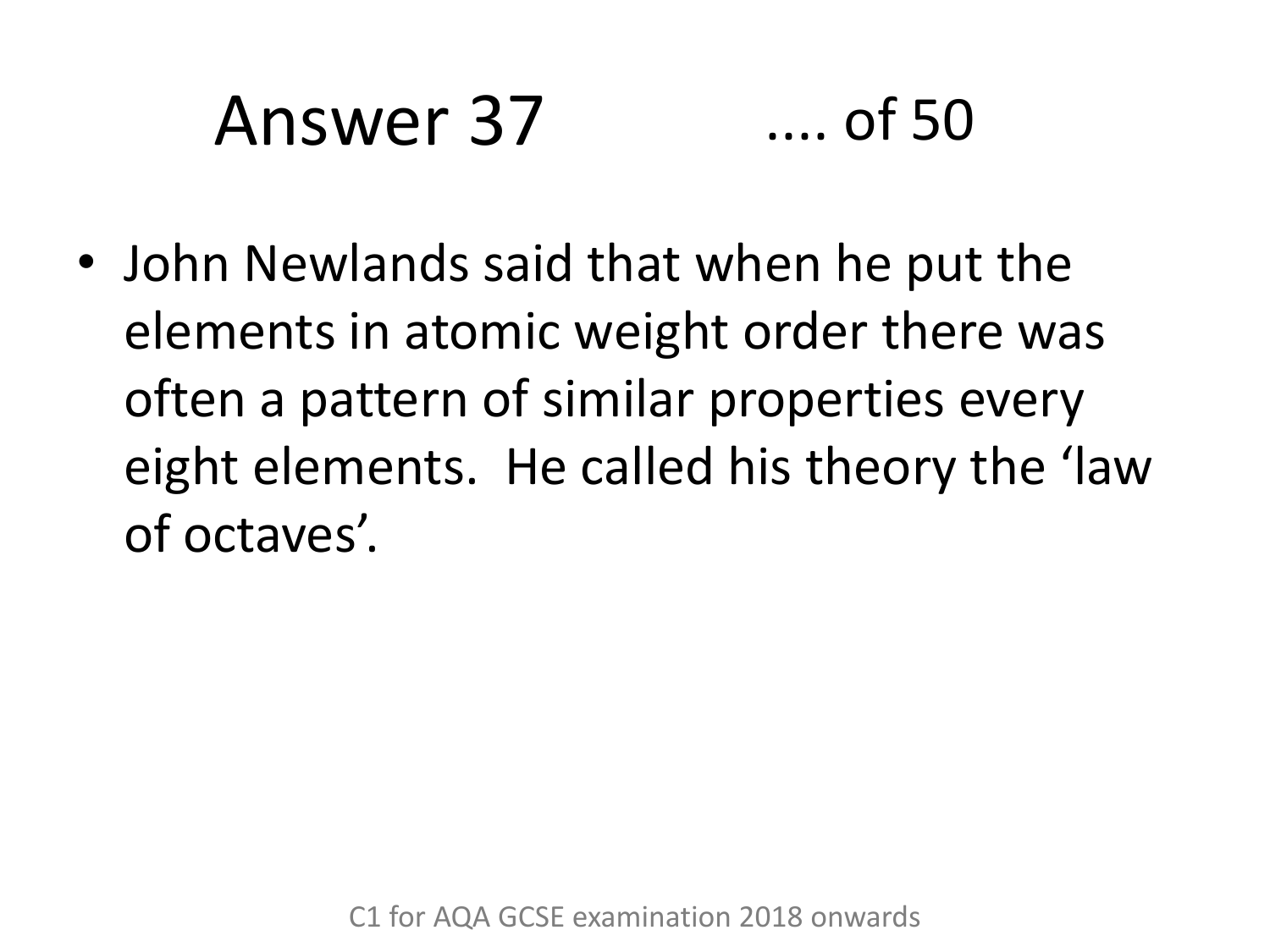#### Question 38 .... of 50

• Which Scientist left gaps in his version of the periodic table and made predictions about elements that had not yet been discovered? He grouped elements in groups of similar chemical behaviour.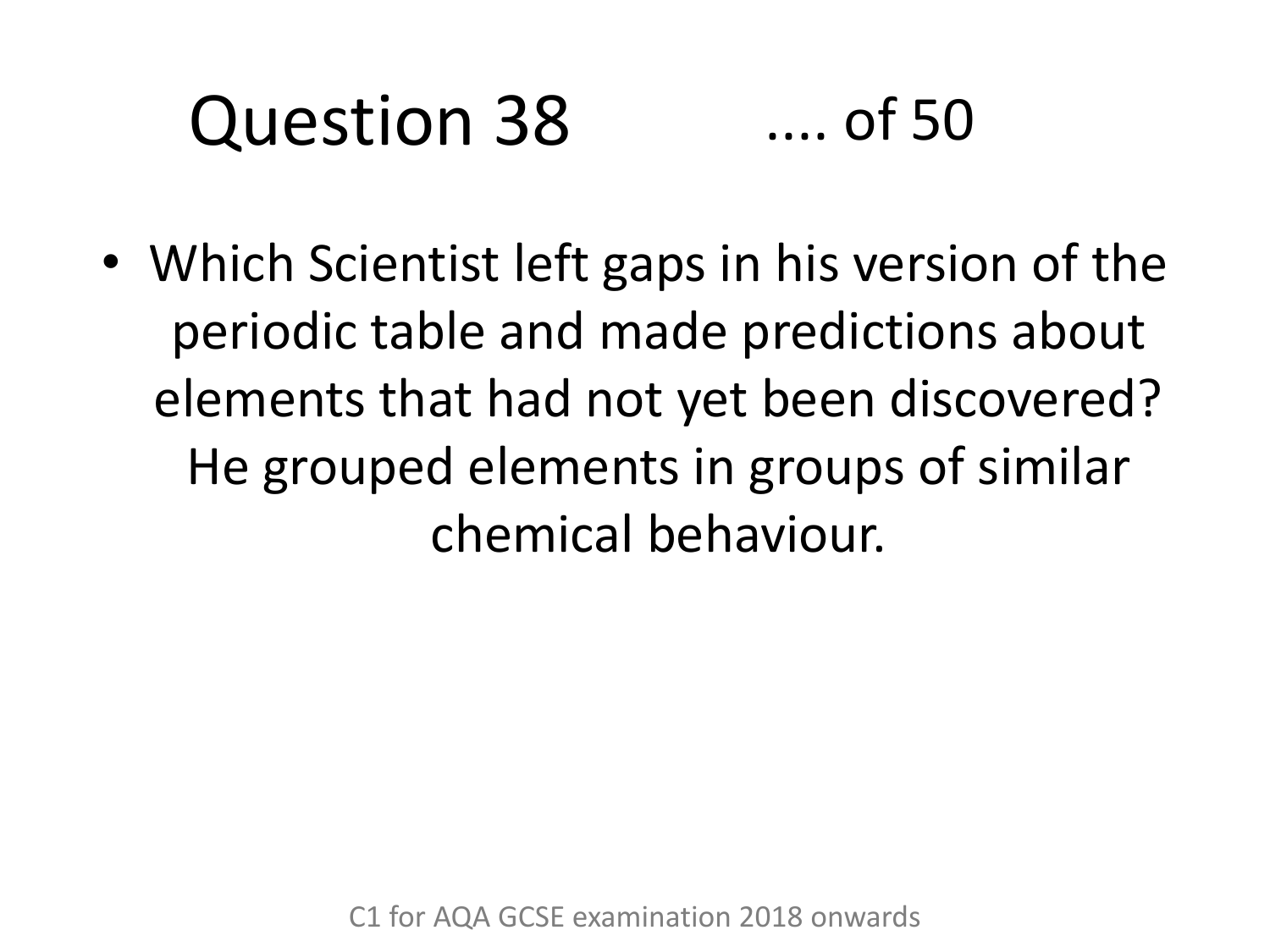# Answer 38 .... of 50

• Dmitri Mendeleev left gaps in his version of the periodic table and made predictions about elements that had not yet been discovered.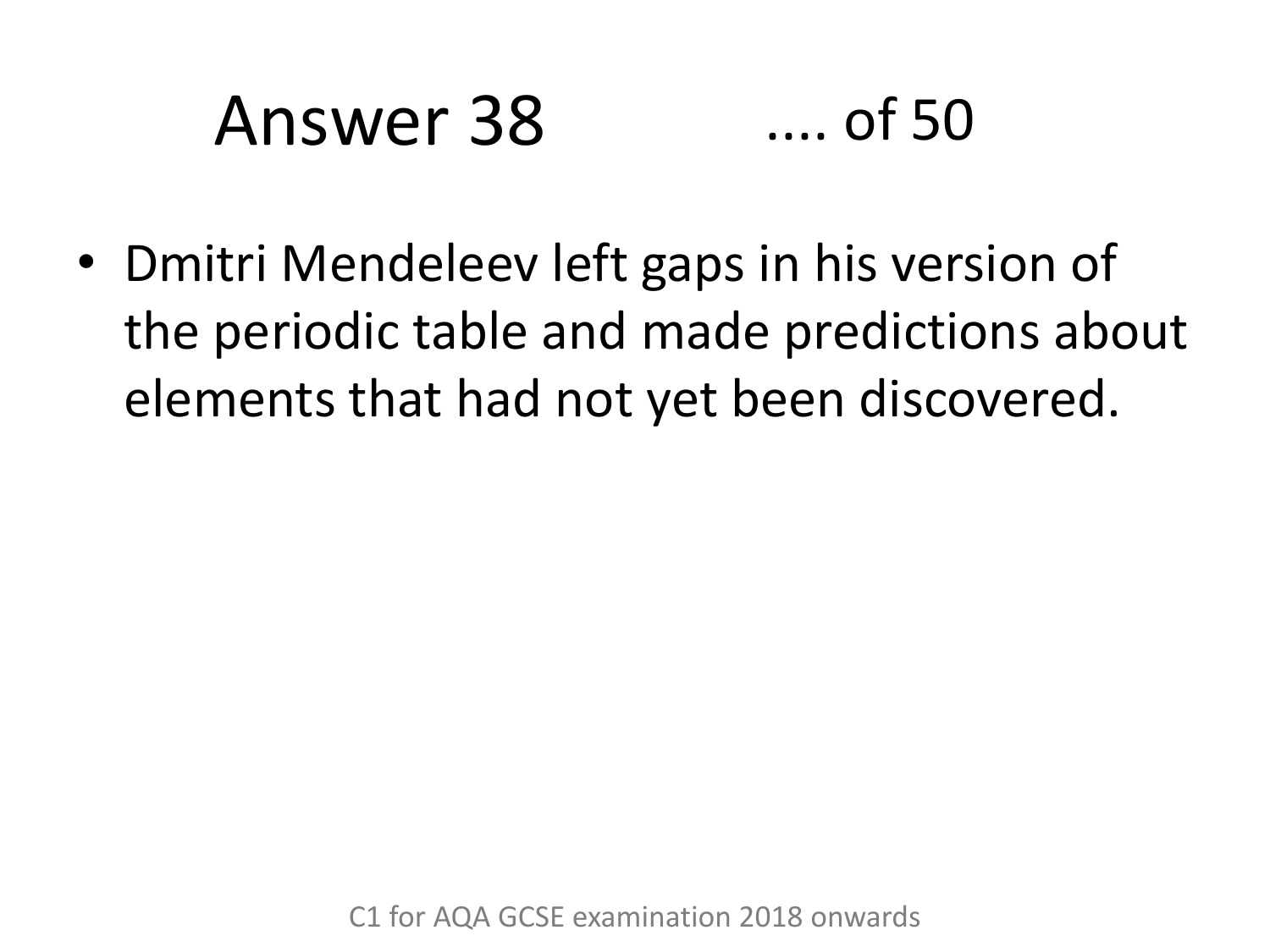#### Question 39 .... of 50

• Give 5 physical properties of metals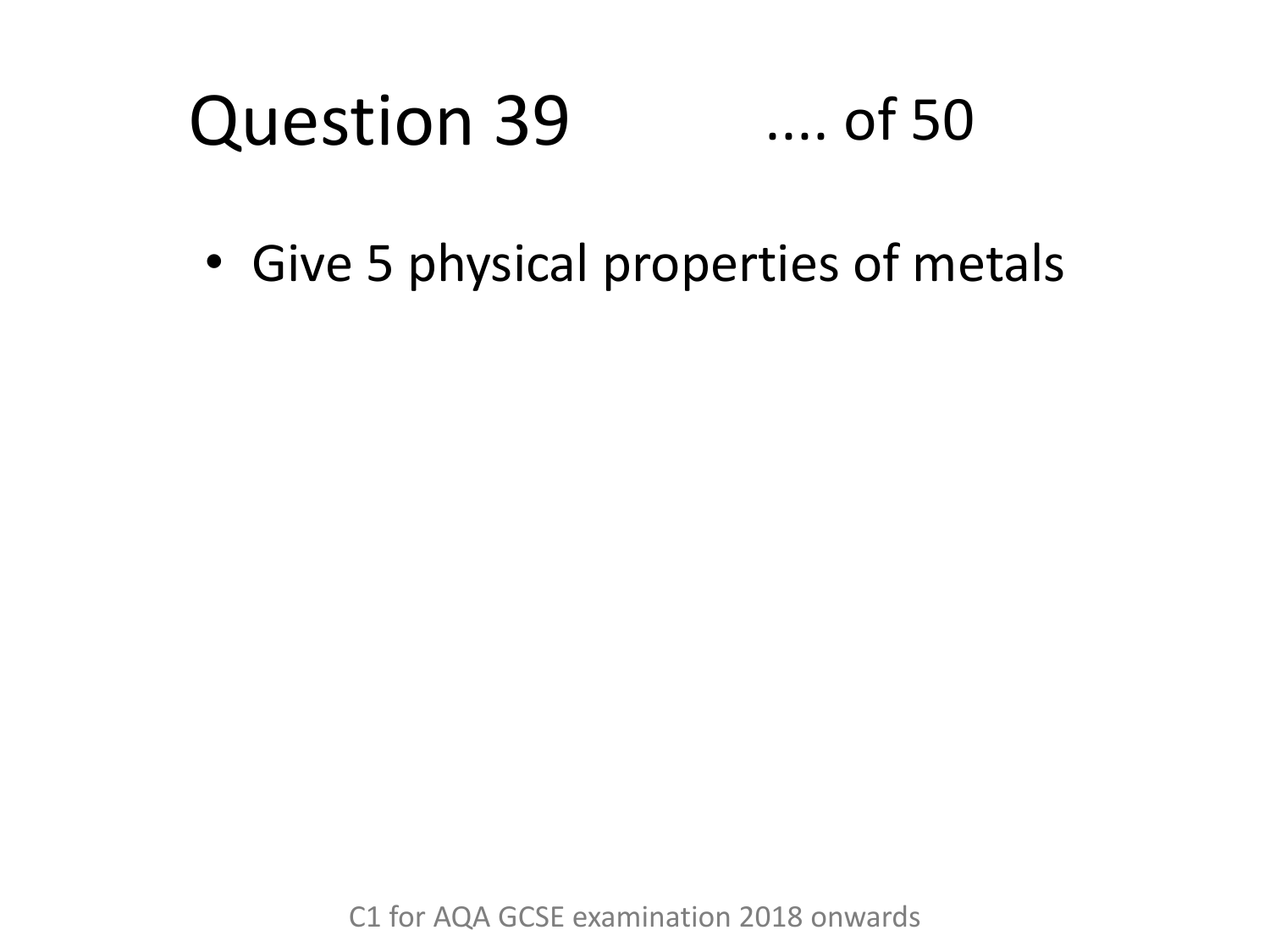### Answer 39 .... of 50

- Metals are:
- Lustrous
- Hard
- Have a high density
- Have a high tensile strength
- Have high melting and boiling points
- Are good conductors of heat
- Have good electrical conductivity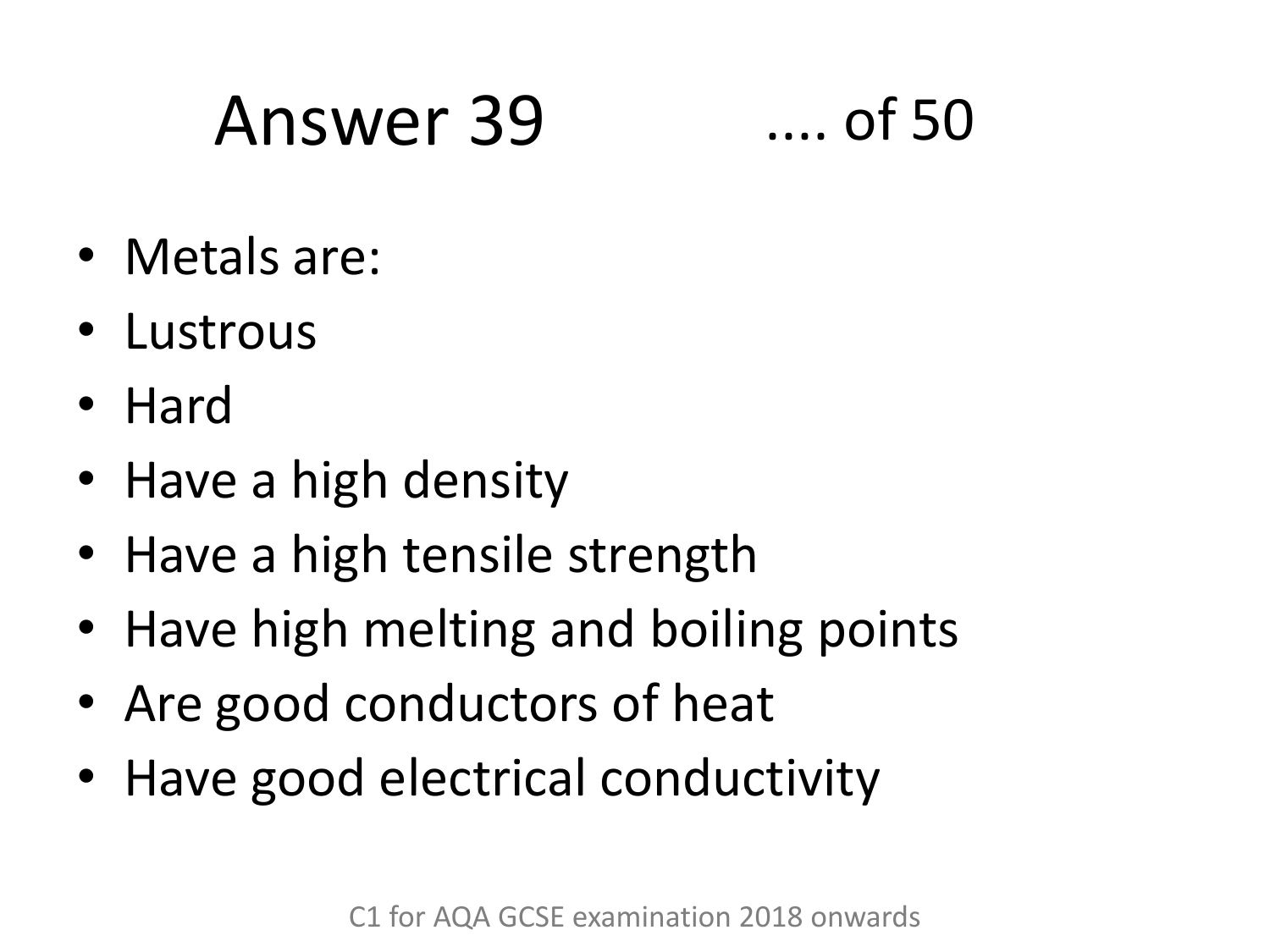#### Question 40 .... of 50

• Give 5 physical properties of non-metals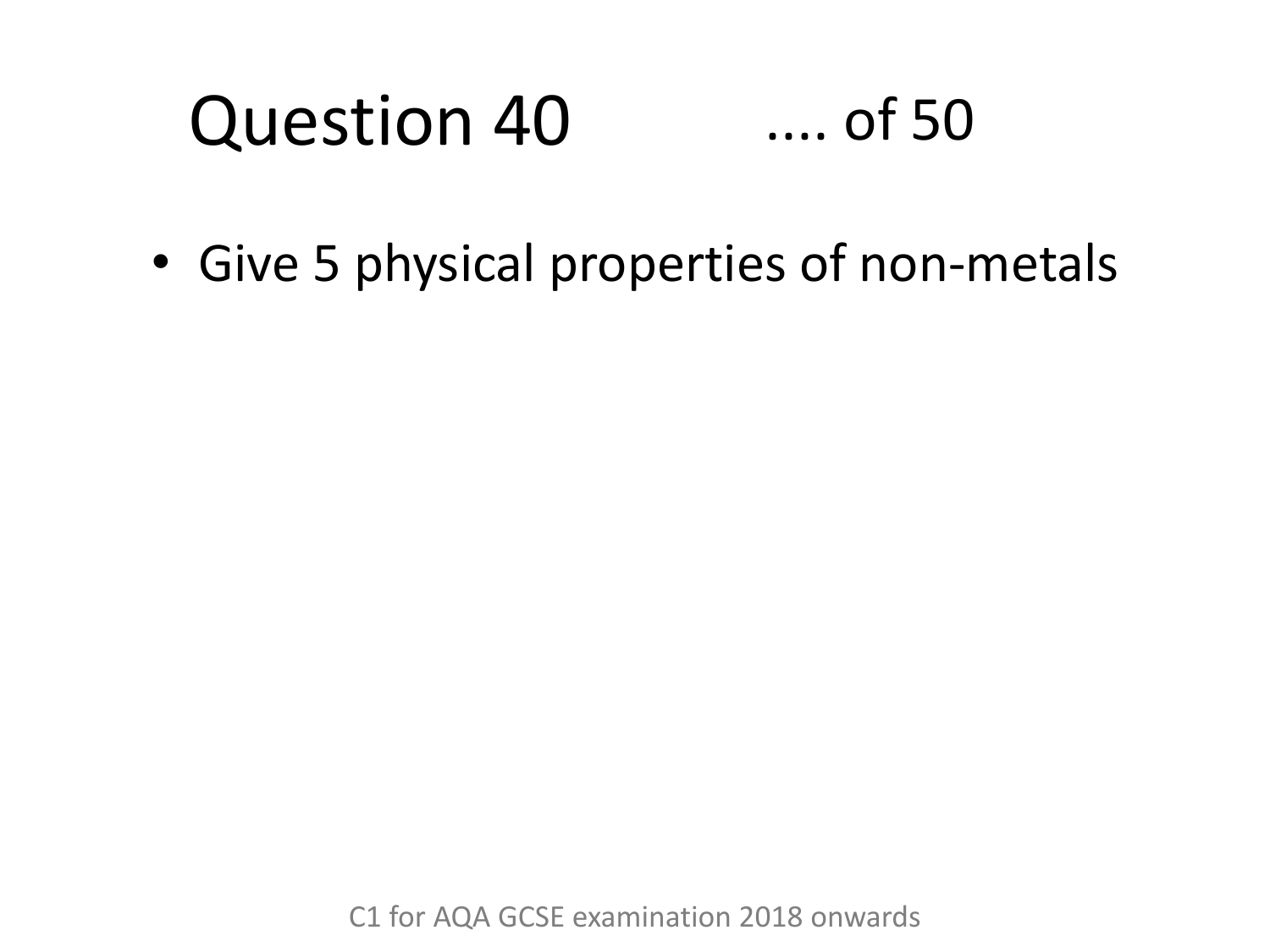### Answer 40 .... of 50

- Non-metals are:
- Dull
- Soft, brittle or gases
- Low density
- Low or no tensile strength or gas
- Low melting point and boiling point
- Poor or no thermal conductivity
- Poor or non conductors of electricity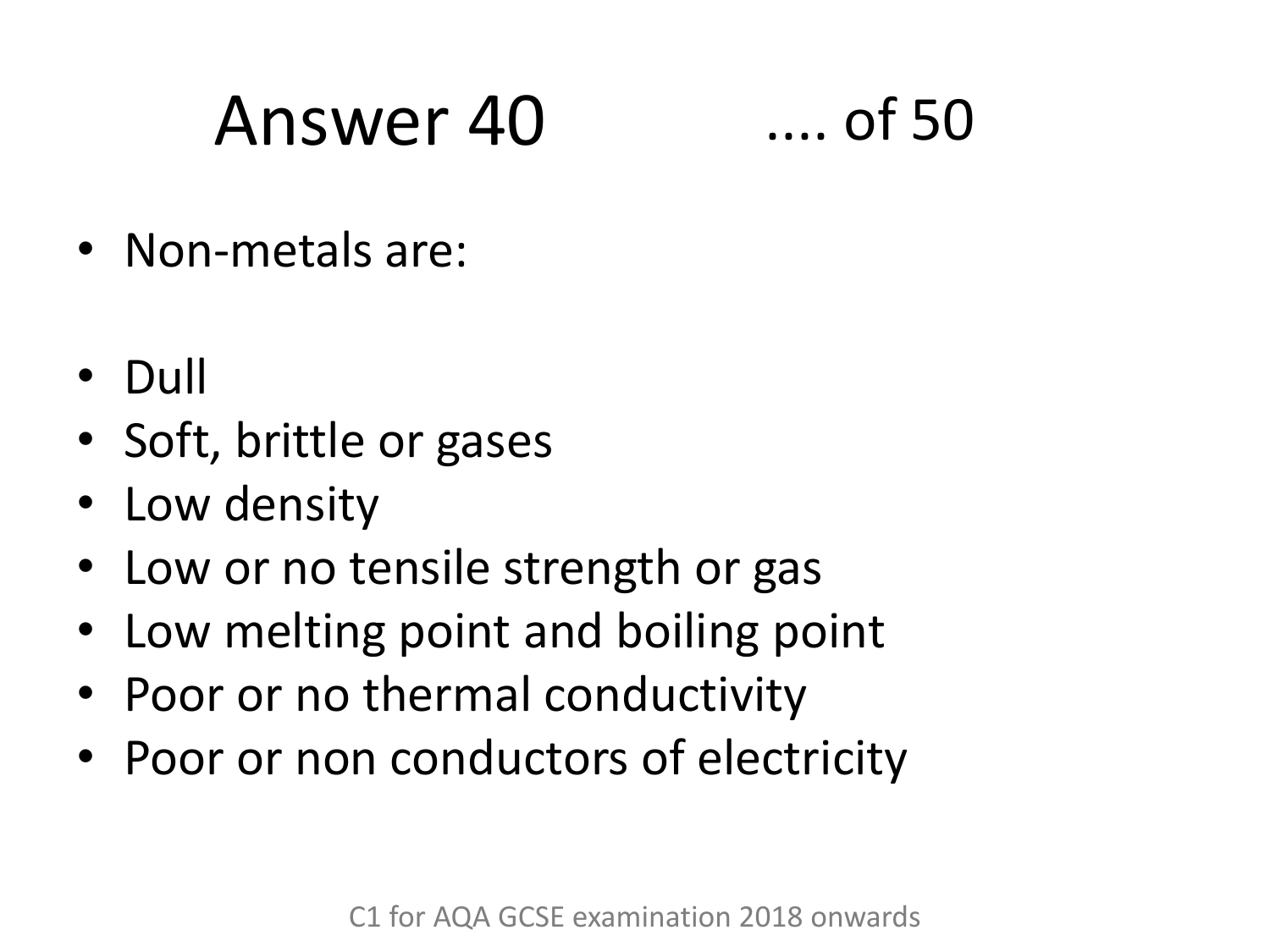#### Question 41 .... of 50

• Where are metals found on the periodic table?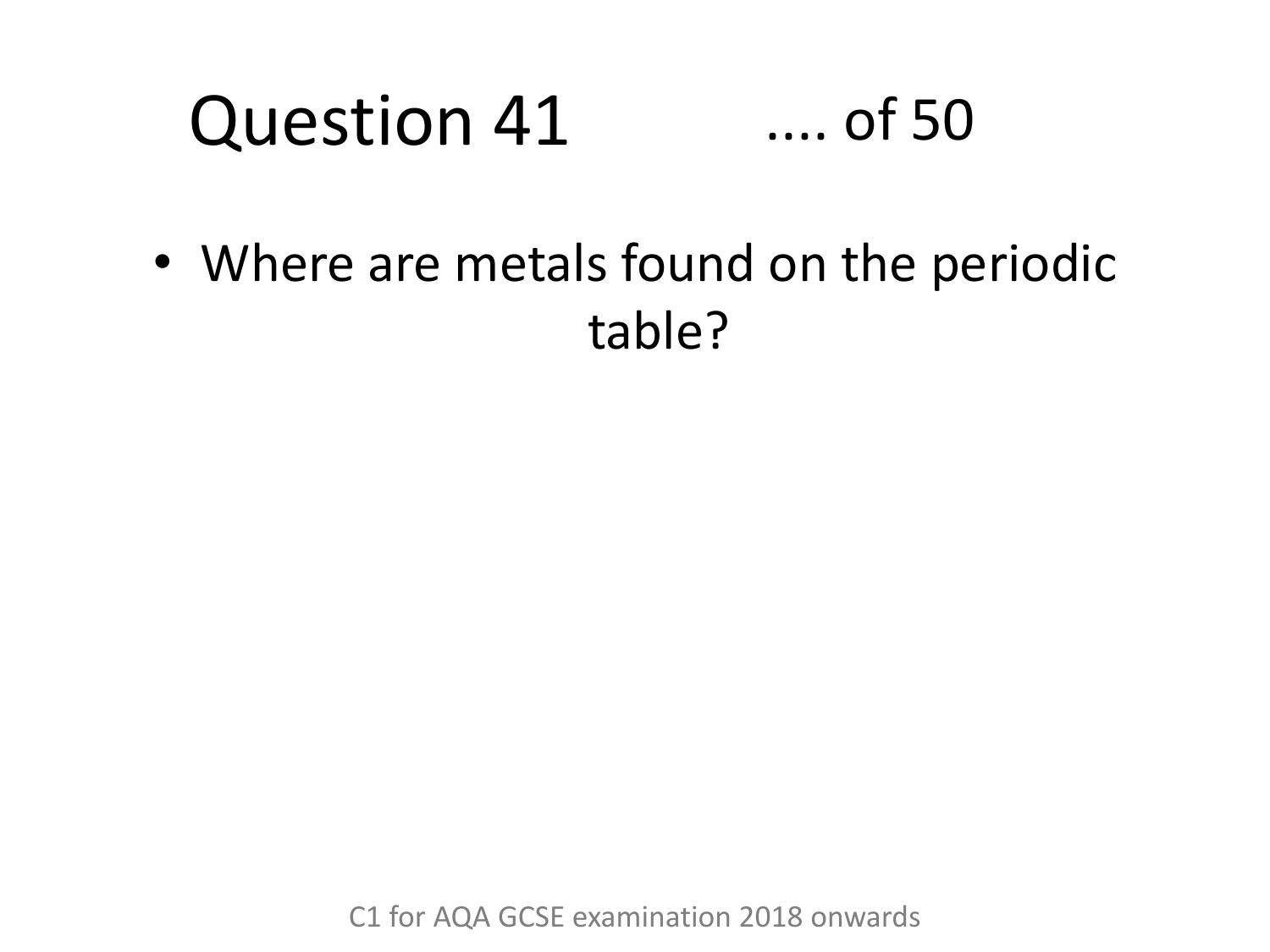### Answer 41 .... of 50

• Metals are found on the left hand side and centre of the periodic table.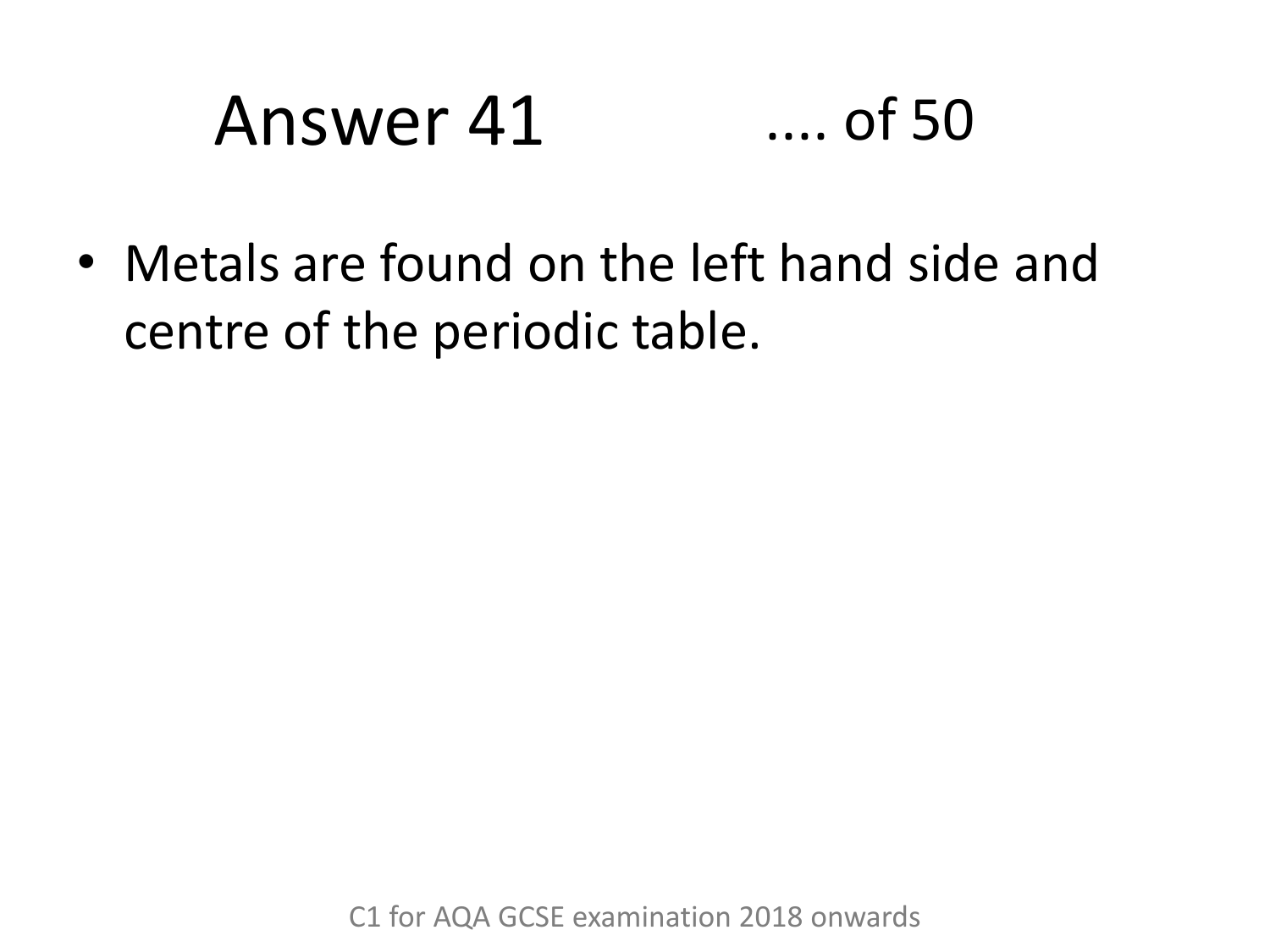#### Question 42 .... of 50

• Where are non-metals found on the periodic table?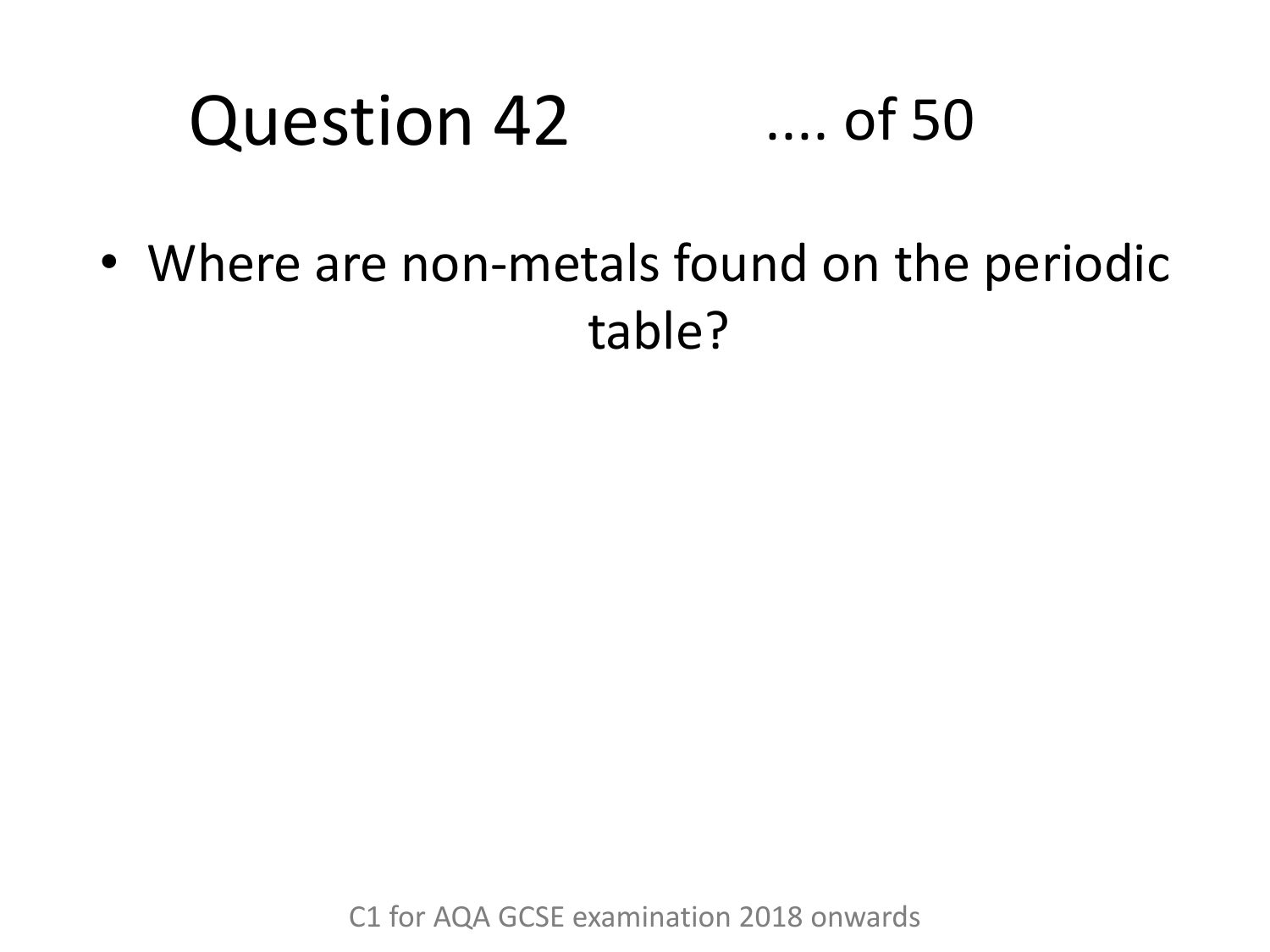# Answer 42 .... of 50

• Non-metals are found on the right hand side of the periodic table.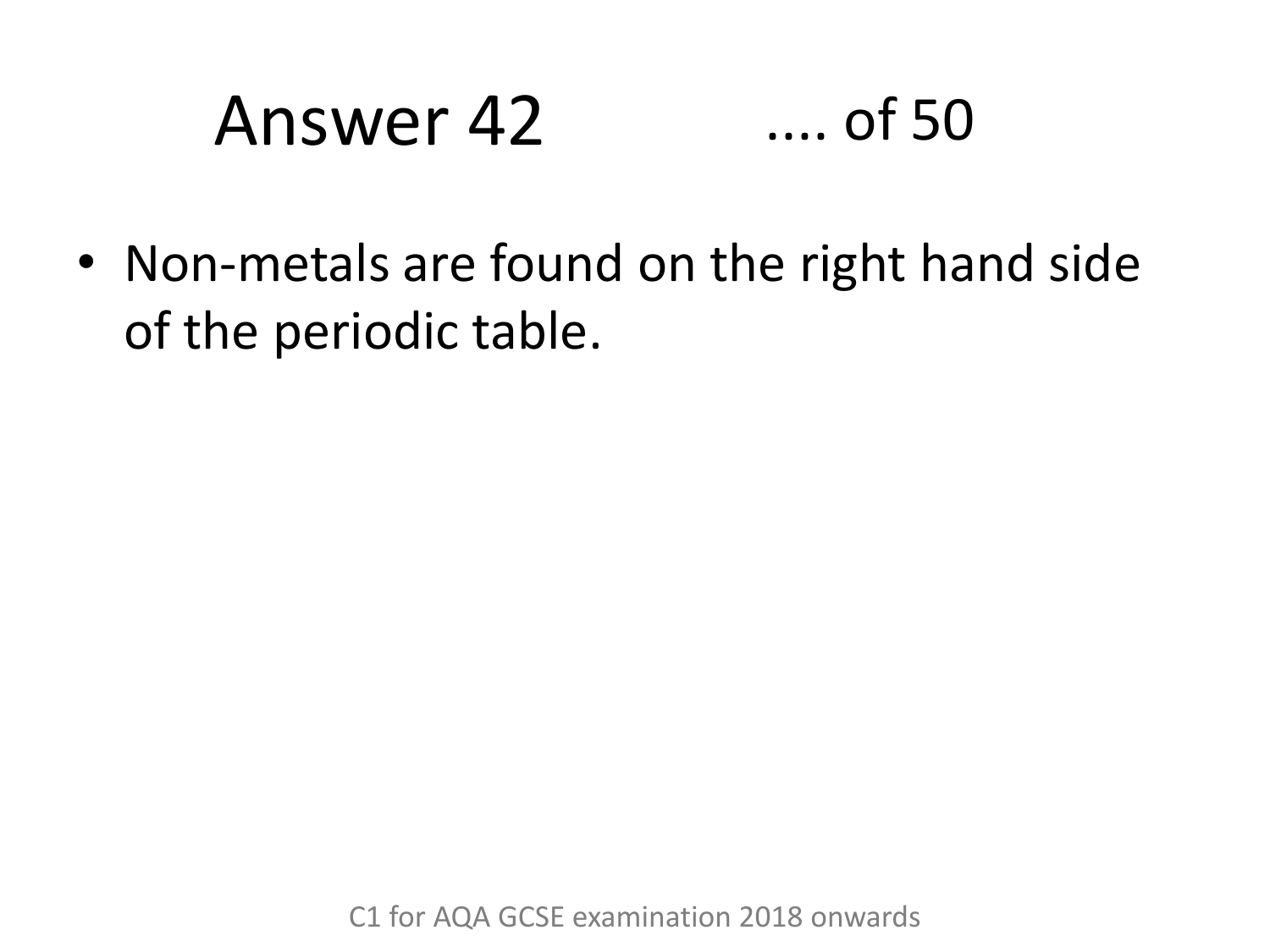#### Question 43 .... of 50

• What properties do group 0 have in common?

C1 for AQA GCSE examination 2018 onwards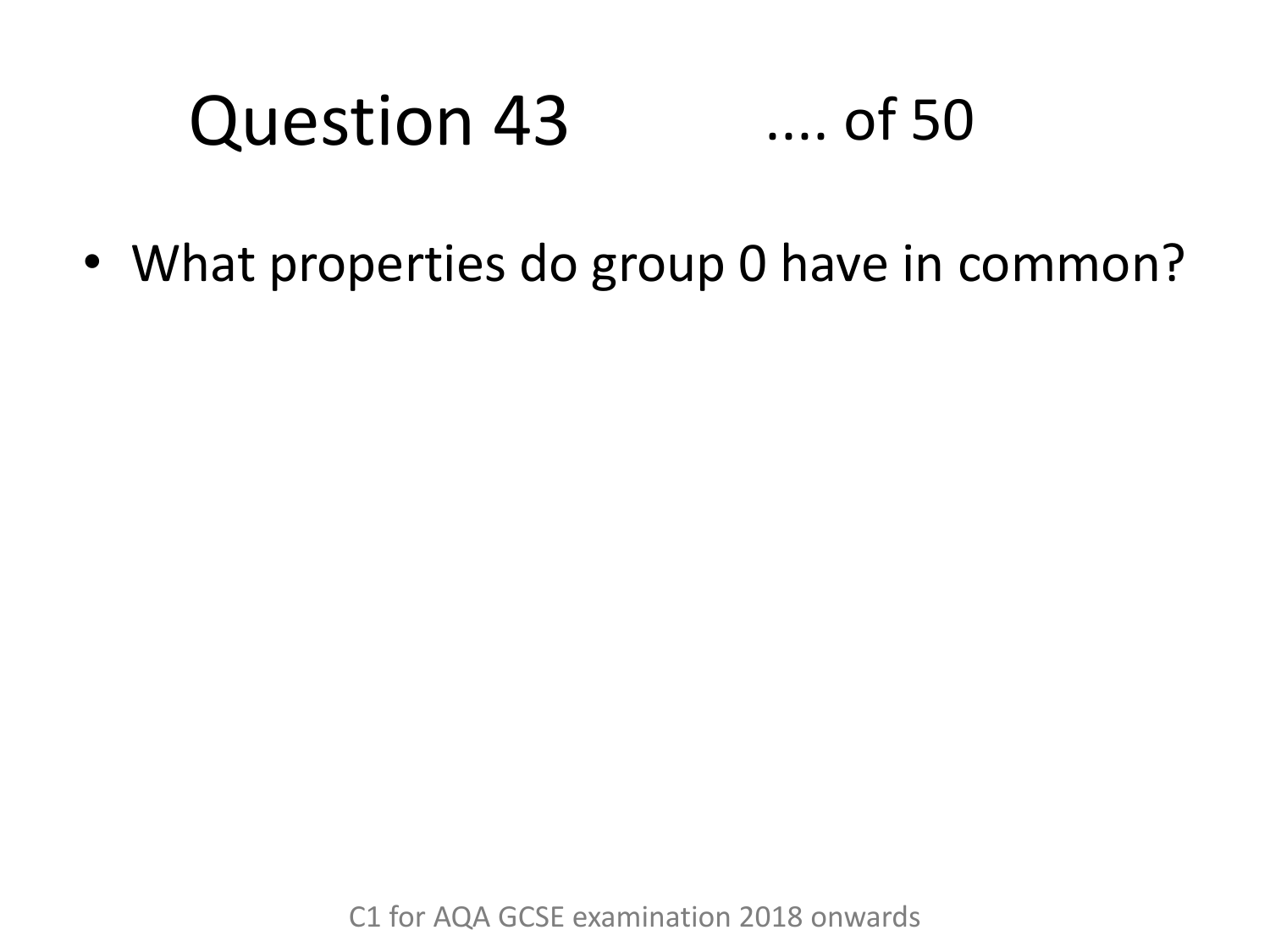### Answer 43 .... of 50



- Group 0 are all gases
- They are all unreactive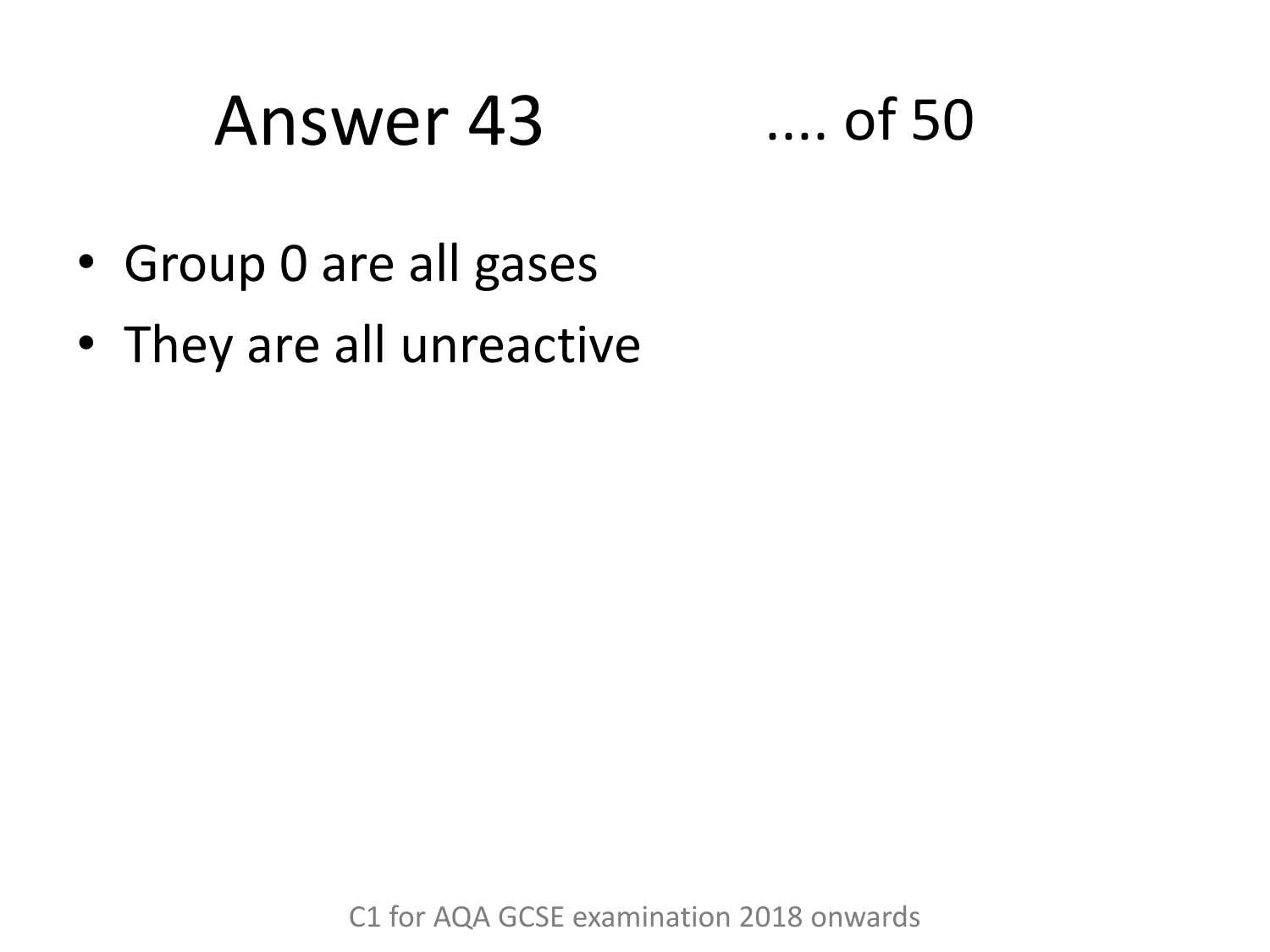#### Question 44 .... of 50

• Why do group 0 elements exist as single atoms?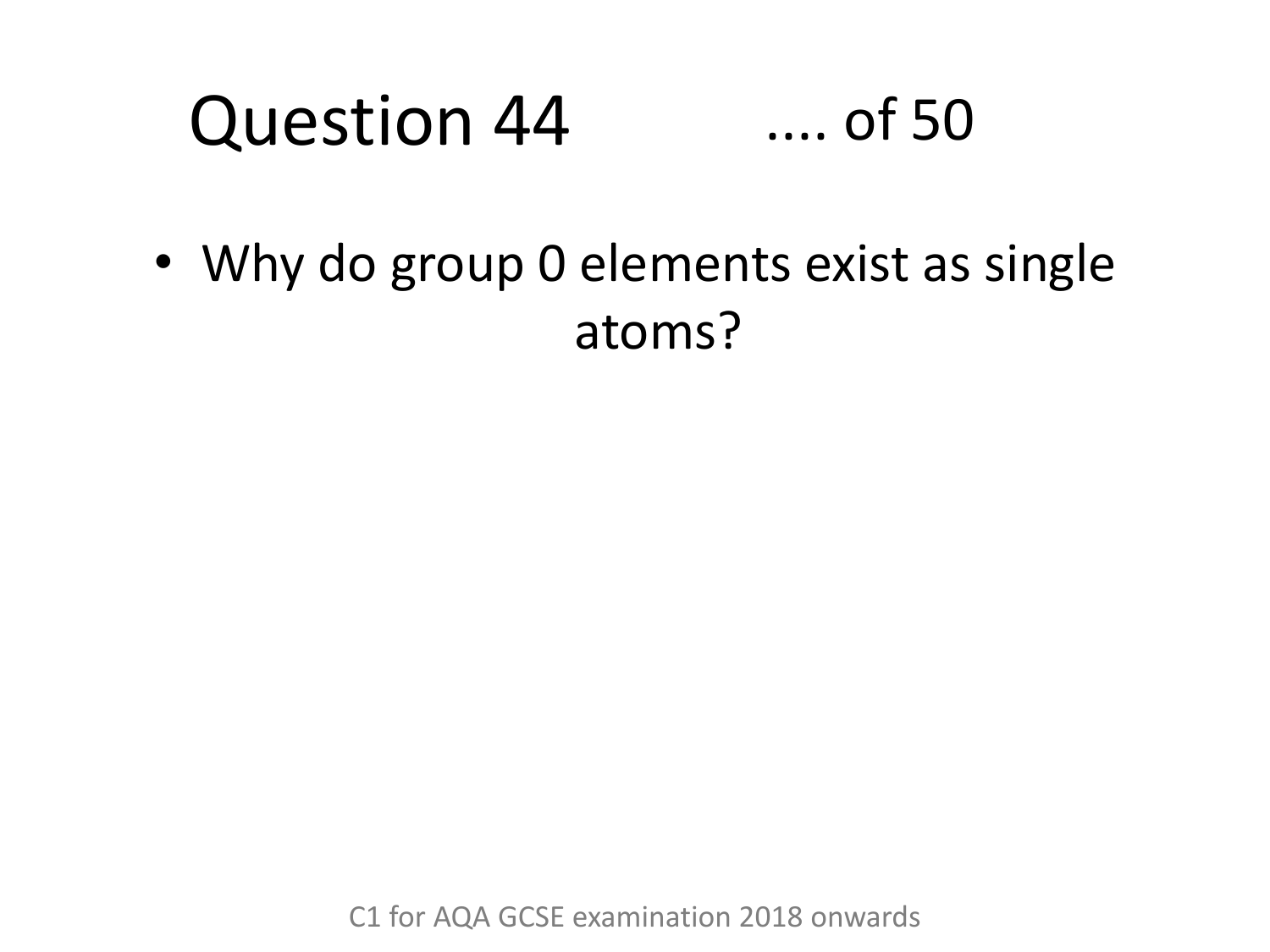### Answer 44 .... of 50

• Group 0 atoms all have 8 electrons in their outer shell so they exist as single atoms.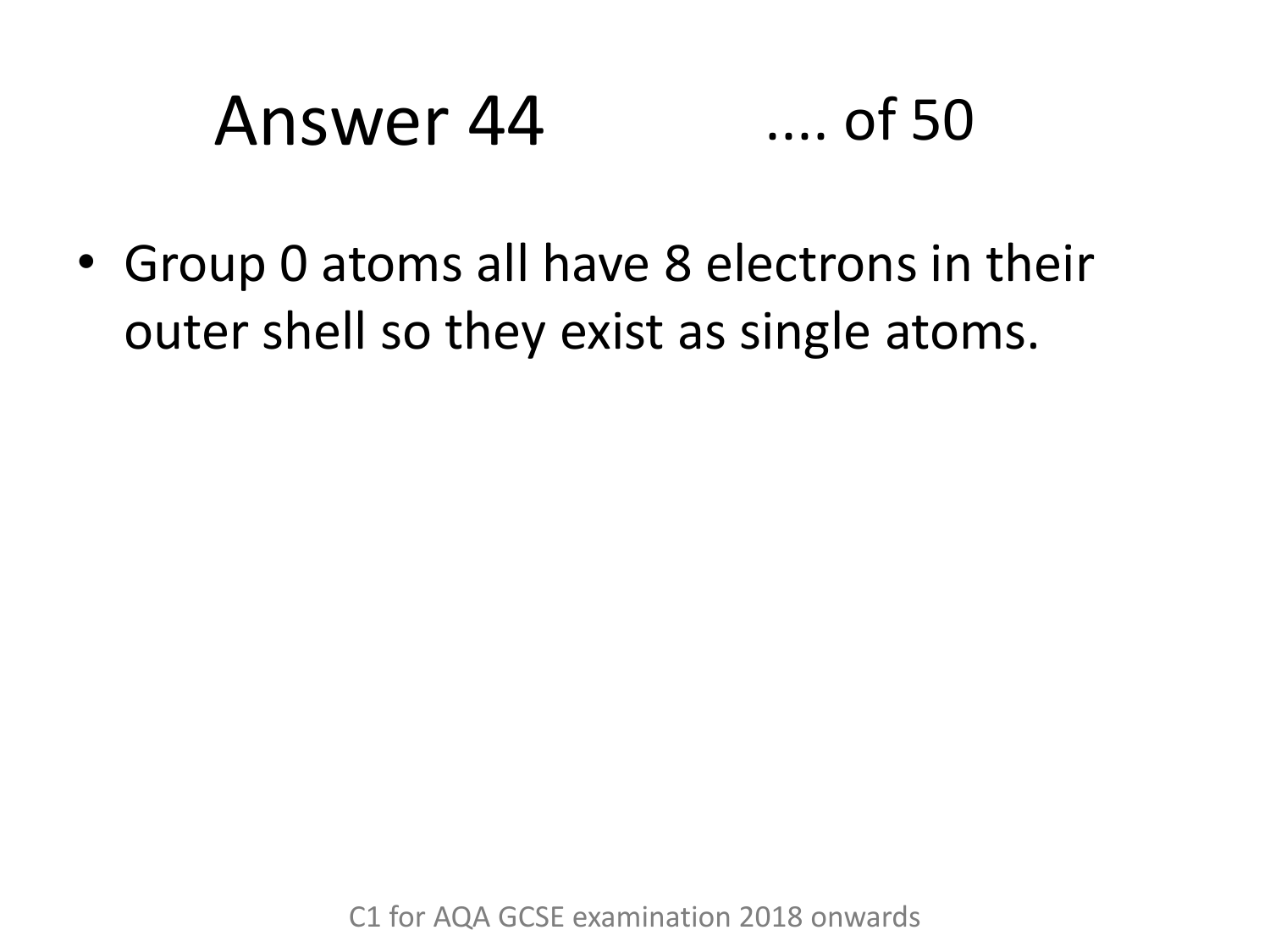#### Question 45 .... of 50

• Give the word equation for the reaction between sodium and water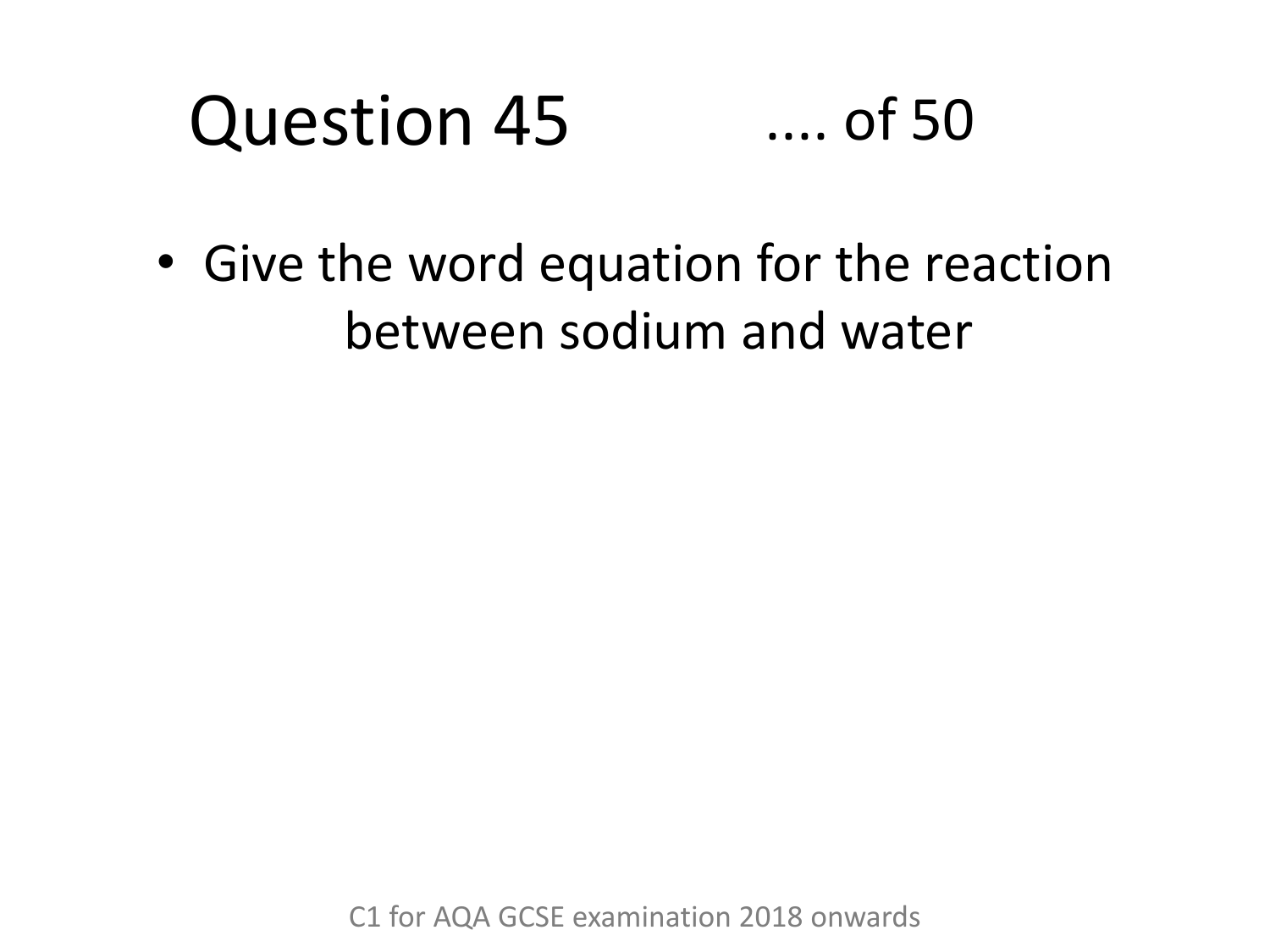# Answer 45 .... of 50

• Sodium + water  $\rightarrow$  sodium hydroxide + hydrogen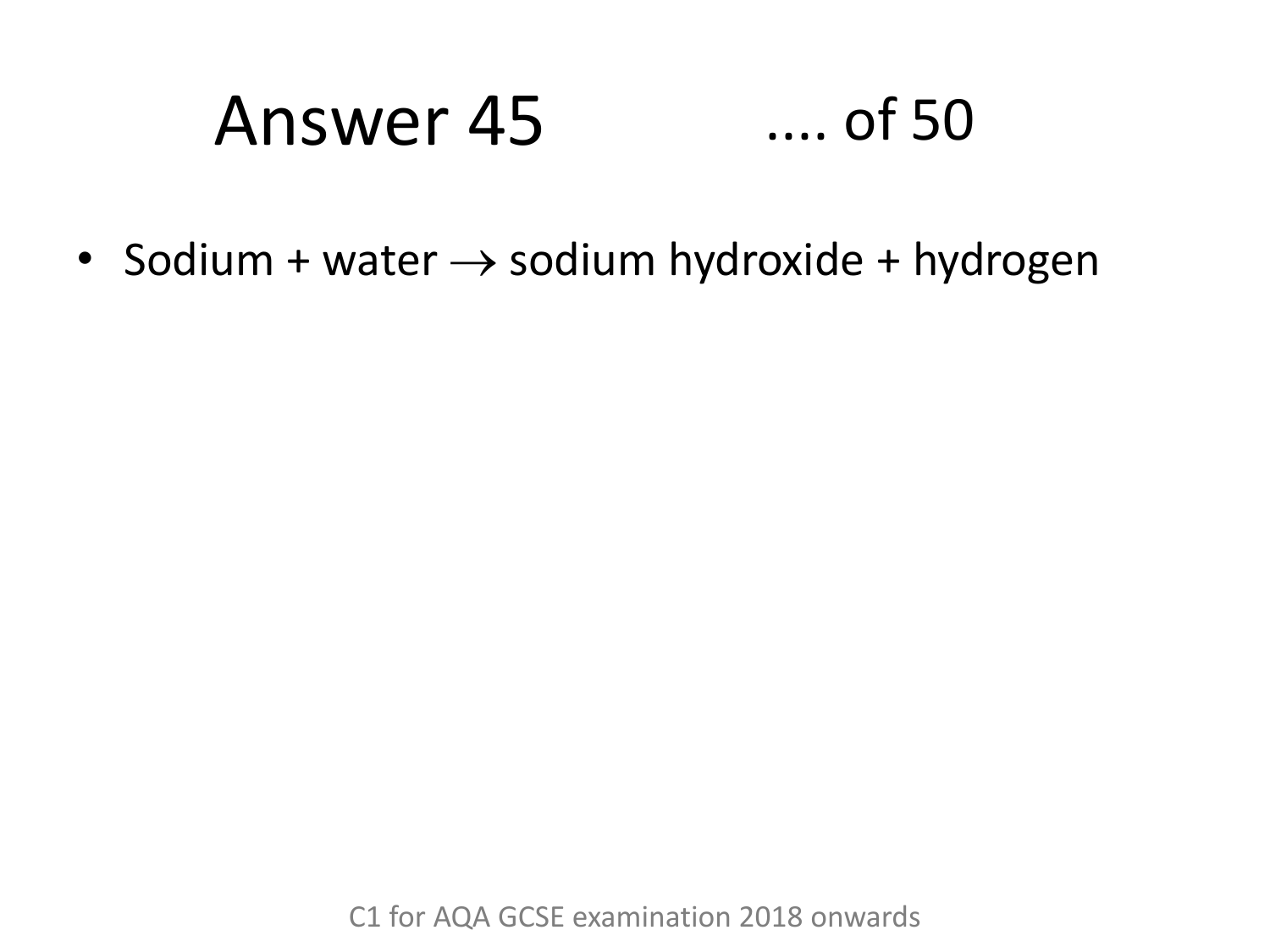#### Question 46 .... of 50

• What is the trend in reactivity of group 1 as you go down the group?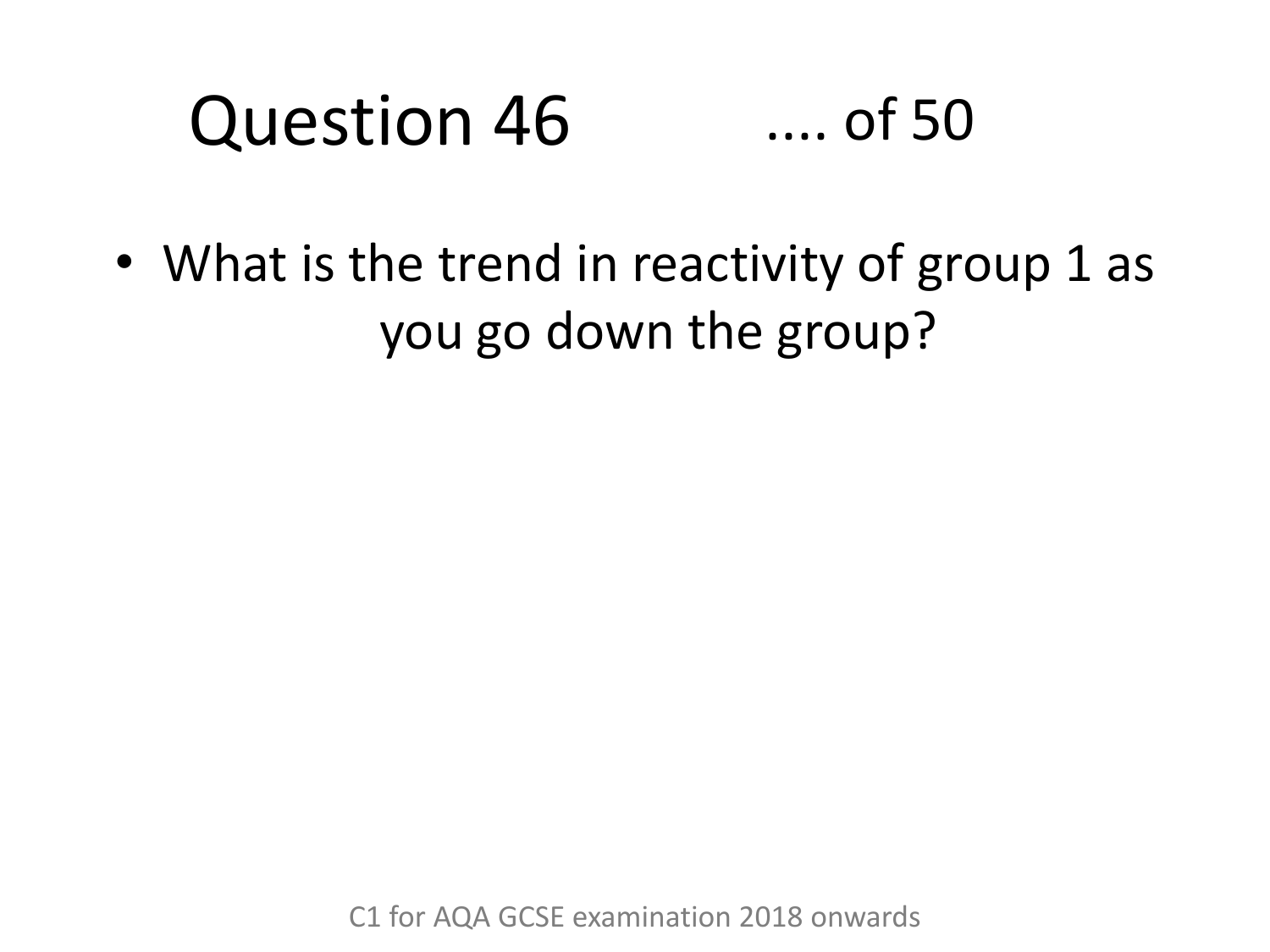# Answer 46 .... of 50

• Group 1 elements get more reactive as you go down the group.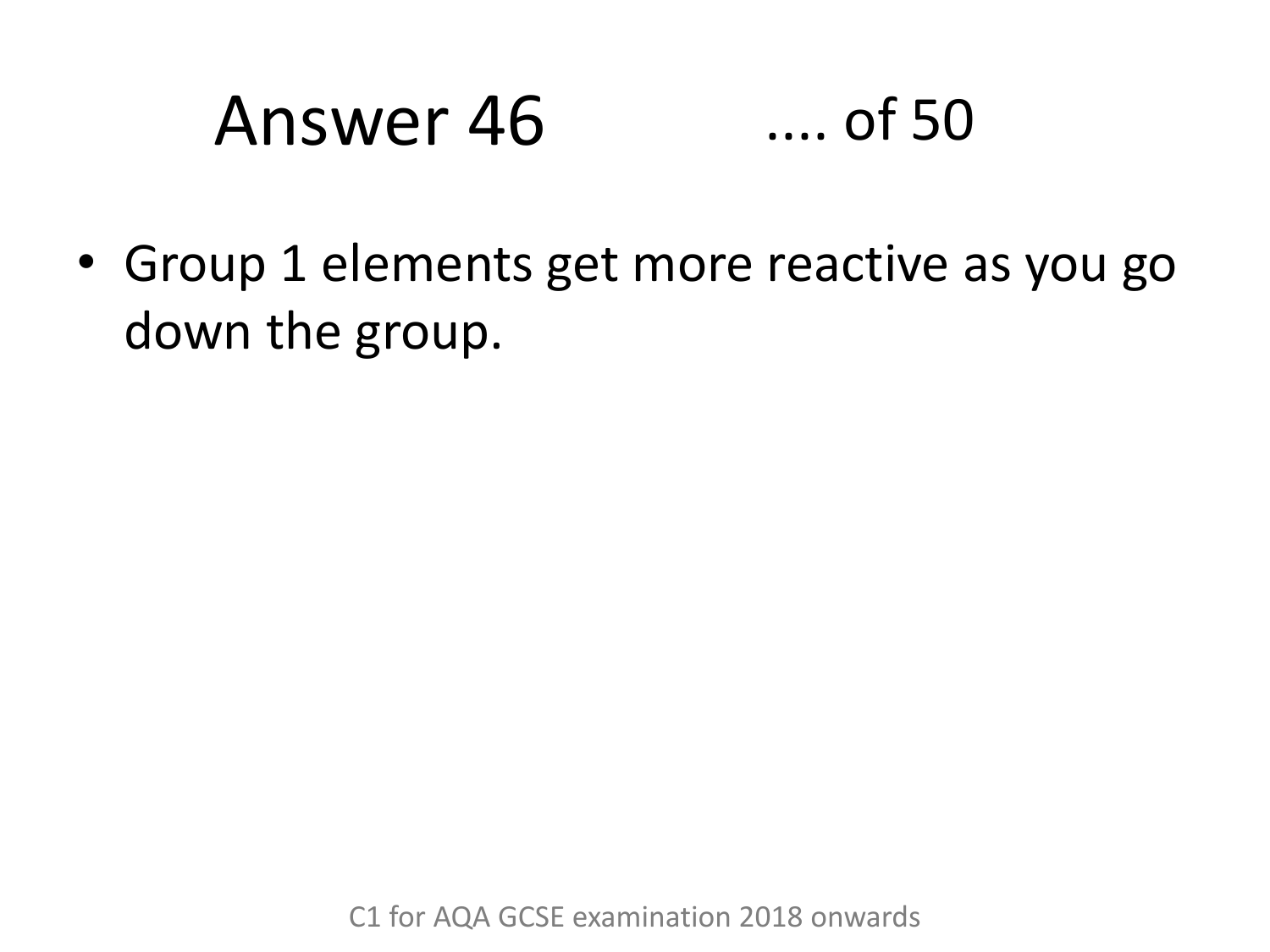#### Question 47 .... of 50

• What is the trend in reactivity of Group 7 as you go down the group?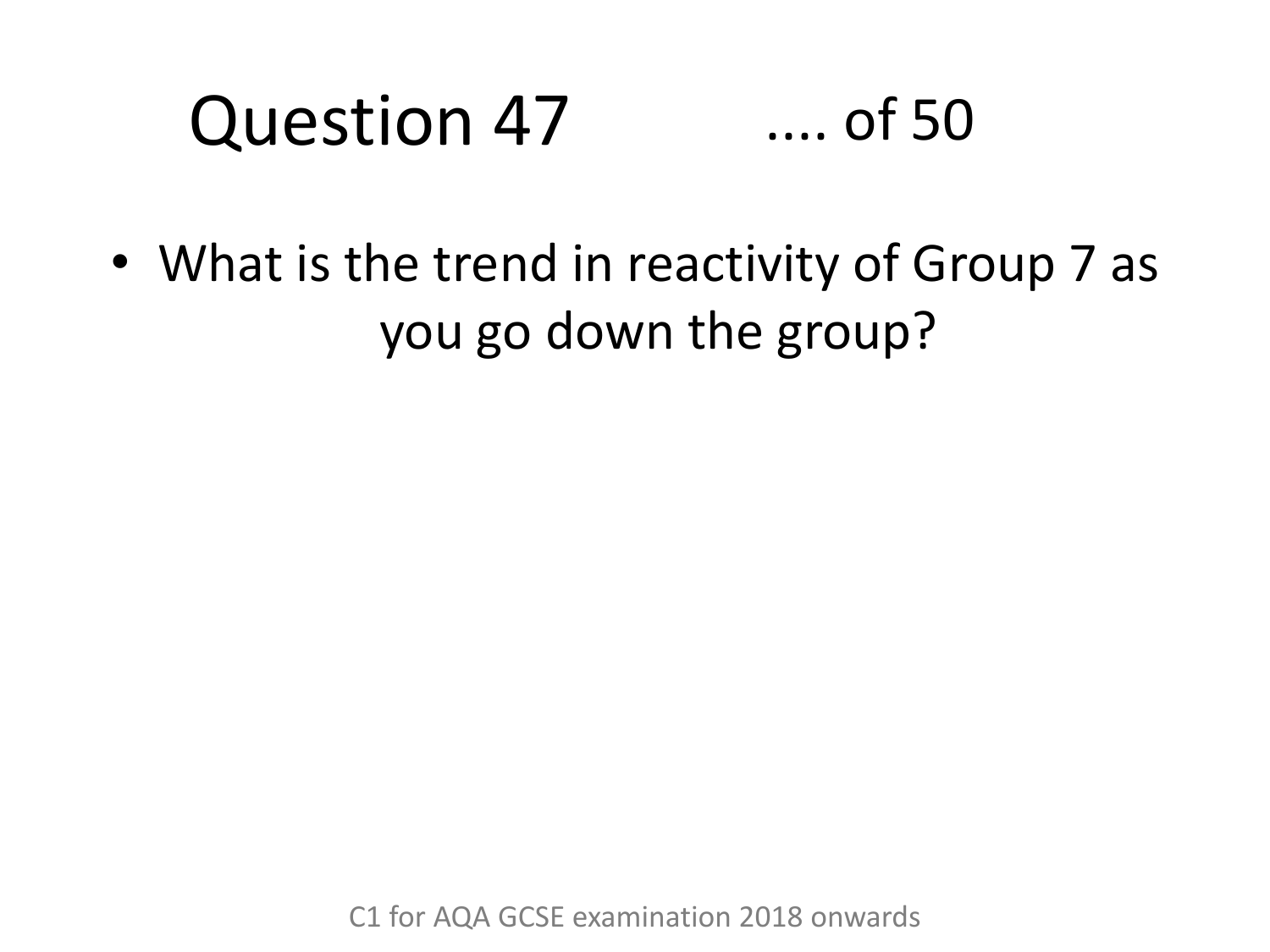### Answer 47 .... of 50

• The group 7 elements decrease in reactivity as you go down the group.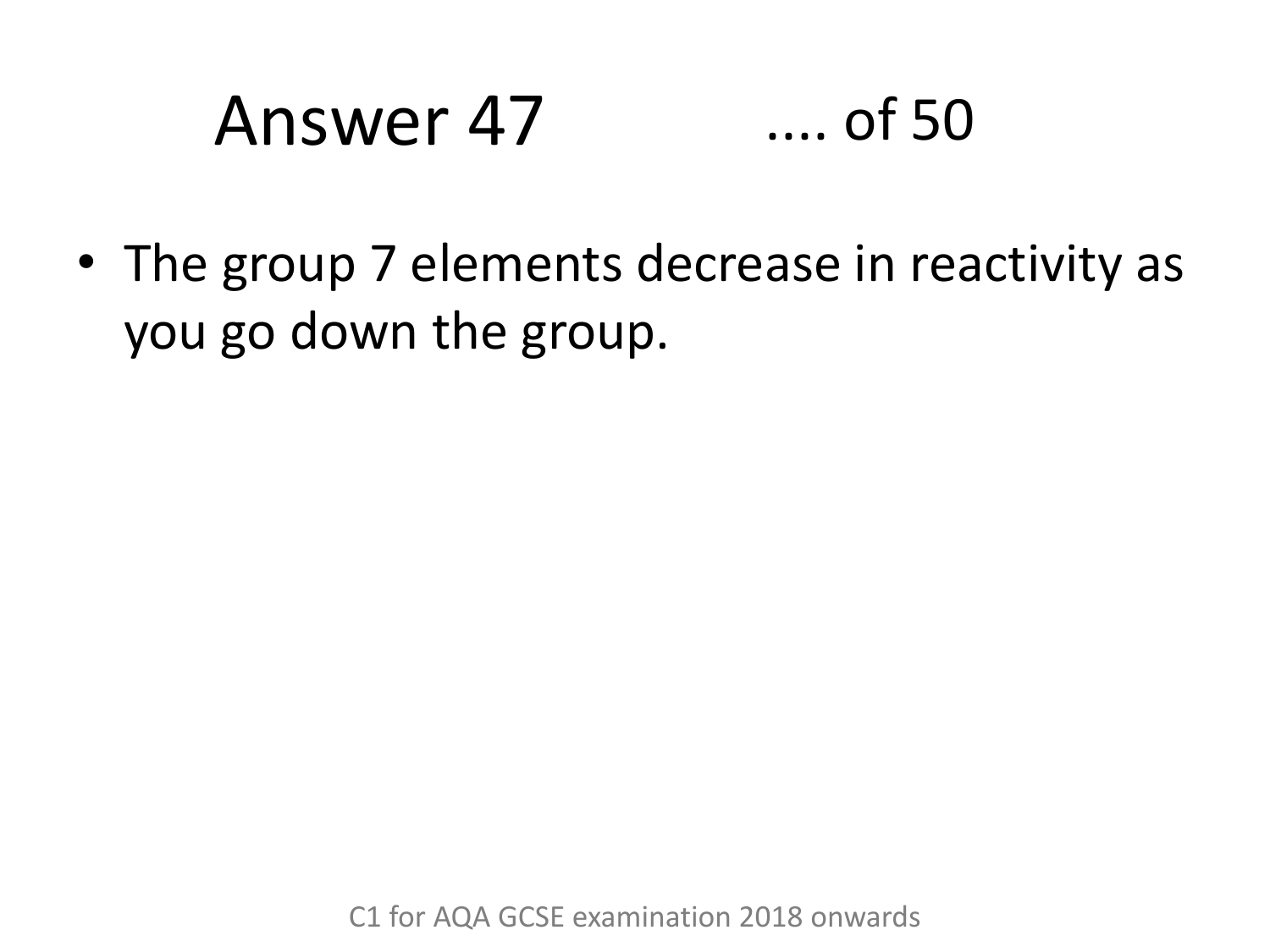#### Question 48 .... of 50

• Where are the transition elements found on the periodic table?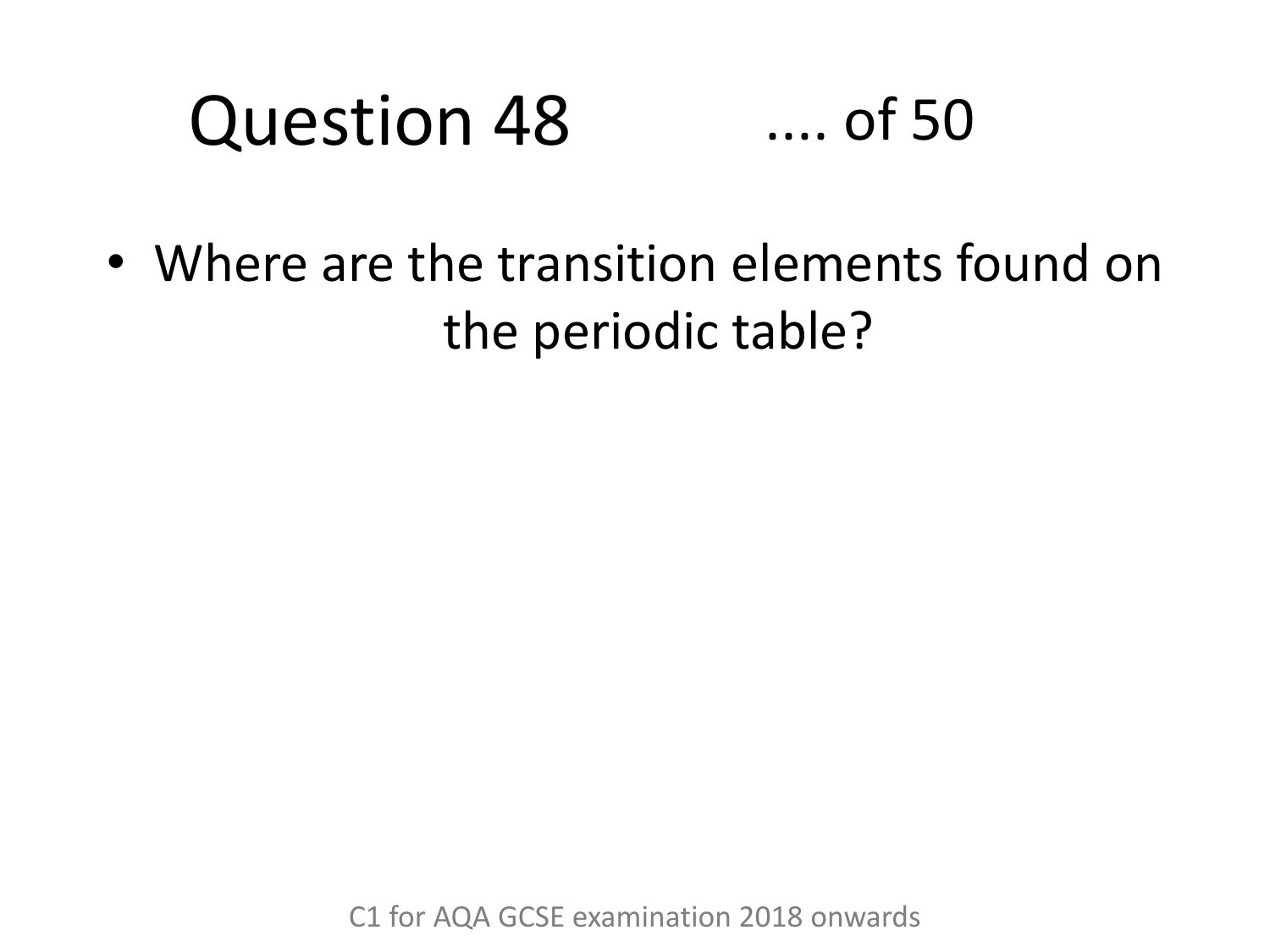### Answer 48 .... of 50

• The transition elements are found in the middle of the periodic table.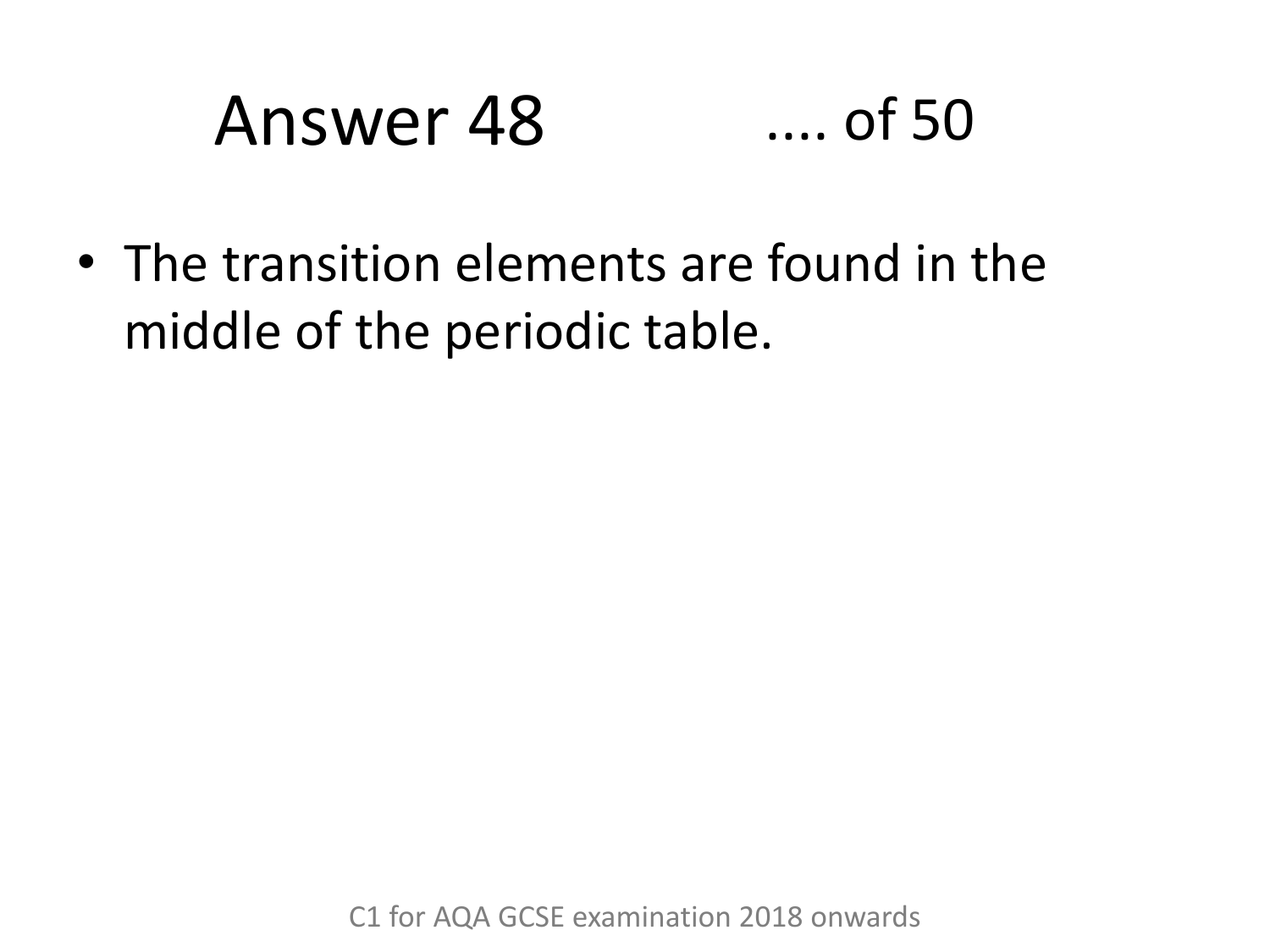#### Question 49 .... of 50

• Transition elements are often catalysts. What is a catalyst?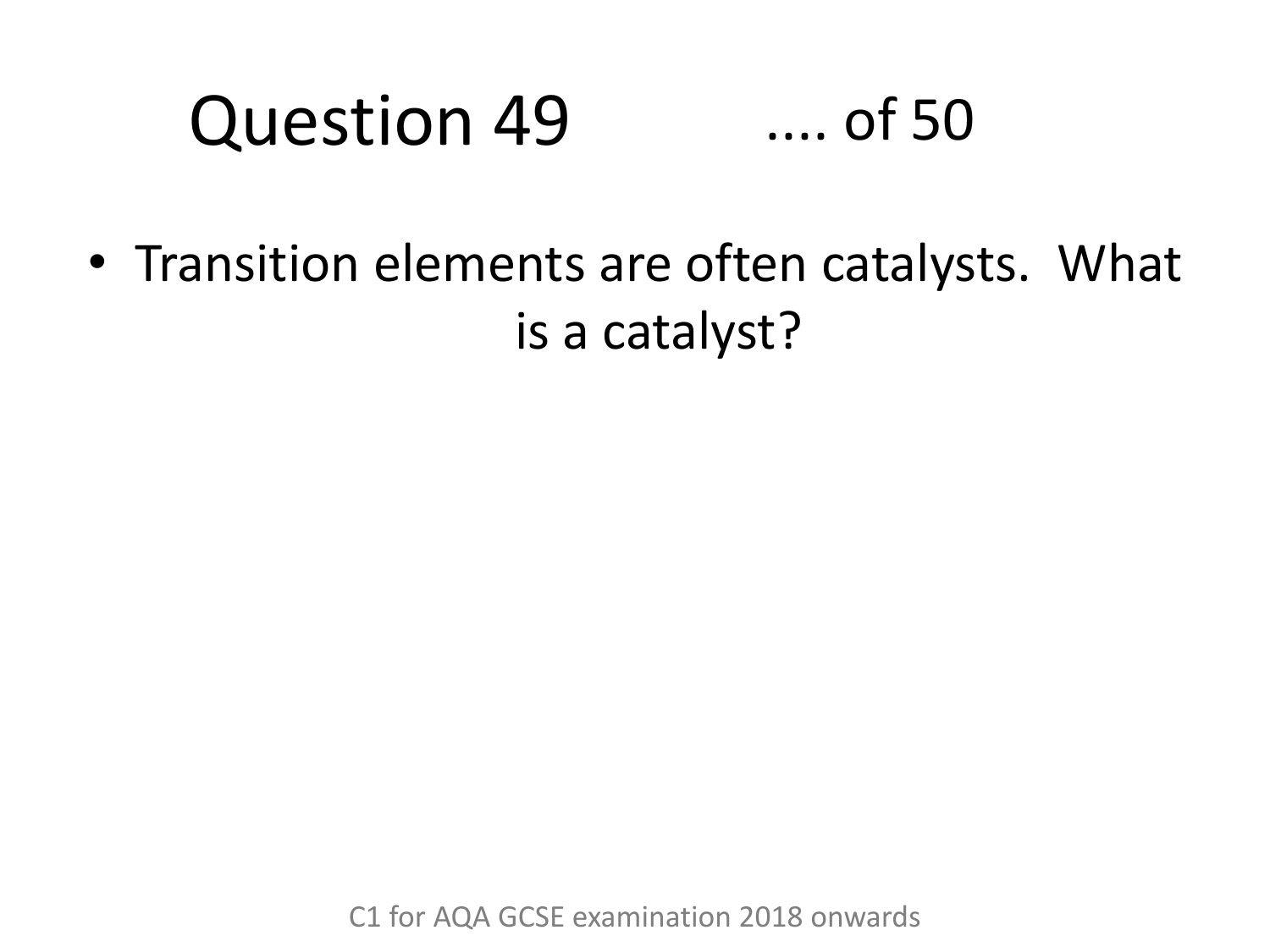### Answer 49 .... of 50

• Catalysts change the rate of a chemical reaction without taking part in the reaction as a reactant. Catalysts are unchanged by the reaction.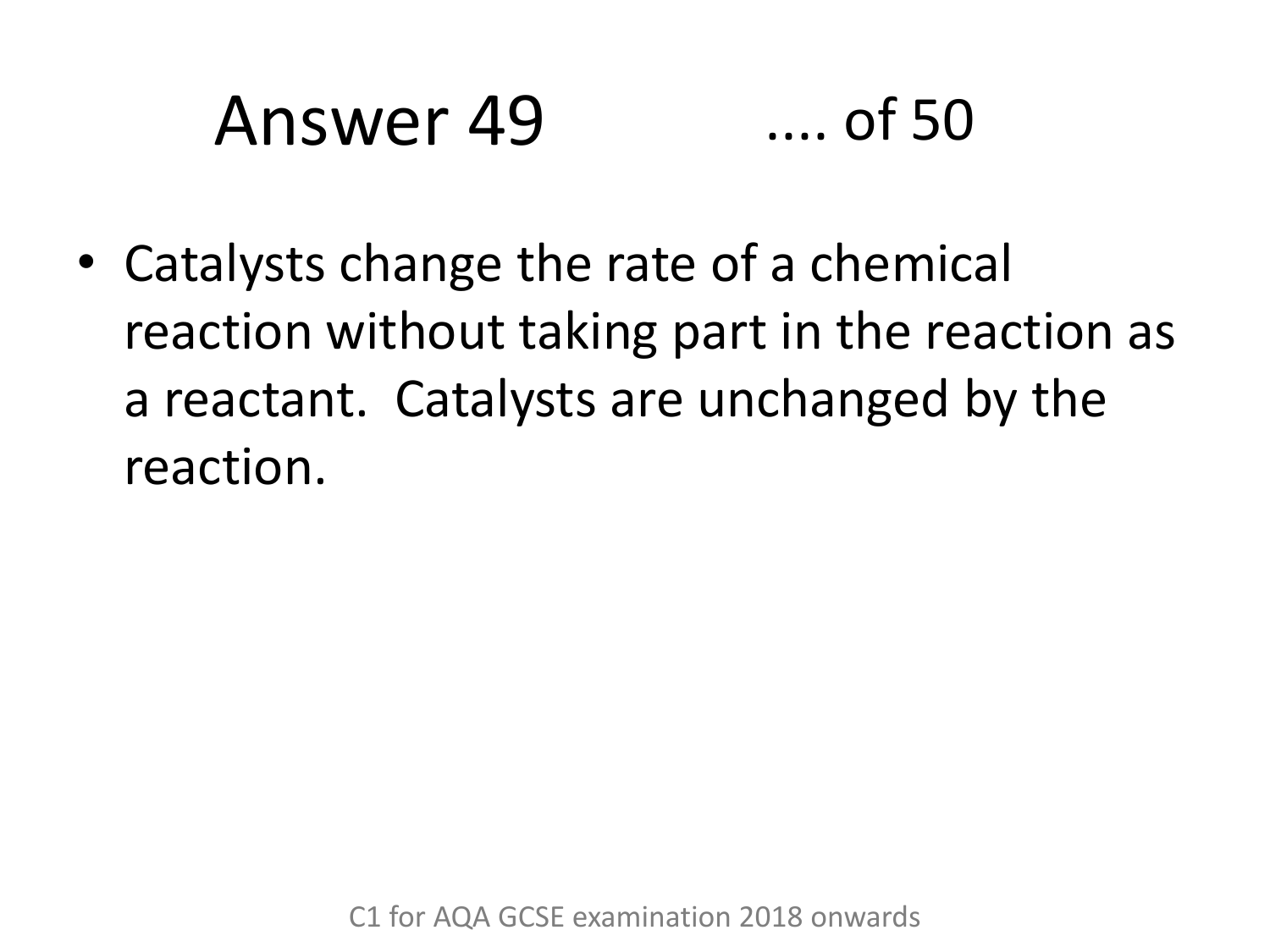#### Question 50 .... of 50

• What does Fe(II) mean?

C1 for AQA GCSE examination 2018 onwards